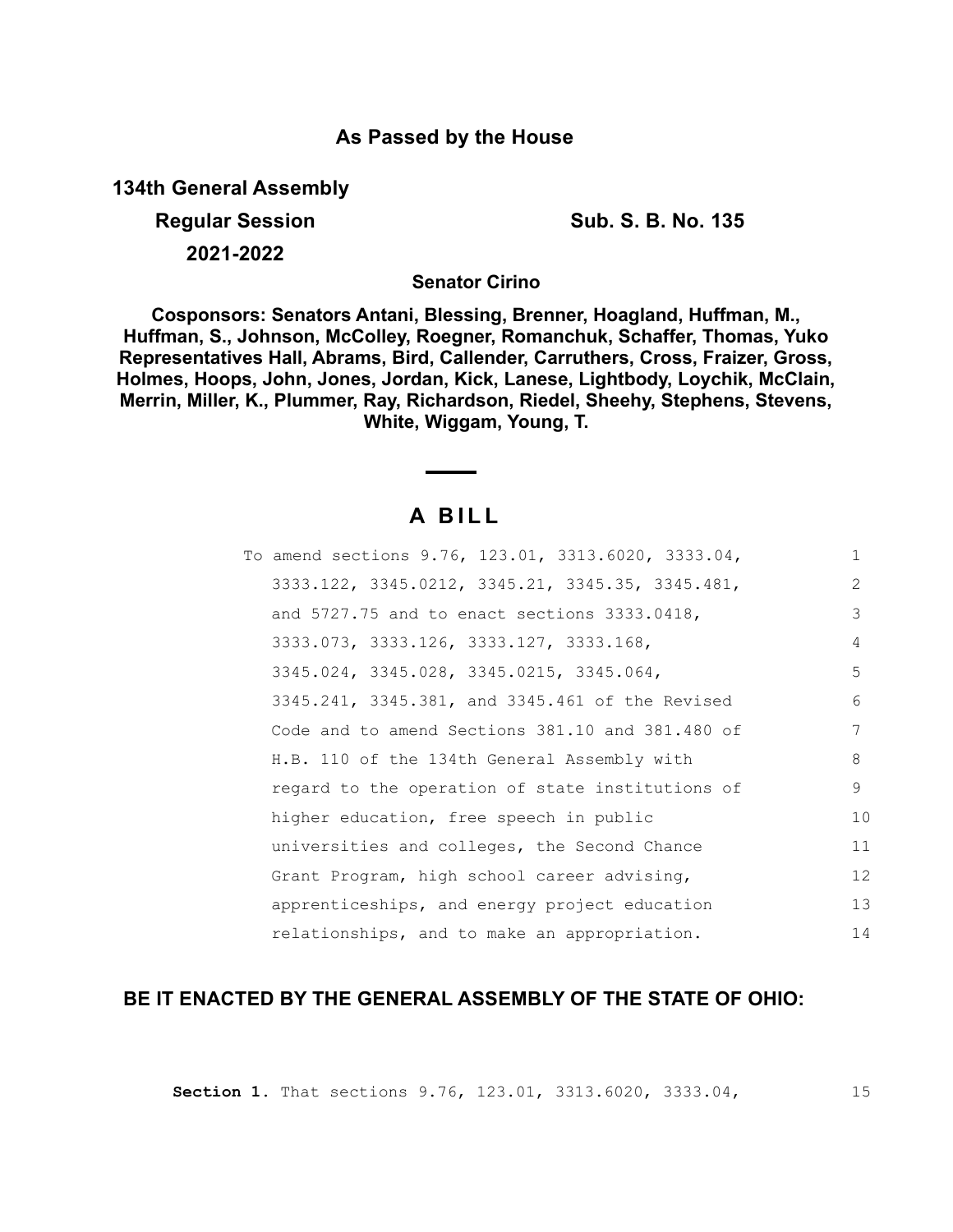3333.122, 3345.0212, 3345.21, 3345.35, 3345.481, and 5727.75 be amended and sections 3333.0418, 3333.073, 3333.126, 3333.127, 3333.168, 3345.024, 3345.028, 3345.0215, 3345.064, 3345.241, 3345.381, and 3345.461 of the Revised Code be enacted to read as follows: **Sec. 9.76.** (A) As used in this section: (1) "Boycott" means engaging in refusals to deal, terminating business activities, or other actions that are intended to limit commercial relations with persons or entities in a discriminatory manner. "Boycott" does not include: (a) Boycotts to which 50 U.S.C. 4607(c) applies; (b) A decision based on business or economic reasons, or the specific conduct of a targeted person or entity; (c) A boycott against a public entity of a foreign state when the boycott is applied in a nondiscriminatory manner; and (d) Conduct necessary to comply with applicable law in the business's home jurisdiction. (2) "Company" means a sole proprietorship, partnership, corporation, national association, societe anonyme, limited liability company, limited partnership, limited liability partnership, joint venture, or other business organization, including their subsidiaries and affiliates, that operates to earn a profit. (3) "Israel" means Israel or Israeli-controlled territories. (4) "Jurisdiction with whom this state can enjoy open trade" means any world trade organization member and any jurisdiction with which the United States has free trade or 16 17 18 19  $20$ 21 22 23 24 25 26 27 28 29 30 31 32 33 34 35 36 37 38 39 40 41 42 43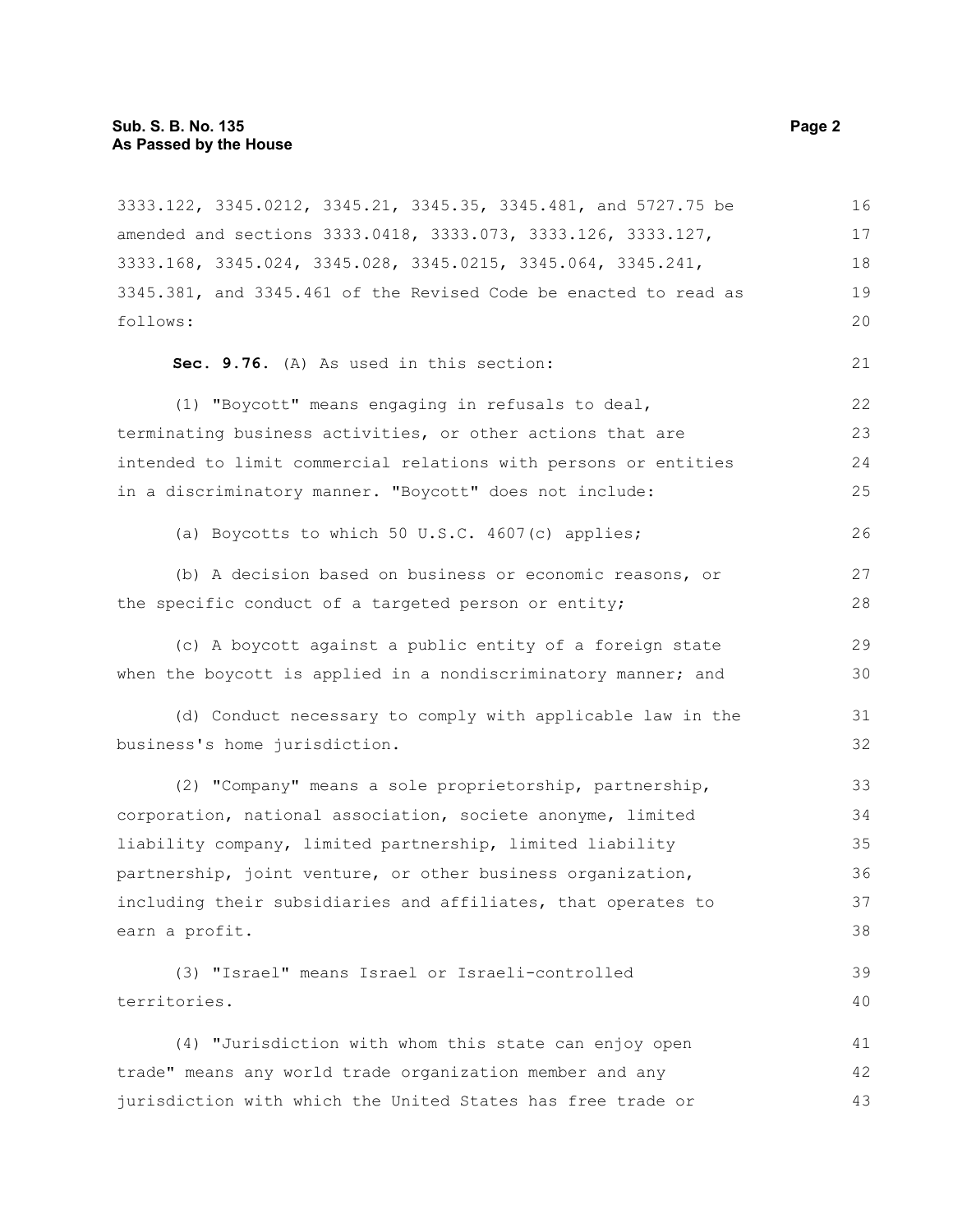other agreements aimed at ensuring open and nondiscriminatory trade relations. (5) "State agency" means an organized body, office, agency, institution, or other entity established by the laws of the state for the exercise of a function of state government $\overline{L}$ and includes a "state institution of higher education" as defined in section 3345.011 of the Revised Code. (B) A state agency may not enter into or renew a contract with a company for the acquisition or provision of supplies, equipment, or services, or for construction services, unless the contract declares that the company is not boycotting any jurisdiction with whom this state can enjoy open trade, including Israel, and will not do so during the contract period. **Sec. 123.01.** (A) The department of administrative services, in addition to those powers enumerated in Chapters 124. and 125. of the Revised Code and provided elsewhere by law, shall exercise the following powers: (1) To prepare and suggest comprehensive plans for the development of grounds and buildings under the control of a state agency; (2) To acquire, by purchase, gift, devise, lease, or grant, all real estate required by a state agency, in the exercise of which power the department may exercise the power of eminent domain, in the manner provided by sections 163.01 to 163.22 of the Revised Code; (3) To erect, supervise, and maintain all public monuments and memorials erected by the state, except where the supervision and maintenance is otherwise provided by law; 44 45 46 47 48 49 50 51 52 53 54 55 56 57 58 59 60 61 62 63 64 65 66 67 68 69 70 71

(4) To procure, by lease, storage accommodations for a 72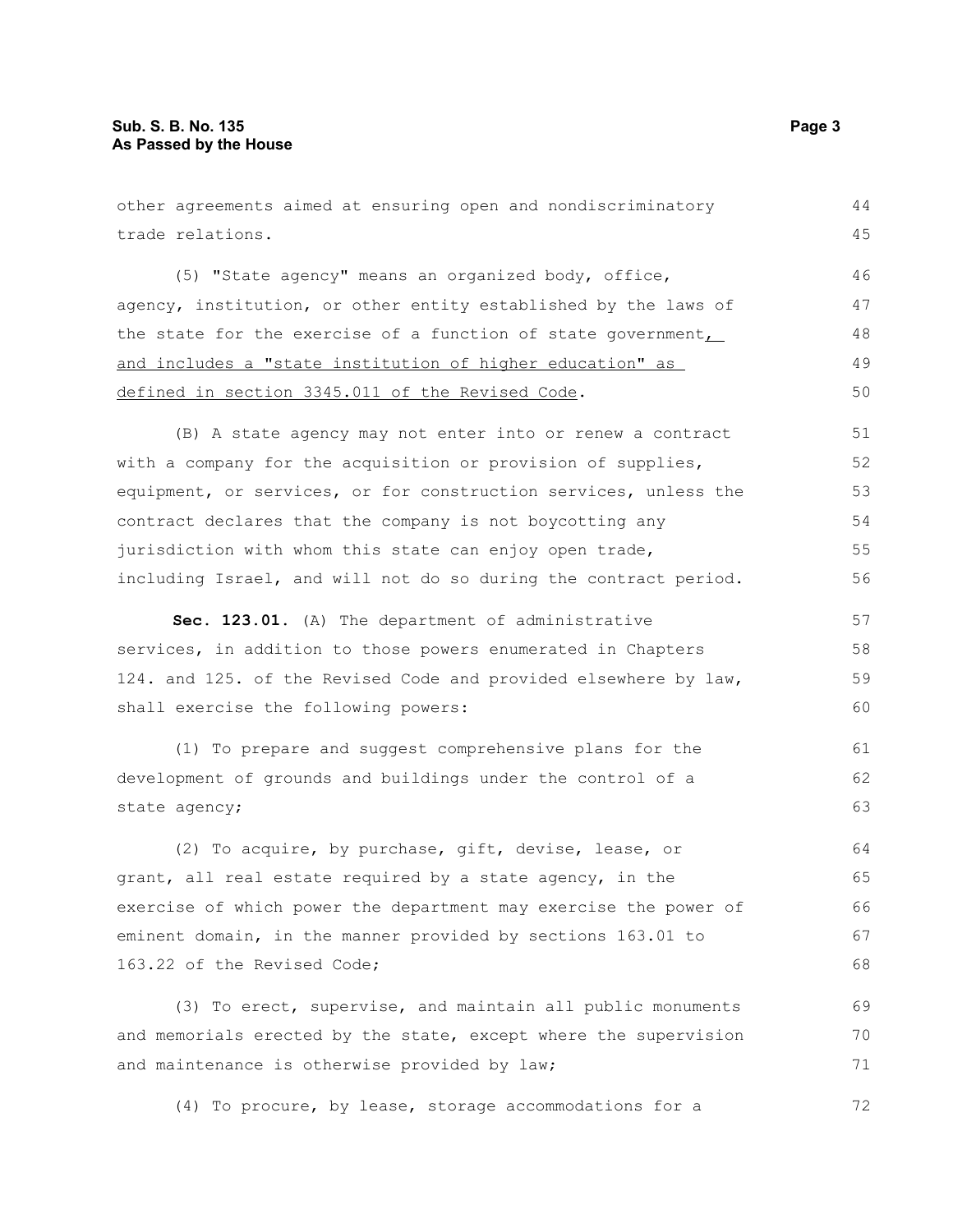state agency;

(5) To lease or grant easements or licenses for unproductive and unused lands or other property under the control of a state agency. Such leases, easements, or licenses may be granted to any person or entity, shall be for a period not to exceed fifteen years, unless a longer period is authorized by division (A)(5) of this section, and shall be executed for the state by the director of administrative services. The director shall grant leases, easements, or licenses of university land for periods not to exceed twentyfive years for purposes approved by the respective university's board of trustees wherein the uses are compatible with the uses and needs of the university and may grant leases of university land for periods not to exceed forty years for purposes approved by the respective university's board of trustees pursuant to section 123.17 of the Revised Code. The director may grant perpetual easements to public utilities, as defined in section 4905.02 of the Revised Code or described in section 4905.03 of the Revised Code. 74 75 76 77 78 79 80 81 82 83 84 85 86 87 88 89 90 91

(6) To lease space for the use of a state agency;

(7) To have general supervision and care of the storerooms, offices, and buildings leased for the use of a state agency;

(8) To exercise general custodial care of all real property of the state; 96 97

(9) To assign and group together state offices in any city in the state and to establish, in cooperation with the state agencies involved, rules governing space requirements for office or storage use; 98 99 100 101

73

92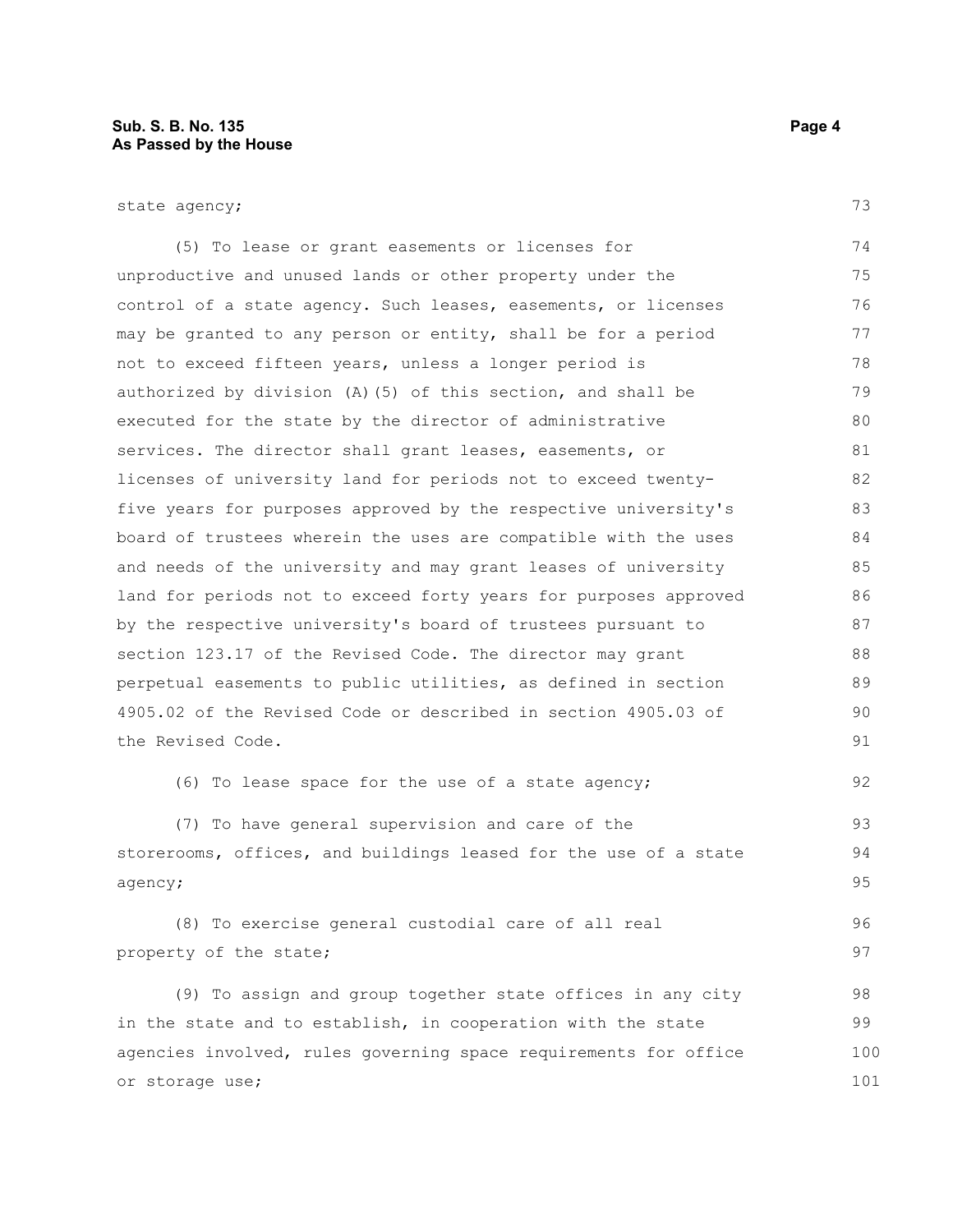#### **Sub. S. B. No. 135** Page 5 **As Passed by the House**

(10) To lease for a period not to exceed forty years, pursuant to a contract providing for the construction thereof under a lease-purchase plan, buildings, structures, and other improvements for any public purpose, and, in conjunction therewith, to grant leases, easements, or licenses for lands under the control of a state agency for a period not to exceed forty years. The lease-purchase plan shall provide that at the end of the lease period, the buildings, structures, and related improvements, together with the land on which they are situated, shall become the property of the state without cost. 102 103 104 105 106 107 108 109 110 111

(a) Whenever any building, structure, or other improvement is to be so leased by a state agency, the department shall retain either basic plans, specifications, bills of materials, and estimates of cost with sufficient detail to afford bidders all needed information or, alternatively, all of the following plans, details, bills of materials, and specifications: 112 113 114 115 116 117

(i) Full and accurate plans suitable for the use of mechanics and other builders in the improvement; 118 119

(ii) Details to scale and full sized, so drawn and represented as to be easily understood; 120 121

(iii) Accurate bills showing the exact quantity of different kinds of material necessary to the construction; 122 123

(iv) Definite and complete specifications of the work to be performed, together with such directions as will enable a competent mechanic or other builder to carry them out and afford bidders all needed information; 124 125 126 127

(v) A full and accurate estimate of each item of expense and of the aggregate cost thereof. 128 129

(b) The department shall give public notice, in such 130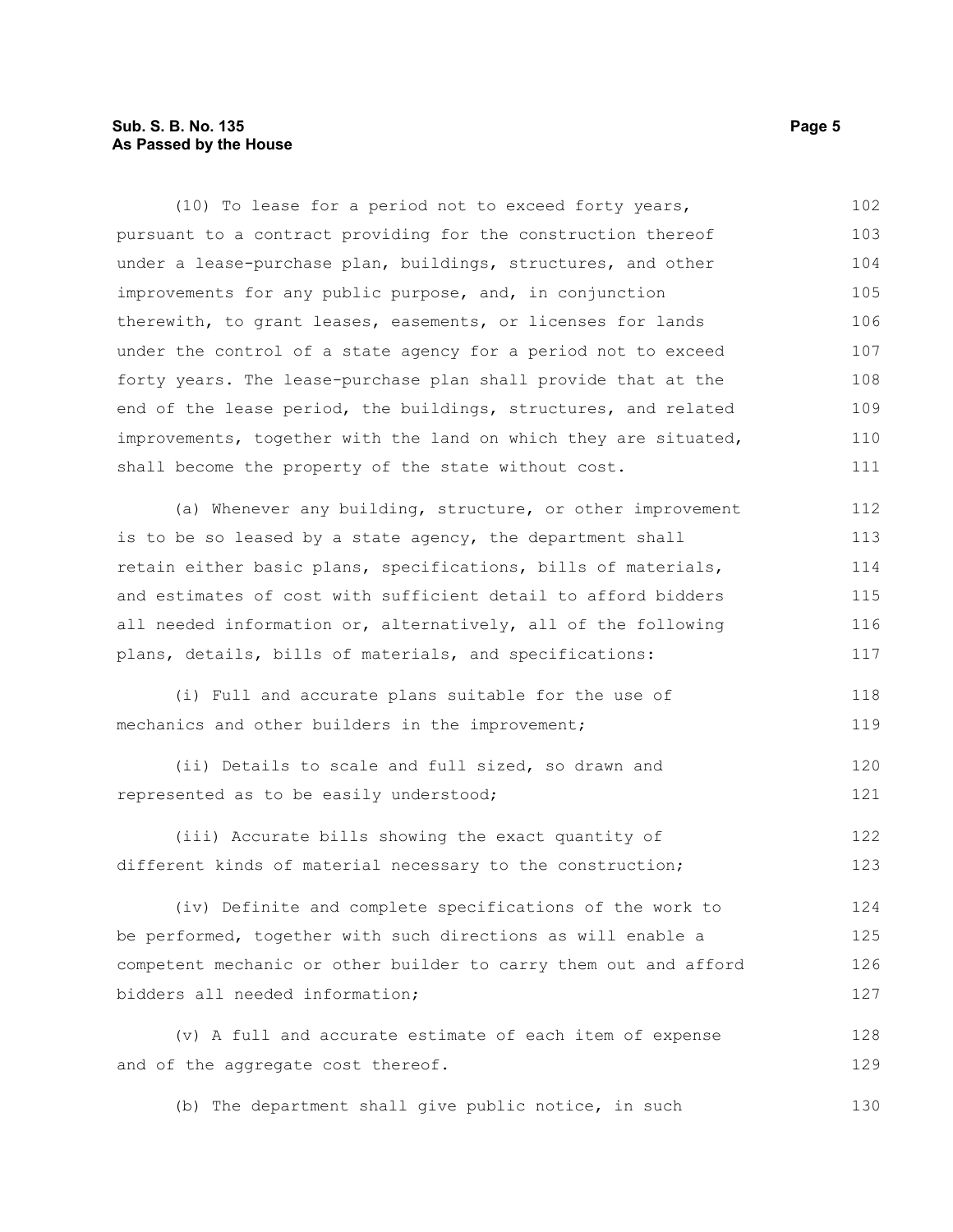#### **Sub. S. B. No. 135** Page 6 **As Passed by the House**

newspaper, in such form, and with such phraseology as the director of administrative services prescribes, published once each week for four consecutive weeks, of the time when and place where bids will be received for entering into an agreement to lease to a state agency a building, structure, or other improvement. The last publication shall be at least eight days preceding the day for opening the bids. The bids shall contain the terms upon which the builder would propose to lease the building, structure, or other improvement to the state agency. The form of the bid approved by the department shall be used, and a bid is invalid and shall not be considered unless that form is used without change, alteration, or addition. Before submitting bids pursuant to this section, any builder shall comply with Chapter 153. of the Revised Code. 131 132 133 134 135 136 137 138 139 140 141 142 143 144

(c) On the day and at the place named for receiving bids for entering into lease agreements with a state agency, the director of administrative services shall open the bids and shall publicly proceed immediately to tabulate the bids upon duplicate sheets. No lease agreement shall be entered into until the bureau of workers' compensation has certified that the person to be awarded the lease agreement has complied with Chapter 4123. of the Revised Code, until, if the builder submitting the lowest and best bid is a foreign corporation, the secretary of state has certified that the corporation is authorized to do business in this state, until, if the builder submitting the lowest and best bid is a person nonresident of this state, the person has filed with the secretary of state a power of attorney designating the secretary of state as its agent for the purpose of accepting service of summons in any action brought under Chapter 4123. of the Revised Code, and until the agreement is submitted to the attorney general and the 145 146 147 148 149 150 151 152 153 154 155 156 157 158 159 160 161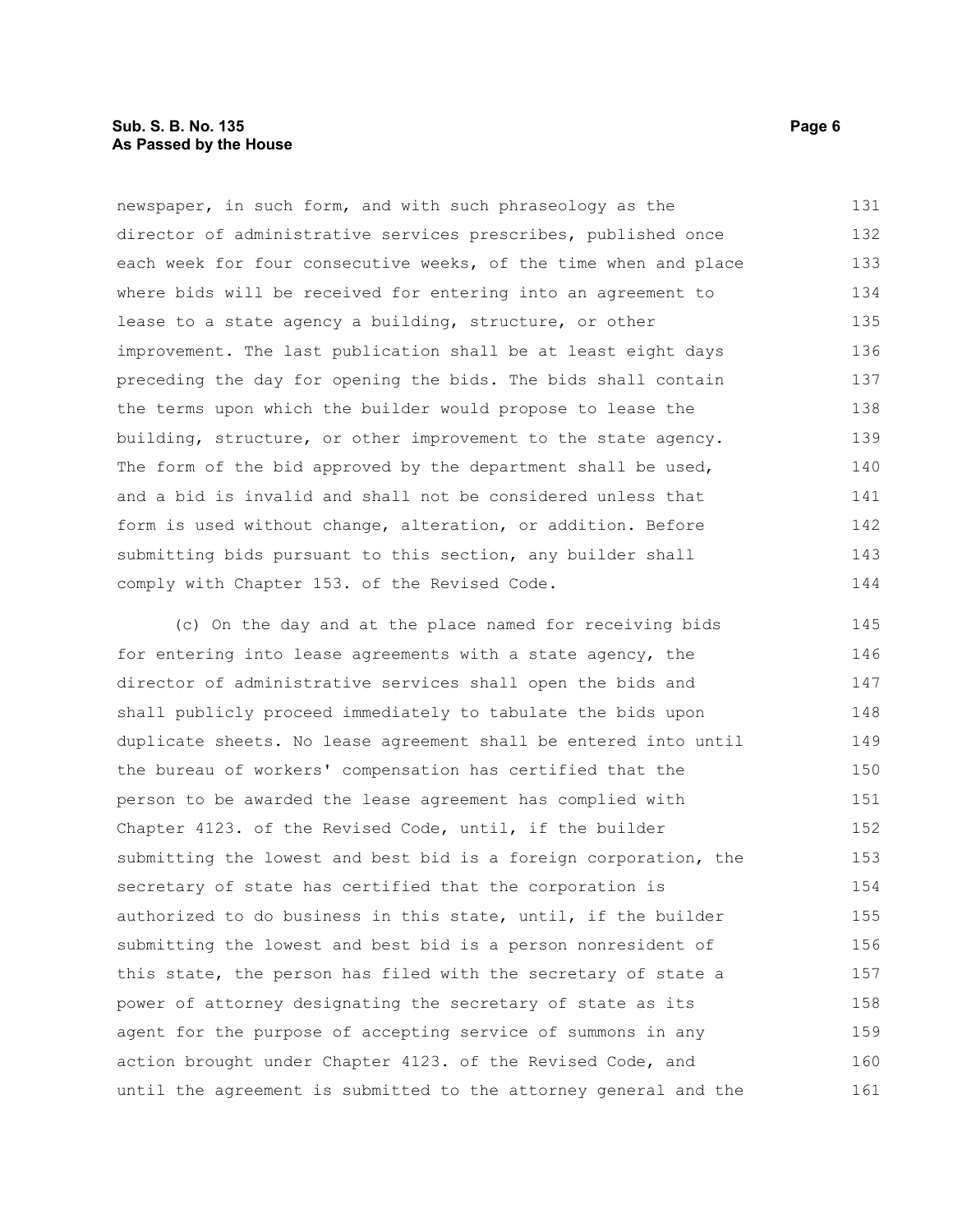#### **Sub. S. B. No. 135** Page 7 **As Passed by the House**

attorney general's approval is certified thereon. Within thirty days after the day on which the bids are received, the department shall investigate the bids received and shall determine that the bureau and the secretary of state have made the certifications required by this section of the builder who has submitted the lowest and best bid. Within ten days of the completion of the investigation of the bids, the department shall award the lease agreement to the builder who has submitted the lowest and best bid and who has been certified by the bureau and secretary of state as required by this section. If bidding for the lease agreement has been conducted upon the basis of basic plans, specifications, bills of materials, and estimates of costs, upon the award to the builder the department, or the builder with the approval of the department, shall appoint an architect or engineer licensed in this state to prepare such further detailed plans, specifications, and bills of materials as are required to construct the building, structure, or improvement. The department shall adopt such rules as are necessary to give effect to this section. The department may reject any bid. Where there is reason to believe there is collusion or combination among bidders, the bids of those concerned therein shall be rejected. 162 163 164 165 166 167 168 169 170 171 172 173 174 175 176 177 178 179 180 181 182 183

(11) To acquire by purchase, gift, devise, or grant and to transfer, lease, or otherwise dispose of all real property required to assist in the development of a conversion facility as defined in section 5709.30 of the Revised Code as that section existed before its repeal by Amended Substitute House Bill 95 of the 125th general assembly; 184 185 186 187 188 189

(12) To lease for a period not to exceed forty years, notwithstanding any other division of this section, the stateowned property located at 408-450 East Town Street, Columbus, 190 191 192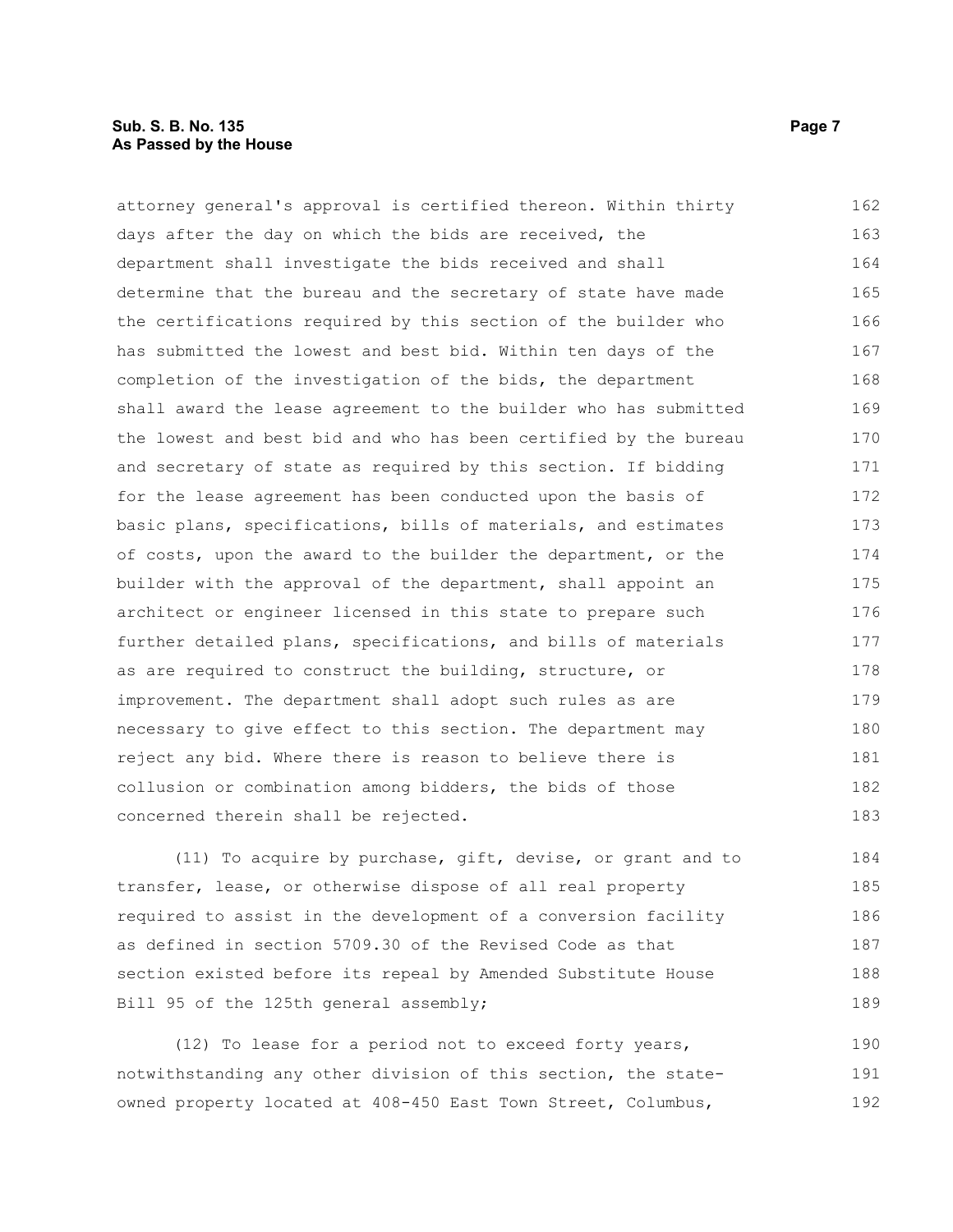#### **Sub. S. B. No. 135** Page 8 **As Passed by the House**

Ohio, formerly the state school for the deaf, to a developer in accordance with this section. "Developer," as used in this section, has the same meaning as in section 123.77 of the Revised Code. 193 194 195 196

Such a lease shall be for the purpose of development of the land for use by senior citizens by constructing, altering, renovating, repairing, expanding, and improving the site as it existed on June 25, 1982. A developer desiring to lease the land shall prepare for submission to the department a plan for development. Plans shall include provisions for roads, sewers, water lines, waste disposal, water supply, and similar matters to meet the requirements of state and local laws. The plans shall also include provision for protection of the property by insurance or otherwise, and plans for financing the development, and shall set forth details of the developer's financial responsibility. 197 198 199 200 201 202 203 204 205 206 207 208

The department may employ, as employees or consultants, persons needed to assist in reviewing the development plans. Those persons may include attorneys, financial experts, engineers, and other necessary experts. The department shall review the development plans and may enter into a lease if it finds all of the following: 209 210 211 212 213 214

(a) The best interests of the state will be promoted by entering into a lease with the developer; 215 216

(b) The development plans are satisfactory;

(c) The developer has established the developer's financial responsibility and satisfactory plans for financing the development. 218 219 220

The lease shall contain a provision that construction or 221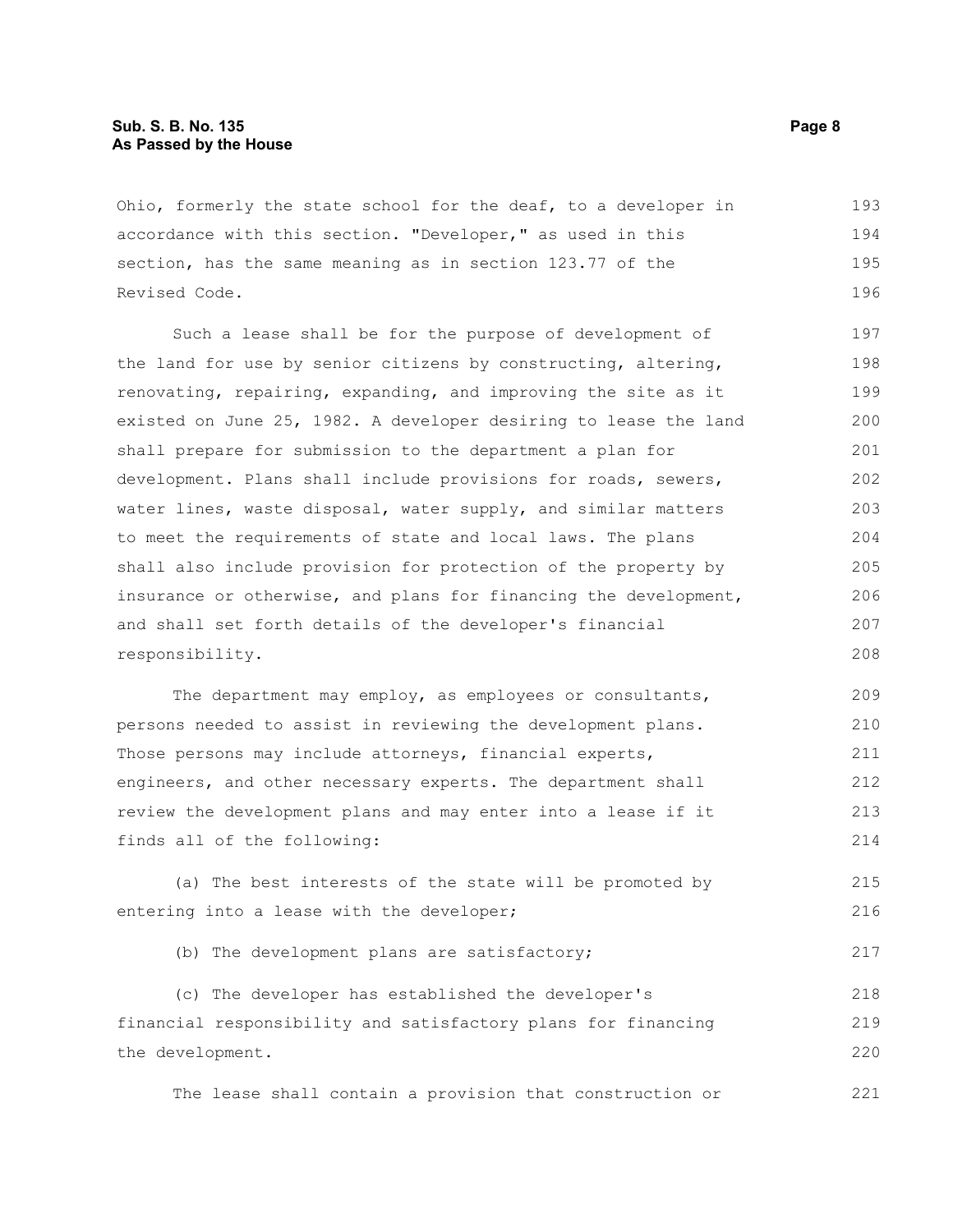renovation of the buildings, roads, structures, and other necessary facilities shall begin within one year after the date of the lease and shall proceed according to a schedule agreed to between the department and the developer or the lease will be terminated. The lease shall contain such conditions and stipulations as the director considers necessary to preserve the best interest of the state. Moneys received by the state pursuant to this lease shall be paid into the general revenue fund. The lease shall provide that at the end of the lease period the buildings, structures, and related improvements shall become the property of the state without cost. (13) To manage the use of space owned and controlled by 222 223 224 225 226 227 228 229 230 231 232 233

(a) Biennially implementing, by state agency location, a census of agency employees assigned space; 235 236

the department by doing all of the following:

(b) Periodically in the discretion of the director of administrative services: 237 238

(i) Requiring each state agency to categorize the use of space allotted to the agency between office space, common areas, storage space, and other uses, and to report its findings to the department; 239 240 241 242

(ii) Creating and updating a master space utilization plan for all space allotted to state agencies. The plan shall incorporate space utilization metrics. 243 244 245

(iii) Conducting a cost-benefit analysis to determine the effectiveness of state-owned buildings;

(iv) Assessing the alternatives associated with consolidating the commercial leases for buildings located in Columbus. 248 249 250

234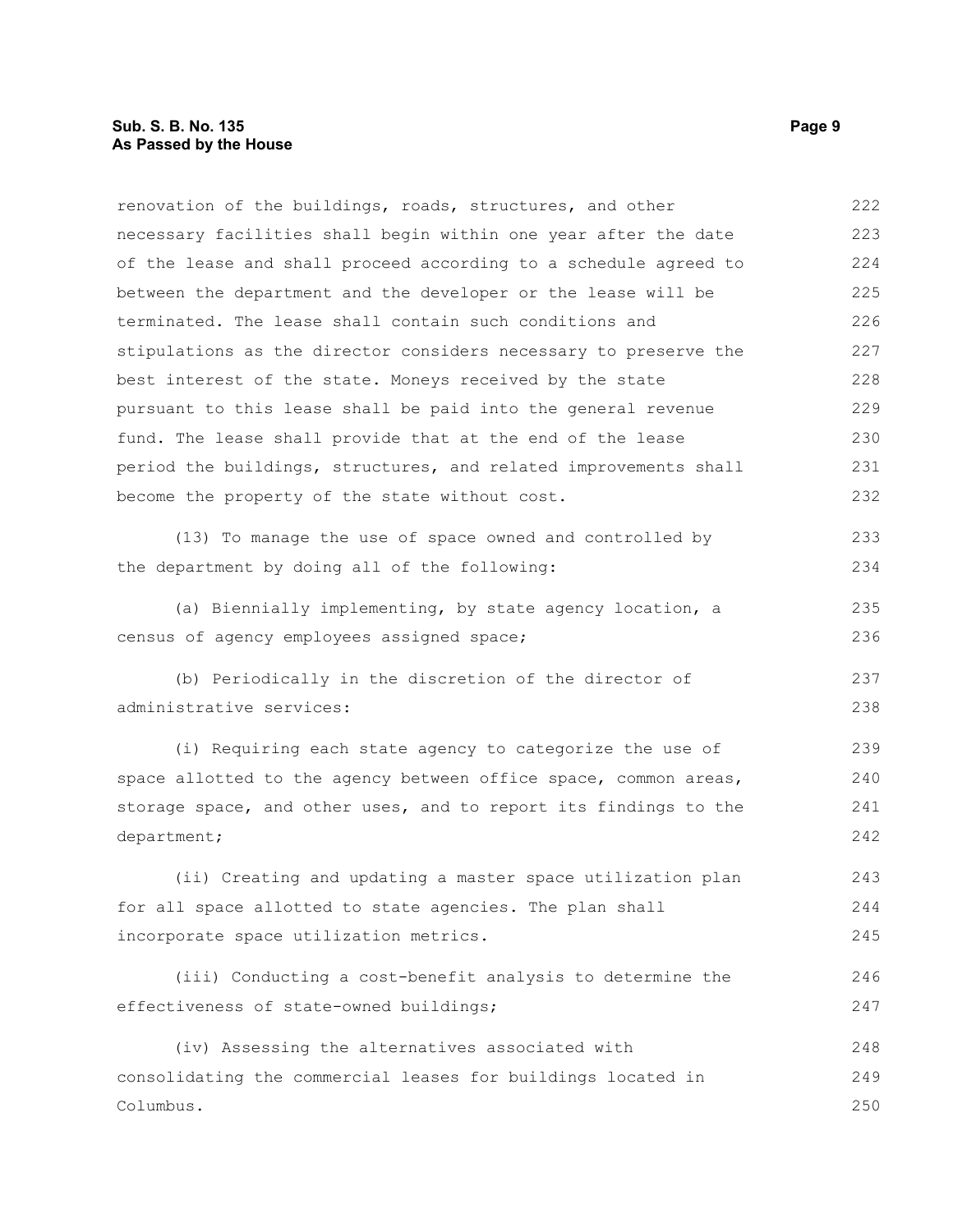#### **Sub. S. B. No. 135 Page 10 As Passed by the House**

(c) Commissioning a comprehensive space utilization and capacity study in order to determine the feasibility of consolidating existing commercially leased space used by state agencies into a new state-owned facility. (14) To adopt rules to ensure that energy efficiency and conservation is considered in the purchase of products and equipment, except motor vehicles, by any state agency, department, division, bureau, office, unit, board, commission, authority, quasi-governmental entity, or institution. The department may require minimum energy efficiency standards for purchased products and equipment based on federal testing and labeling if available or on standards developed by the department. When possible, the rules shall apply to the competitive selection of energy consuming systems, components, and equipment under Chapter 125. of the Revised Code. (15) To ensure energy efficient and energy conserving purchasing practices by doing all of the following: (a) Identifying available energy efficiency and conservation opportunities; (b) Providing for interchange of information among purchasing agencies; (c) Identifying laws, policies, rules, and procedures that should be modified; 251 252 253 254 255 256 257 258 259 260 261 262 263 264 265 266 267 268 269 270 271 272 273

(d) Monitoring experience with and the cost-effectiveness of this state's purchase and use of motor vehicles and of major energy-consuming systems, components, equipment, and products having a significant impact on energy consumption by the government; 274 275 276 277 278

(e) Providing technical assistance and training to state 279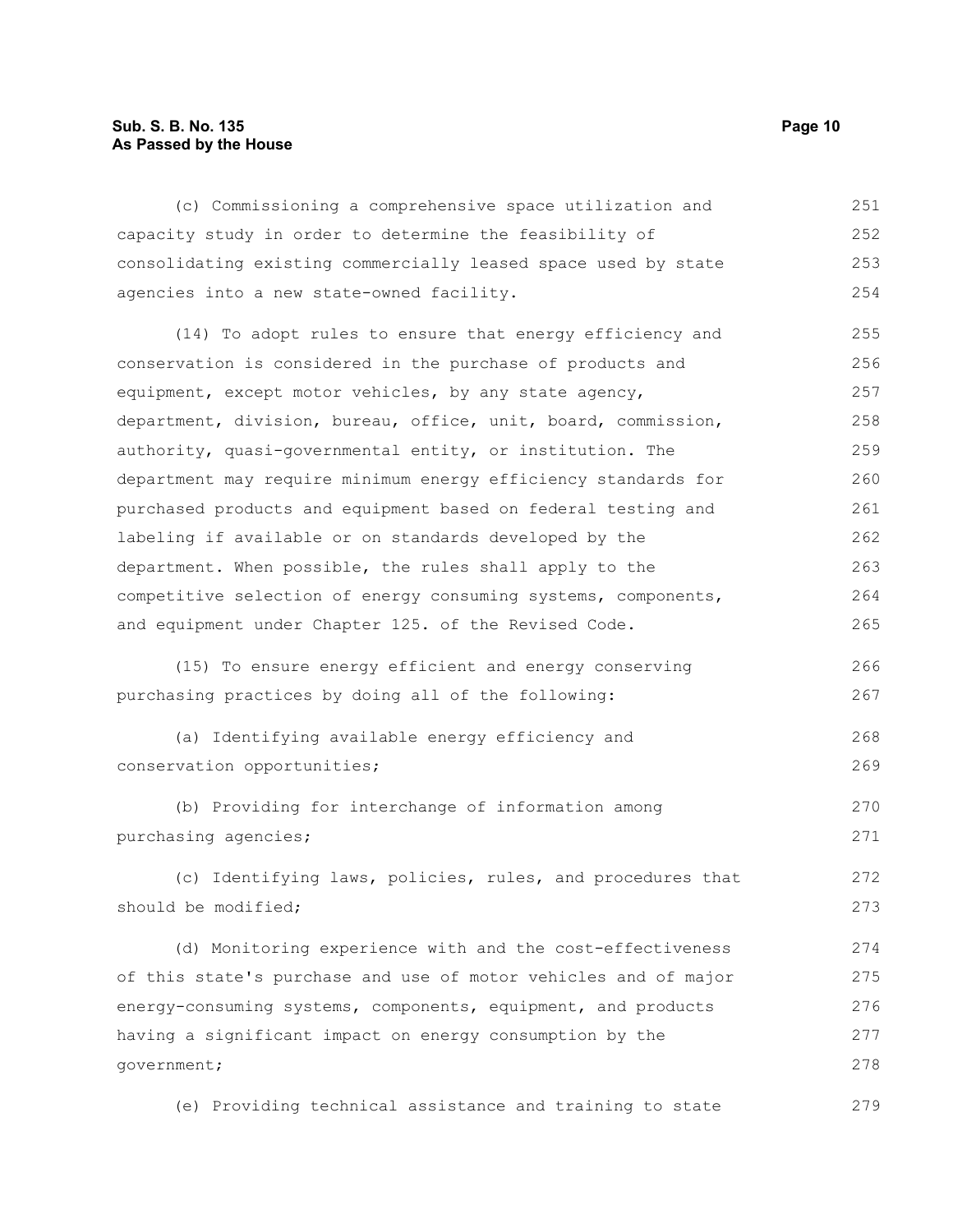280

employees involved in the purchasing process;

(f) Working with the department of development to make recommendations regarding planning and implementation of purchasing policies and procedures that are supportive of energy efficiency and conservation. 281 282 283 284

(16) To require all state agencies, departments, divisions, bureaus, offices, units, commissions, boards, authorities, quasi-governmental entities, institutions, and state institutions of higher education to implement procedures to ensure that all of the passenger automobiles they acquire in each fiscal year, except for those passenger automobiles acquired for use in law enforcement or emergency rescue work, achieve a fleet average fuel economy of not less than the fleet average fuel economy for that fiscal year as the department shall prescribe by rule. The department shall adopt the rule prior to the beginning of the fiscal year, in accordance with the average fuel economy standards established by federal law for passenger automobiles manufactured during the model year that begins during the fiscal year. 285 286 287 288 289 290 291 292 293 294 295 296 297 298

Each state agency, department, division, bureau, office, unit, commission, board, authority, quasi-governmental entity, institution, and state institution of higher education shall determine its fleet average fuel economy by dividing the total number of passenger vehicles acquired during the fiscal year, except for those passenger vehicles acquired for use in law enforcement or emergency rescue work, by a sum of terms, each of which is a fraction created by dividing the number of passenger vehicles of a given make, model, and year, except for passenger vehicles acquired for use in law enforcement or emergency rescue work, acquired during the fiscal year by the fuel economy 299 300 301 302 303 304 305 306 307 308 309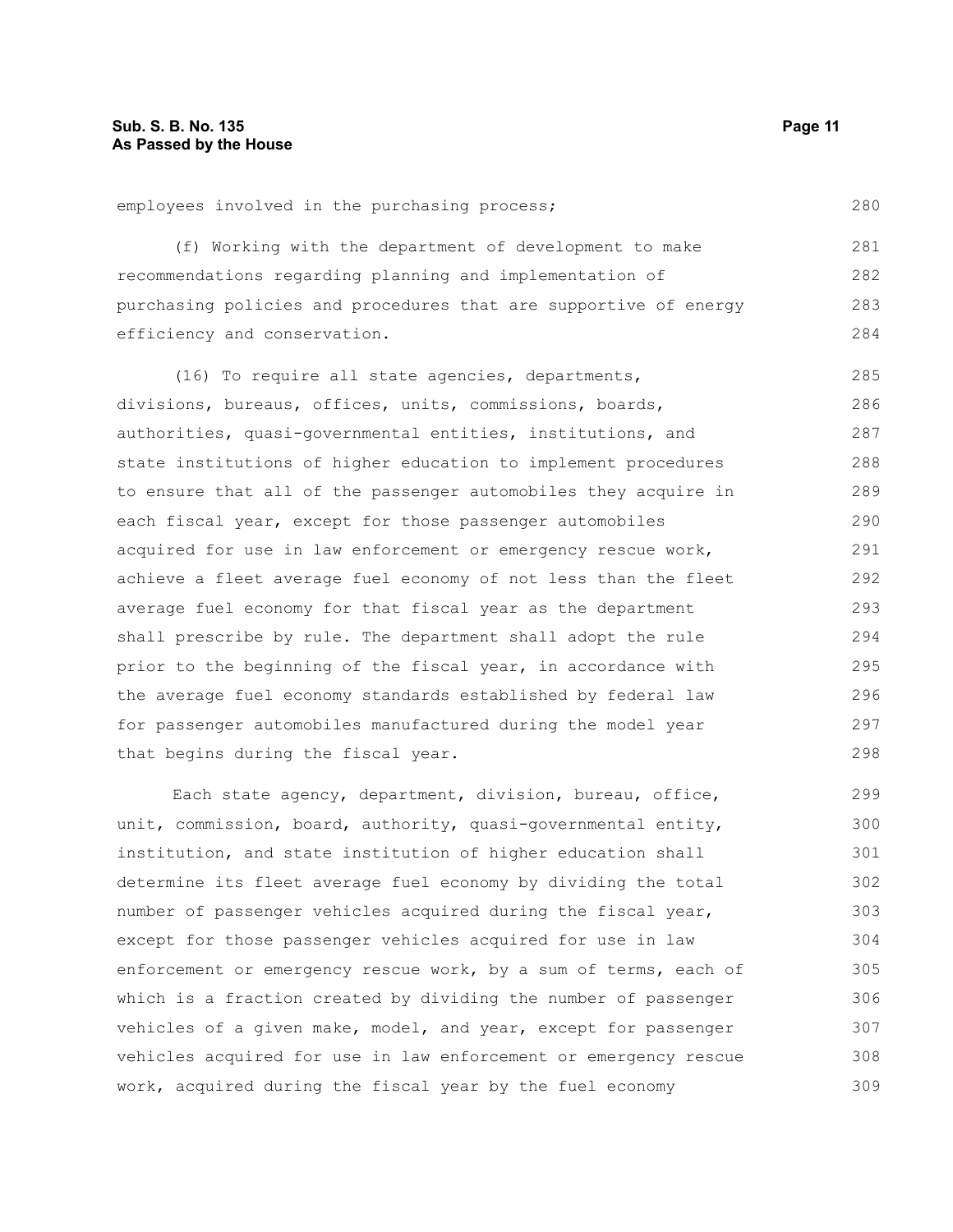measured by the administrator of the United States environmental protection agency, for the given make, model, and year of vehicle, that constitutes an average fuel economy for combined city and highway driving. 310 311 312 313

As used in division (A)(16) of this section, "acquired" means leased for a period of sixty continuous days or more, or purchased.

(17) To correct legal descriptions or title defects, or release fractional interests in real property, as necessary to cure title clouds reflected in public records, including those resulting from boundary disputes, ingress or egress issues, title transfers precipitated through retirement of bond requirements, and the retention of fractional interests in real estate otherwise disposed of in previous title transfers. 317 318 319 320 321 322 323

(18)(a) To, with controlling board approval, sell stateowned real property that is not held for the benefit of an institution of higher education and is appraised at not more than one hundred thousand dollars by an independent third-party appraiser. 324 325 326 327 328

(b) To sell state-owned real property that is held for the benefit of an institution of higher education, provided all of the following are true:

(i) The board of trustees of the institution of higher education, or, in the case of a university branch district, any other managing authority, adopts a resolution approving the sale; 332 333 334 335

(ii) The real property is appraised at not more than ten million dollars by an independent third-party appraiser; 336 337

(iii) The controlling board approves the sale. 338

314 315 316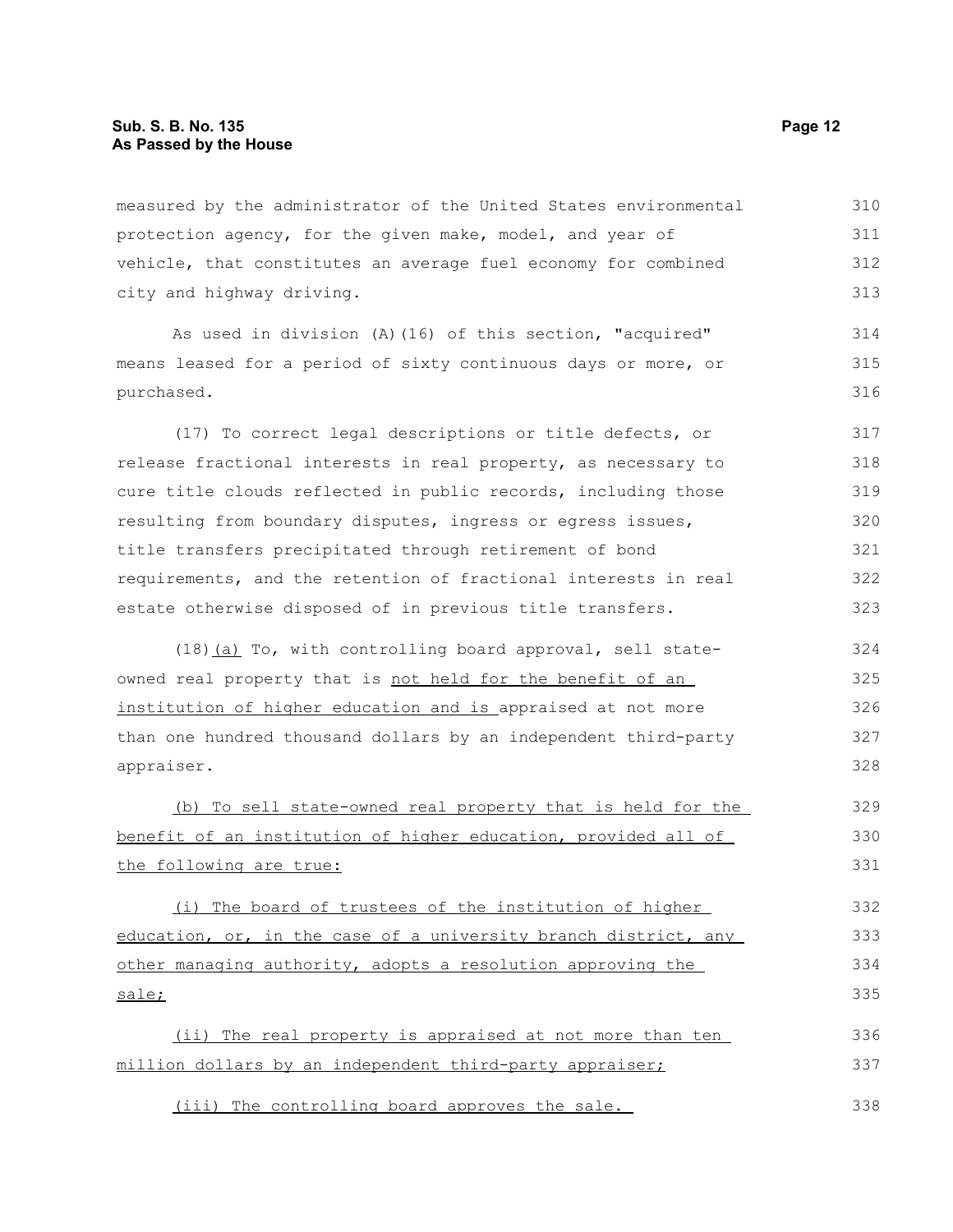Notwithstanding any provision of law to the contrary, net proceeds from any disposition of real property made pursuant to division (A)(18) of this section shall, at the direction of the director of budget and management, be credited to a fund or funds in the state treasury, or to accounts held by a state an institution of higher education for purposes to be determined by the institution. 339 340 341 342 343 344 345

As used in division (A)(18) of this section, "institution of higher education" has the same meaning as in section 3345.12 of the Revised Code. 346 347 348

(B) This section and section 125.02 of the Revised Code shall not interfere with any of the following: 349 350

(1) The power of the adjutant general to purchase military supplies, or with the custody of the adjutant general of property leased, purchased, or constructed by the state and used for military purposes, or with the functions of the adjutant general as director of state armories;

(2) The power of the director of transportation in acquiring rights-of-way for the state highway system, or the leasing of lands for division or resident district offices, or the leasing of lands or buildings required in the maintenance operations of the department of transportation, or the purchase of real property for garage sites or division or resident district offices, or in preparing plans and specifications for and constructing such buildings as the director may require in the administration of the department; 356 357 358 359 360 361 362 363 364

(3) The power of the director of public safety and the registrar of motor vehicles to purchase or lease real property and buildings to be used solely as locations to which a deputy 365 366 367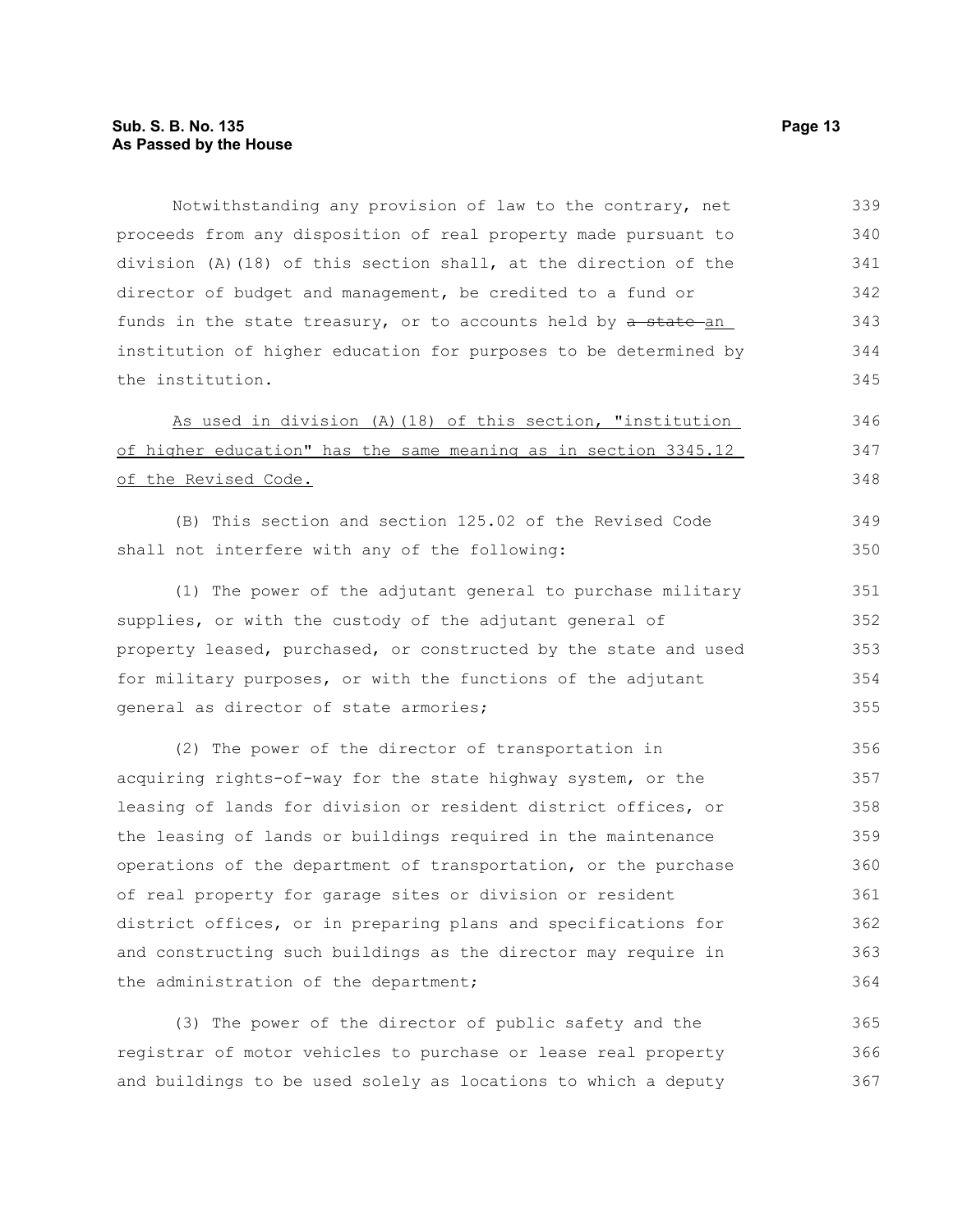#### **Sub. S. B. No. 135 Page 14 As Passed by the House**

registrar is assigned pursuant to division (B) of section 4507.011 of the Revised Code and from which the deputy registrar is to conduct the deputy registrar's business, the power of the director of public safety to purchase or lease real property and buildings to be used as locations for division or district offices as required in the maintenance of operations of the department of public safety, and the power of the superintendent of the state highway patrol in the purchase or leasing of real property and buildings needed by the patrol, to negotiate the sale of real property owned by the patrol, to rent or lease real property owned or leased by the patrol, and to make or cause to be made repairs to all property owned or under the control of the patrol; 368 369 370 371 372 373 374 375 376 377 378 379 380

(4) The power of the division of liquor control in the leasing or purchasing of retail outlets and warehouse facilities for the use of the division;

(5) The power of the director of development to enter into leases of real property, buildings, and office space to be used solely as locations for the state's foreign offices to carry out the purposes of section 122.05 of the Revised Code; 384 385 386 387

(6) The power of the director of environmental protection to enter into environmental covenants, to grant and accept easements, or to sell property pursuant to division (G) of section 3745.01 of the Revised Code: 388 389 390 391

(7) The power of the department of public safety under section 5502.01 of the Revised Code to direct security measures and operations for the Vern Riffe center and the James A. Rhodes state office tower. The department of administrative services shall implement all security measures and operations at the Vern Riffe center and the James A. Rhodes state office tower as 392 393 394 395 396 397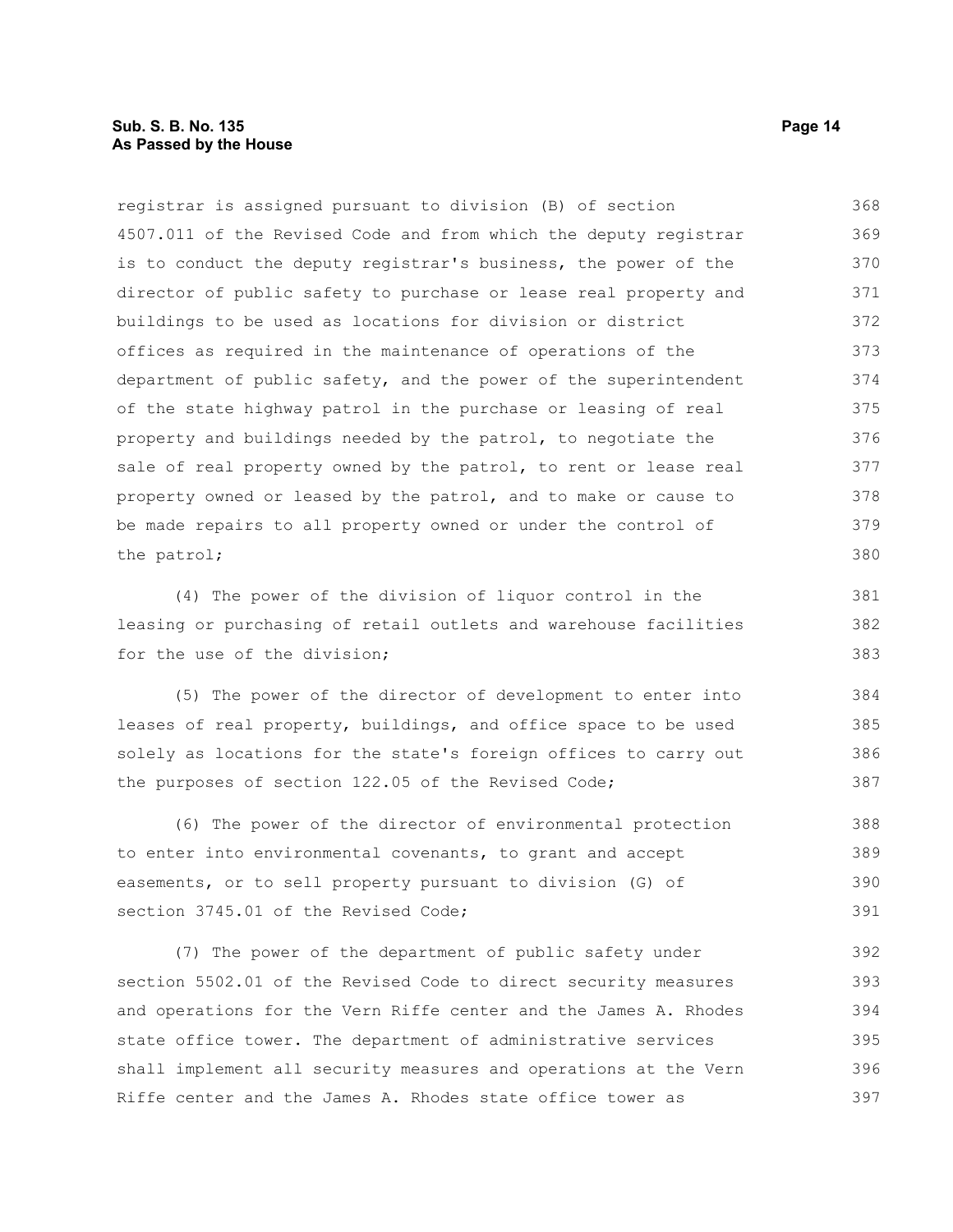398

directed by the department of public safety.

(C) Purchases for, and the custody and repair of, buildings under the management and control of the capitol square review and advisory board, the opportunities for Ohioans with disabilities agency, the bureau of workers' compensation, or the departments of public safety, job and family services, mental health and addiction services, developmental disabilities, and rehabilitation and correction; buildings of educational and benevolent institutions under the management and control of boards of trustees; and purchases or leases for, and the custody and repair of, office space used for the purposes of any agency of the legislative branch of state government are not subject to the control and jurisdiction of the department of administrative services. 399 400 401 402 403 404 405 406 407 408 409 410 411

An agency of the legislative branch of state government that uses office space in a building under the management and control of the department of administrative services may exercise the agency's authority to improve the agency's office space as authorized under this division only if, upon review, the department of administrative services concludes the proposed improvements do not adversely impact the structural integrity of the building. 412 413 414 415 416 417 418 419

If an agency of the legislative branch of state government, except the capitol square review and advisory board, so requests, the agency and the director of administrative services may enter into a contract under which the department of administrative services agrees to perform any services requested by the agency that the department is authorized under this section to perform. In performing such services, the department shall not use competitive selection. As used in this division, 420 421 422 423 424 425 426 427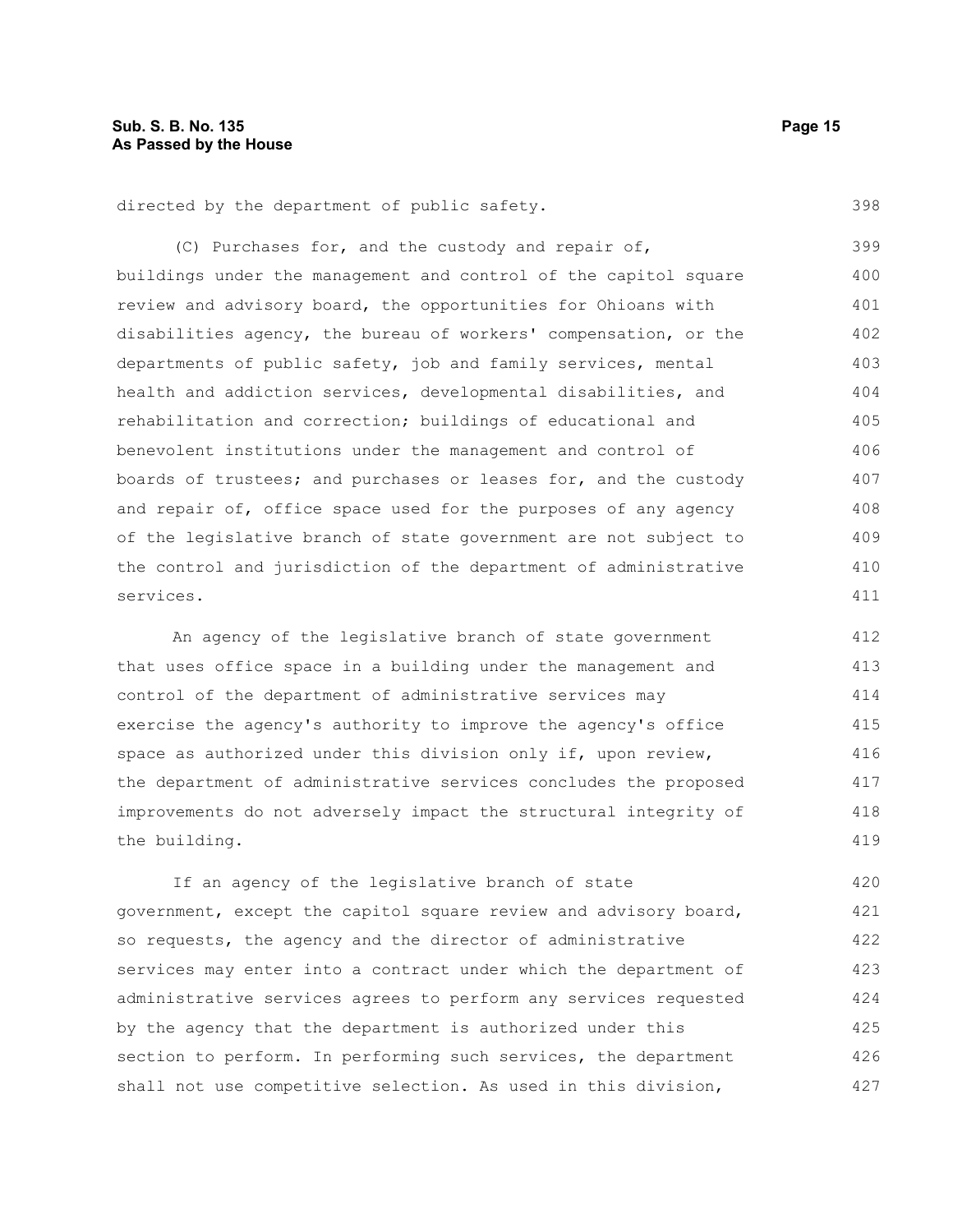"competitive selection" has the meaning defined in section 125.01 of the Revised Code and includes any other type of competitive process for the selection of persons producing or dealing in the services to be provided. 428 429 430 431

(D) Any instrument by which real property is acquired pursuant to this section shall identify the agency of the state that has the use and benefit of the real property as specified in section 5301.012 of the Revised Code. 432 433 434 435

**Sec. 3313.6020.** (A)(1) Beginning in the 2015-2016 school year, the board of education of each city, local, exempted village, and joint vocational school district shall adopt a policy on career advising that complies with this section. Thereafter, the policy shall be updated at least once every two years. 436 437 438 439 440 441

(2) The board shall make the policy publicly available to students, parents, guardians, or custodians, local postsecondary institutions, and residents of the district. The district shall post the policy in a prominent location on its web site, if it has one. 442 443 444 445 446

(B) The policy on career advising shall specify how the district will do all of the following: 447 448

(1) Provide students with grade-level examples that link their schoolwork to one or more career fields. A district may use career connections developed under division (B)(2) of section 3301.079 of the Revised Code for this purpose. 449 450 451 452

(2) Create a plan to provide career advising to students in grades six through twelve; 453

(3) Beginning in the 2015-2016 school year, provide additional interventions and career advising for students who 455 456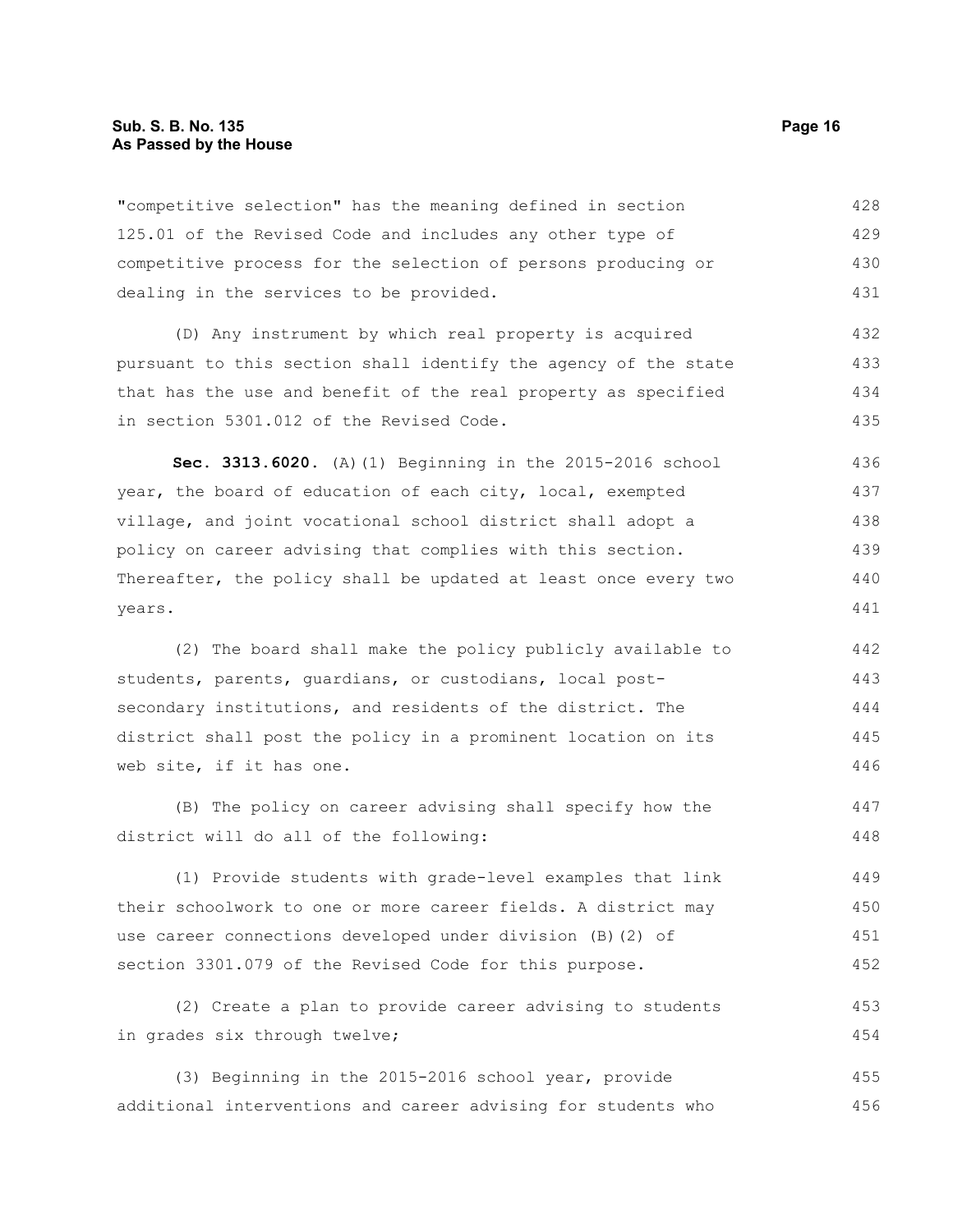are identified as at risk of dropping out of school in accordance with division (C) of this section; (4) Train its employees on how to advise students on career pathways, including training on advising students using online tools; (5) Develop multiple, clear academic pathways through high school that students may choose in order to earn a high school diploma; (6) Identify and publicize courses that can award students both traditional academic and career-technical credit; (7) Document the career advising provided to each student for review by the student, the student's parent, guardian, or custodian, and future schools that the student may attend. A district shall not otherwise release this information without the written consent of the student's parent, guardian, or custodian, if the student is less than eighteen years old, or the written consent of the student, if the student is at least eighteen years old. (8) Prepare students for their transition from high school to their post-secondary destinations, including any special interventions that are necessary for students in need of remediation in mathematics or English language arts; 457 458 459 460 461 462 463 464 465 466 467 468 469 470 471 472 473 474 475 476 477 478

(9) Include information regarding career fields that require an industry-recognized credential, certificate, associate's degree, bachelor's degree, graduate degree, or professional degree; 479 480 481 482

(10) Provide students with information about ways a student may offset the costs of a post-secondary education, including programs such as all of the following: 483 484 485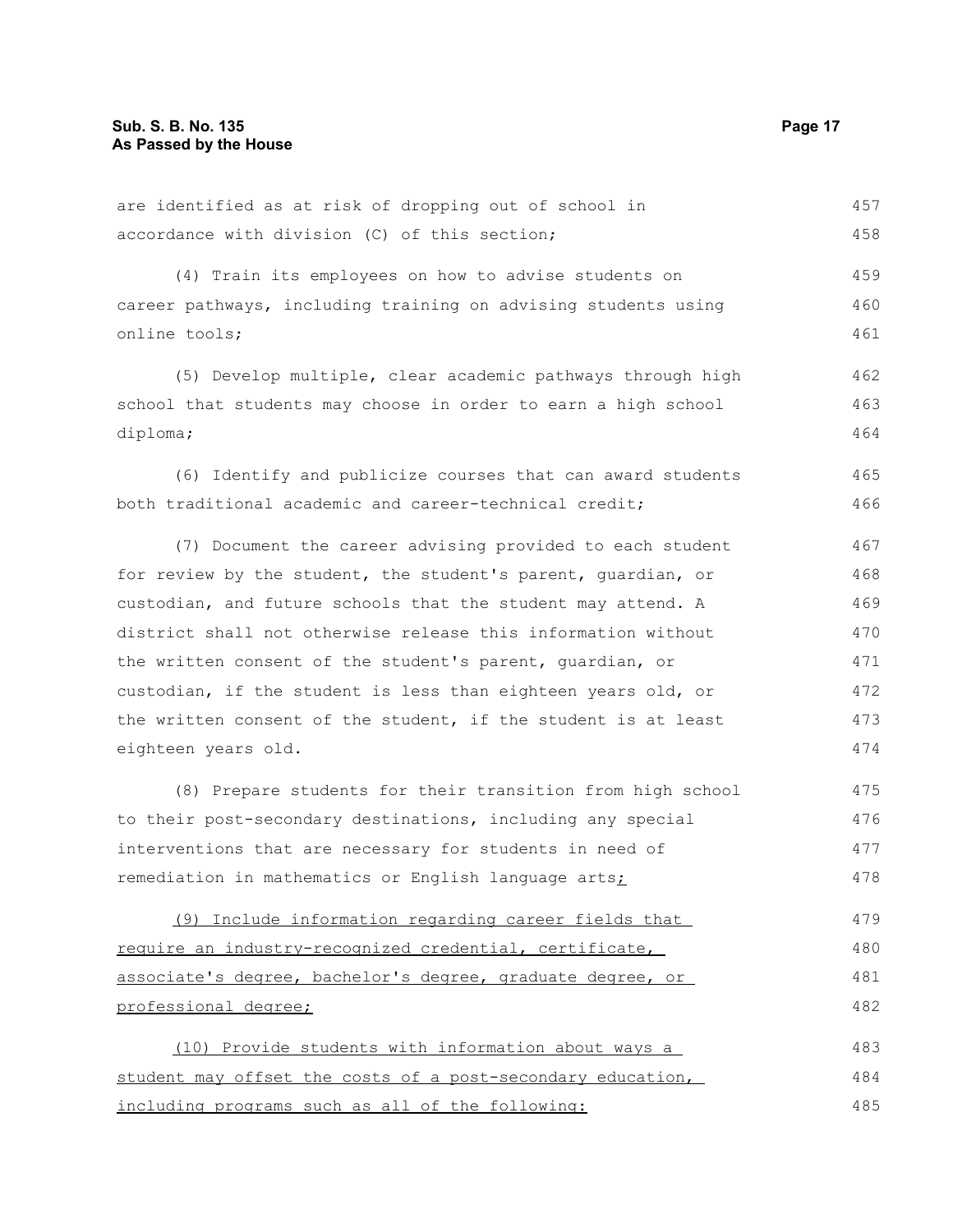| (a) The reserve officer training corps;                          | 486 |
|------------------------------------------------------------------|-----|
| (b) The college credit plus program established under            | 487 |
| Chapter 3365. of the Revised Code;                               | 488 |
| (c) The Ohio quaranteed transfer pathways initiative             | 489 |
| established under section 3333.168 of the Revised Code;          | 490 |
| (d) Joint academic programming or dual enrollment                | 491 |
| opportunities required under section 3333.168 of the Revised     | 492 |
| Code.                                                            | 493 |
| The chancellor of higher education shall develop                 | 494 |
| informational materials that illustrate cost saving estimates    | 495 |
| for each of the options listed under division (B) (10) of this   | 496 |
| section. The chancellor shall develop a list of individual       | 497 |
| college courses that are transferable under section 3333.16 of   | 498 |
| the Revised Code.                                                | 499 |
| (C)(1) Beginning in the 2015-2016 school year, each              | 500 |
| district shall identify students who are at risk of dropping out | 501 |
| of school using a method that is both research-based and         | 502 |
| locally-based and that is developed with input from the          | 503 |
| district's classroom teachers and guidance counselors. If a      | 504 |
| student is identified as at risk of dropping out of school, the  | 505 |
| district shall develop a student success plan that addresses the | 506 |
| student's academic pathway to a successful graduation and the    | 507 |
| role of career-technical education, competency-based education,  | 508 |
| and experiential learning, as appropriate, in that pathway.      | 509 |
| (2) Prior to developing a student success plan for a             | 510 |
| student, the district shall invite the student's parent,         | 511 |
| guardian, or custodian to assist in developing the plan. If the  | 512 |
| student's parent, quardian, or custodian does not participate in | 513 |
| the development of the plan, the district shall provide to the   | 514 |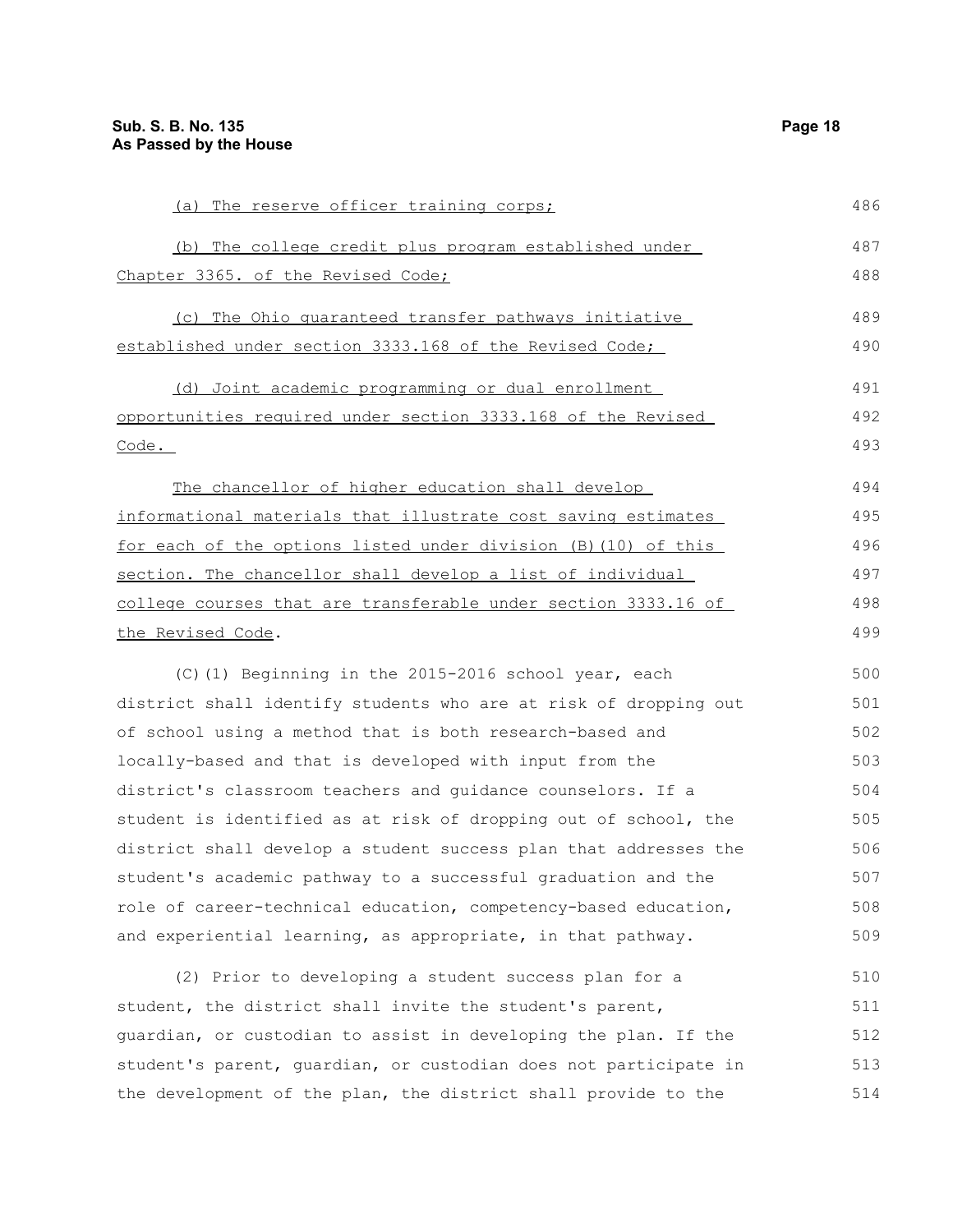parent, guardian, or custodian a copy of the student's success plan and a statement of the importance of a high school diploma and the academic pathways available to the student in order to successfully graduate. 515 516 517 518

(3) Following the development of a student success plan for a student, the district shall provide career advising to the student that is aligned with the plan and, beginning in the 2015-2016 school year, the district's plan to provide career advising created under division (B)(2) of this section. 519 520 521 522 523

(D)(1) Not later than December 1, 2014, the department of education shall develop and post on its web site model policies on career advising and model student success plans. 524 525 526

(2) Not later than July 1, 2015, the department shall create an online clearinghouse of research related to proven practices for policies on career advising and student success plans that districts may access when fulfilling the requirements of this section. 527 528 529 530 531

**Sec. 3333.04.** The chancellor of higher education shall: 532

(A) Make studies of state policy in the field of higher education and formulate a master plan for higher education for the state, considering the needs of the people, the needs of the state, and the role of individual public and private institutions within the state in fulfilling these needs; 533 534 535 536 537

(B)(1) Report annually to the governor and the general assembly on the findings from the chancellor's studies and the master plan for higher education for the state; 538 539 540

(2) Report at least semiannually to the general assembly and the governor the enrollment numbers at each state-assisted institution of higher education. 541 542 543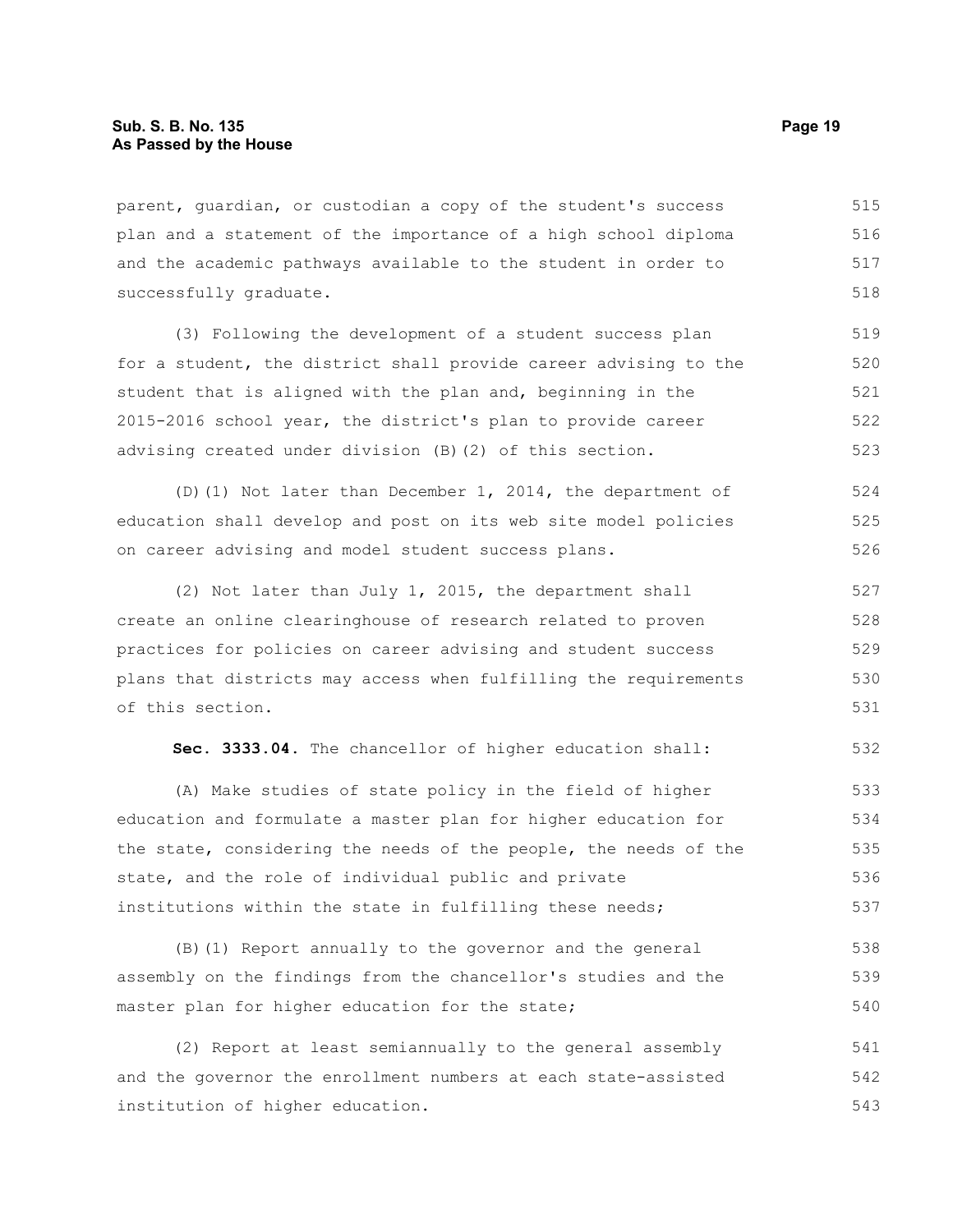#### **Sub. S. B. No. 135 Page 20 As Passed by the House**

(C) Approve or disapprove the establishment of new branches or academic centers of state colleges and universities; 544 545

(D) Approve or disapprove the establishment of state technical colleges or any other state institution of higher education; 546 547 548

(E) Recommend the nature of the programs, undergraduate, graduate, professional, state-financed research, and public services which should be offered by the state colleges, universities, and other state-assisted institutions of higher education in order to utilize to the best advantage their facilities and personnel; 549 550 551 552 553 554

(F) Recommend to the state colleges, universities, and other state-assisted institutions of higher education graduate or professional programs, including, but not limited to, doctor of philosophy, doctor of education, and juris doctor programs, that could be eliminated because they constitute unnecessary duplication, as shall be determined using the process developed pursuant to this division, or for other good and sufficient cause. Prior to recommending a program for elimination, the chancellor shall request the board of regents to hold at least one public hearing on the matter and advise the chancellor on whether the program should be recommended for elimination. The board shall provide notice of each hearing within a reasonable amount of time prior to its scheduled date. Following the hearing, the board shall issue a recommendation to the chancellor. The chancellor shall consider the board's recommendation but shall not be required to accept it. 555 556 557 558 559 560 561 562 563 564 565 566 567 568 569 570

For purposes of determining the amounts of any state instructional subsidies paid to state colleges, universities, and other state-assisted institutions of higher education, the 571 572 573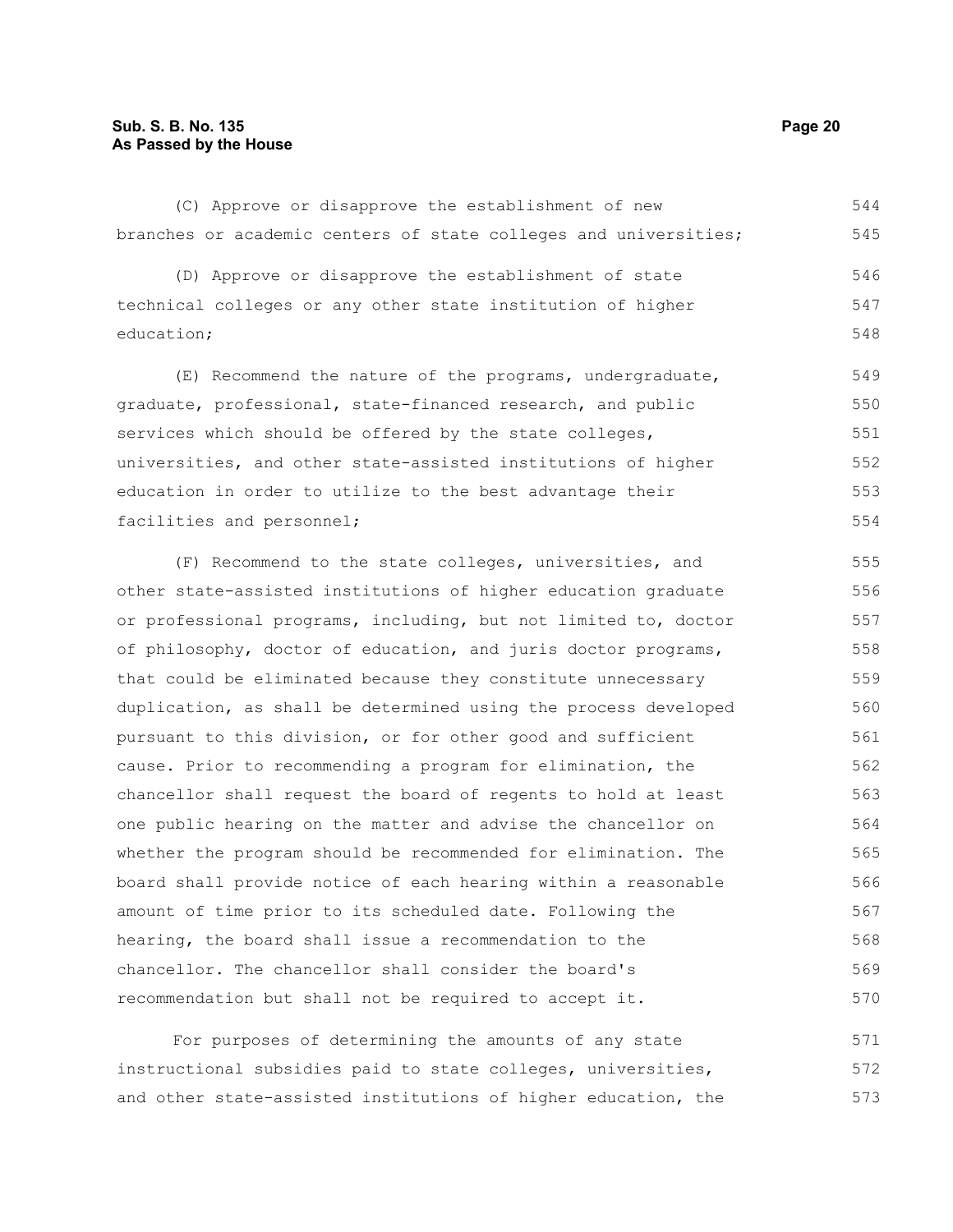#### **Sub. S. B. No. 135 Page 21 As Passed by the House**

chancellor may exclude students enrolled in any program that the chancellor has recommended for elimination pursuant to this division except that the chancellor shall not exclude any such student who enrolled in the program prior to the date on which the chancellor initially commences to exclude students under this division. 574 575 576 577 578 579

The chancellor and state colleges, universities, and other state-assisted institutions of higher education shall jointly develop a process for determining which existing graduate or professional programs constitute unnecessary duplication. 580 581 582 583

(G) Recommend to the state colleges, universities, and other state-assisted institutions of higher education programs which should be added to their present programs; 584 585 586

(H) Conduct studies for the state colleges, universities, and other state-assisted institutions of higher education to assist them in making the best and most efficient use of their existing facilities and personnel; 587 588 589 590

(I) Make recommendations to the governor and general assembly concerning the development of state-financed capital plans for higher education; the establishment of new state colleges, universities, and other state-assisted institutions of higher education; and the establishment of new programs at the existing state colleges, universities, and other institutions of higher education; 591 592 593 594 595 596 597

(J) Review the appropriation requests of the public community colleges and the state colleges and universities and submit to the office of budget and management and to the chairpersons of the finance committees of the house of representatives and of the senate the chancellor's 598 599 600 601 602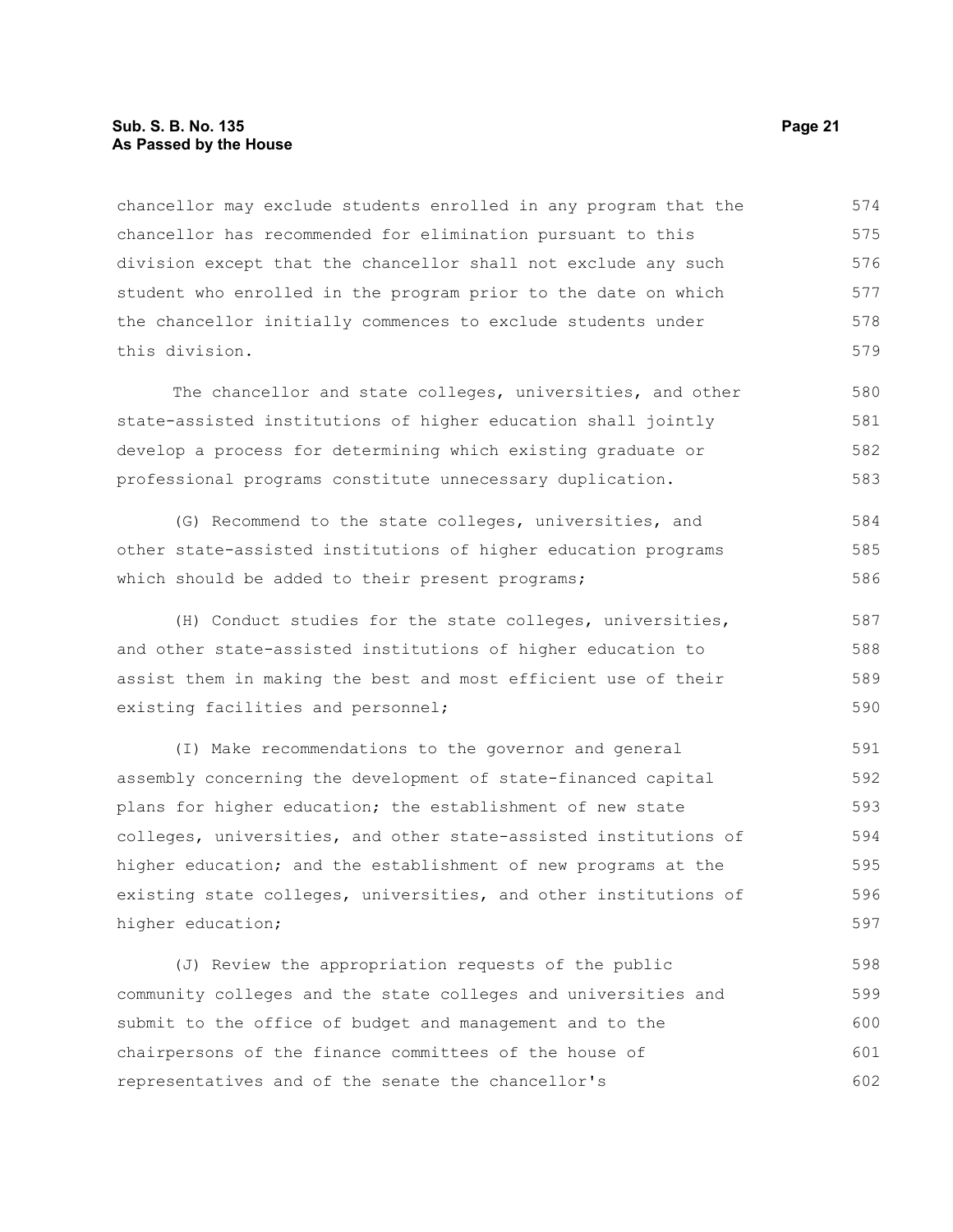recommendations in regard to the biennial higher education appropriation for the state, including appropriations for the individual state colleges and universities and public community colleges. For the purpose of determining the amounts of instructional subsidies to be paid to state-assisted colleges and universities, the chancellor shall define "full-time equivalent student" by program per academic year. The definition may take into account the establishment of minimum enrollment levels in technical education programs below which support allowances will not be paid. Except as otherwise provided in this section, the chancellor shall make no change in the definition of "full-time equivalent student" in effect on November 15, 1981, which would increase or decrease the number of subsidy-eligible full-time equivalent students, without first submitting a fiscal impact statement to the president of the senate, the speaker of the house of representatives, the legislative service commission, and the director of budget and management. The chancellor shall work in close cooperation with the director of budget and management in this respect and in all other matters concerning the expenditures of appropriated funds by state colleges, universities, and other institutions of higher education. 603 604 605 606 607 608 609 610 611 612 613 614 615 616 617 618 619 620 621 622 623 624

(K) Seek the cooperation and advice of the officers and trustees of both public and private colleges, universities, and other institutions of higher education in the state in performing the chancellor's duties and making the chancellor's plans, studies, and recommendations; 625 626 627 628 629

(L) Appoint advisory committees consisting of persons associated with public or private secondary schools, members of the state board of education, or personnel of the state department of education; 630 631 632 633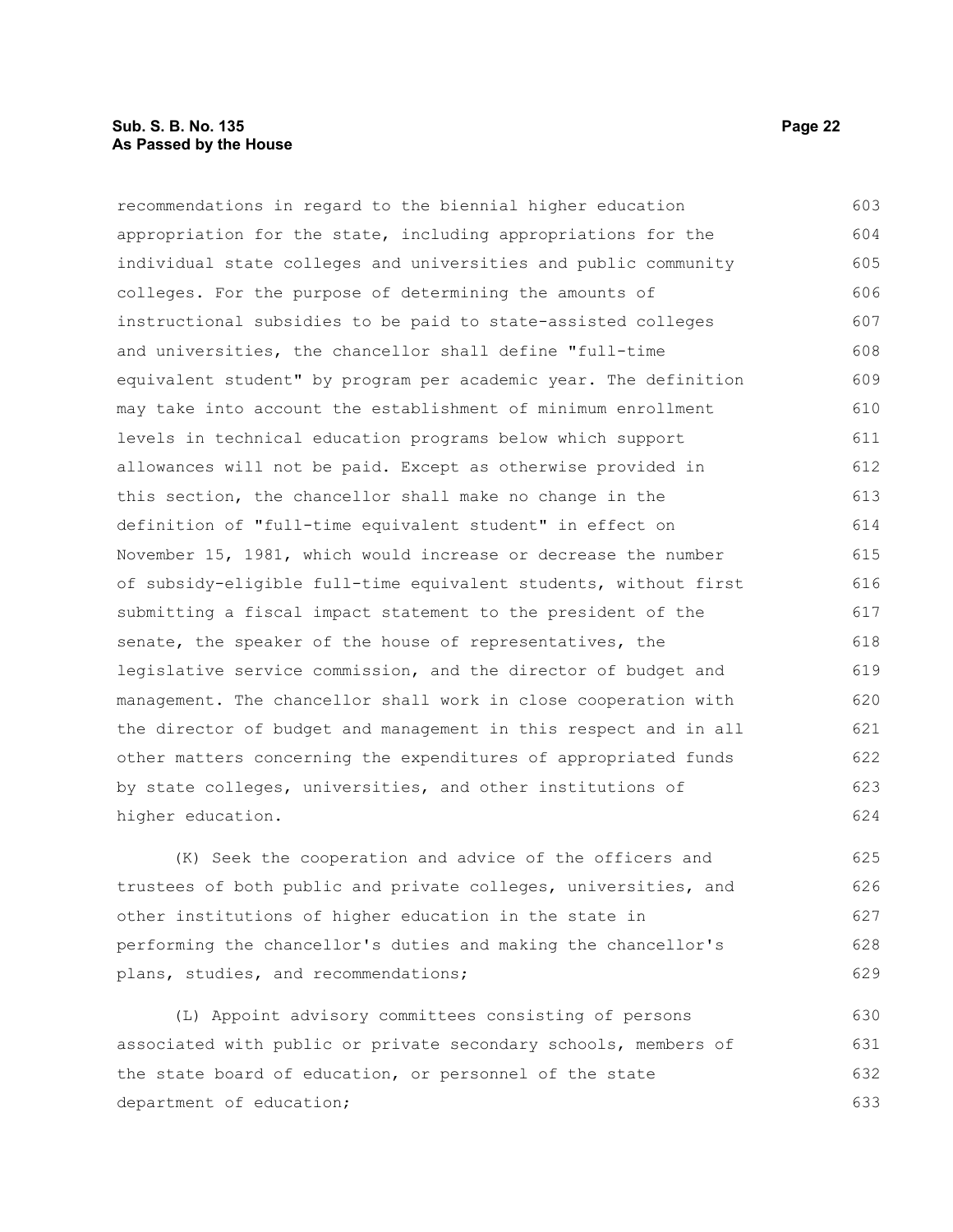#### **Sub. S. B. No. 135 Page 23 As Passed by the House**

(M) Appoint advisory committees consisting of college and university personnel, or other persons knowledgeable in the field of higher education, or both, in order to obtain their advice and assistance in defining and suggesting solutions for the problems and needs of higher education in this state; (N) Approve or disapprove all new degrees and new degree programs at all state colleges, universities, and other stateassisted institutions of higher education $\div$ . When considering approval of a new degree or degree program for a state institution of higher education, as defined in section 3345.011 of the Revised Code, the chancellor shall take into account the extent to which the degree or degree program aligns with the state's workforce development priorities. (O) Adopt such rules as are necessary to carry out the chancellor's duties and responsibilities. The rules shall prescribe procedures for the chancellor to follow when taking actions associated with the chancellor's duties and responsibilities and shall indicate which types of actions are subject to those procedures. The procedures adopted under this division shall be in addition to any other procedures prescribed by law for such actions. However, if any other provision of the Revised Code or rule adopted by the chancellor prescribes different procedures for such an action, the procedures adopted under this division shall not apply to that action to the extent they conflict with the procedures otherwise prescribed by law. The procedures adopted under this division shall include at least the following: 634 635 636 637 638 639 640 641 642 643 644 645 646 647 648 649 650 651 652 653 654 655 656 657 658 659 660 661

(1) Provision for public notice of the proposed action; 662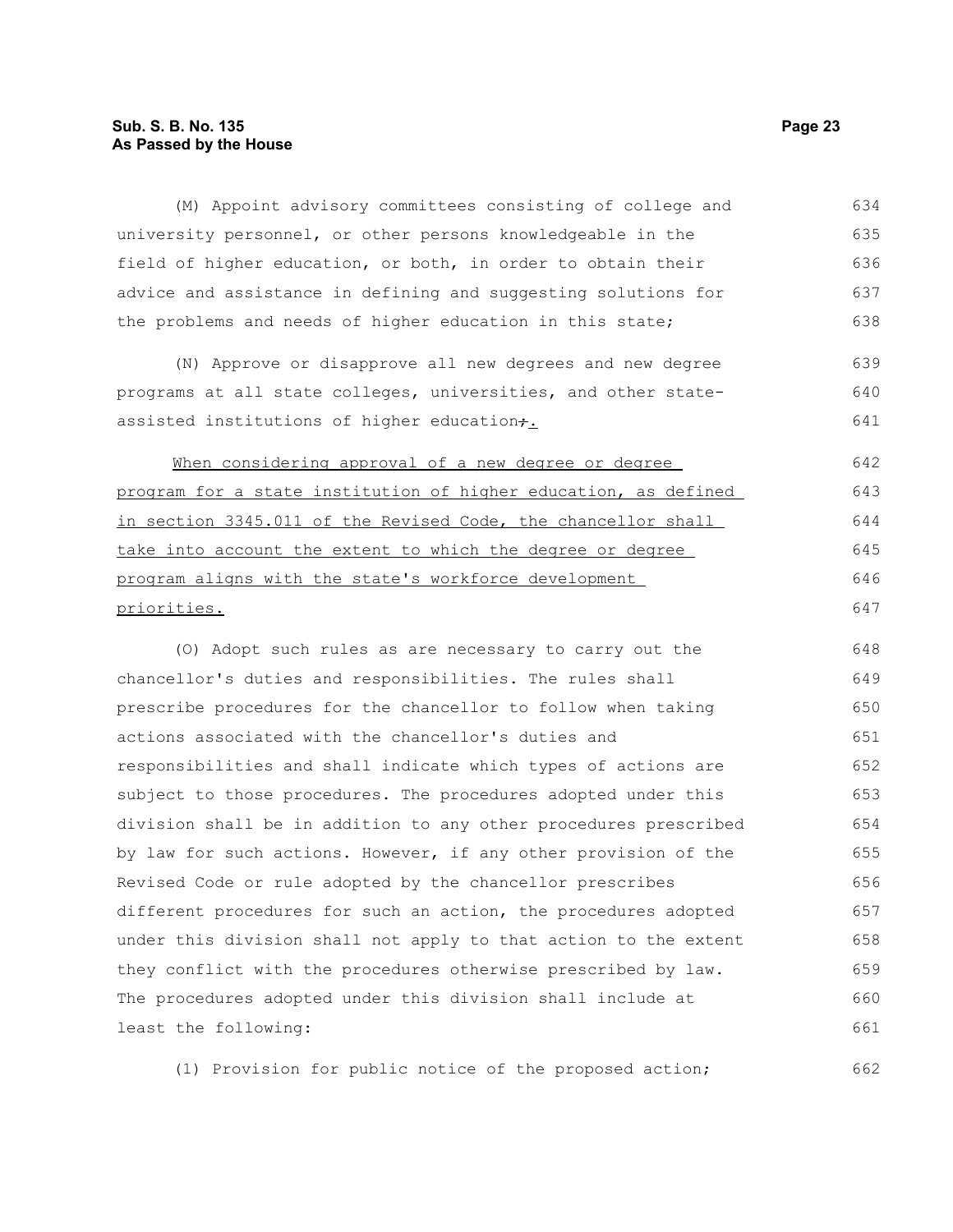sections;

action, which may include a public hearing on the action by the board of regents; (3) Methods for parties that may be affected by the proposed action to submit comments during the public comment period; (4) Submission of recommendations from the board of regents regarding the proposed action, at the request of the chancellor; (5) Written publication of the final action taken by the chancellor and the chancellor's rationale for the action; (6) A timeline for the process described in divisions (O) (1) to (5) of this section. (P) Make recommendations to the governor and the general assembly regarding the design and funding of the student financial aid programs specified in sections 3333.12, 3333.122, 3333.21 to 3333.26, and 5910.02 of the Revised Code; (Q) Participate in education-related state or federal programs on behalf of the state and assume responsibility for the administration of such programs in accordance with applicable state or federal law; (R) Adopt rules for student financial aid programs as required by sections 3333.12, 3333.122, 3333.21 to 3333.26, 3333.28, and 5910.02 of the Revised Code, and perform any other administrative functions assigned to the chancellor by those 664 665 666 667 668 669 670 671 672 673 674 675 676 677 678 679 680 681 682 683 684 685 686 687

(2) An opportunity for public comment on the proposed

(S) Conduct enrollment audits of state-supported institutions of higher education; 689 690

663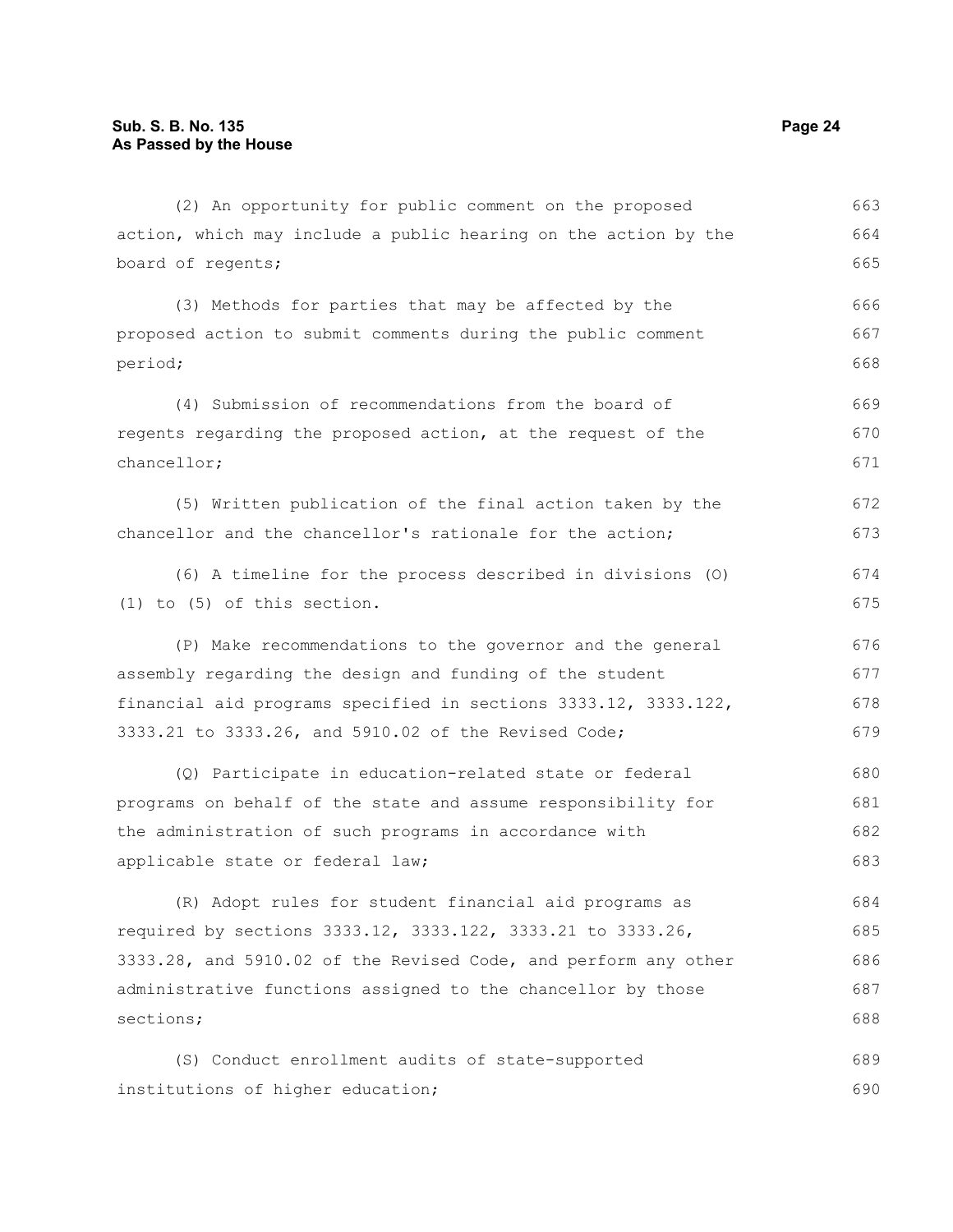## **Sub. S. B. No. 135 Page 25 As Passed by the House**

| (T) Appoint consortia of college and university personnel                                                                                                                                                                                                                                                                                                                                                                                                                                                                                                                                                                                                                                                                                                                                                                                                                                                                                                                                                                                                                                                                                                                                                                                                                                                                                                                                                                                                                                                                                                                                                                                               | 691 |
|---------------------------------------------------------------------------------------------------------------------------------------------------------------------------------------------------------------------------------------------------------------------------------------------------------------------------------------------------------------------------------------------------------------------------------------------------------------------------------------------------------------------------------------------------------------------------------------------------------------------------------------------------------------------------------------------------------------------------------------------------------------------------------------------------------------------------------------------------------------------------------------------------------------------------------------------------------------------------------------------------------------------------------------------------------------------------------------------------------------------------------------------------------------------------------------------------------------------------------------------------------------------------------------------------------------------------------------------------------------------------------------------------------------------------------------------------------------------------------------------------------------------------------------------------------------------------------------------------------------------------------------------------------|-----|
|                                                                                                                                                                                                                                                                                                                                                                                                                                                                                                                                                                                                                                                                                                                                                                                                                                                                                                                                                                                                                                                                                                                                                                                                                                                                                                                                                                                                                                                                                                                                                                                                                                                         | 692 |
|                                                                                                                                                                                                                                                                                                                                                                                                                                                                                                                                                                                                                                                                                                                                                                                                                                                                                                                                                                                                                                                                                                                                                                                                                                                                                                                                                                                                                                                                                                                                                                                                                                                         | 693 |
|                                                                                                                                                                                                                                                                                                                                                                                                                                                                                                                                                                                                                                                                                                                                                                                                                                                                                                                                                                                                                                                                                                                                                                                                                                                                                                                                                                                                                                                                                                                                                                                                                                                         | 694 |
|                                                                                                                                                                                                                                                                                                                                                                                                                                                                                                                                                                                                                                                                                                                                                                                                                                                                                                                                                                                                                                                                                                                                                                                                                                                                                                                                                                                                                                                                                                                                                                                                                                                         | 695 |
|                                                                                                                                                                                                                                                                                                                                                                                                                                                                                                                                                                                                                                                                                                                                                                                                                                                                                                                                                                                                                                                                                                                                                                                                                                                                                                                                                                                                                                                                                                                                                                                                                                                         | 696 |
|                                                                                                                                                                                                                                                                                                                                                                                                                                                                                                                                                                                                                                                                                                                                                                                                                                                                                                                                                                                                                                                                                                                                                                                                                                                                                                                                                                                                                                                                                                                                                                                                                                                         | 697 |
|                                                                                                                                                                                                                                                                                                                                                                                                                                                                                                                                                                                                                                                                                                                                                                                                                                                                                                                                                                                                                                                                                                                                                                                                                                                                                                                                                                                                                                                                                                                                                                                                                                                         | 698 |
|                                                                                                                                                                                                                                                                                                                                                                                                                                                                                                                                                                                                                                                                                                                                                                                                                                                                                                                                                                                                                                                                                                                                                                                                                                                                                                                                                                                                                                                                                                                                                                                                                                                         | 699 |
|                                                                                                                                                                                                                                                                                                                                                                                                                                                                                                                                                                                                                                                                                                                                                                                                                                                                                                                                                                                                                                                                                                                                                                                                                                                                                                                                                                                                                                                                                                                                                                                                                                                         | 700 |
|                                                                                                                                                                                                                                                                                                                                                                                                                                                                                                                                                                                                                                                                                                                                                                                                                                                                                                                                                                                                                                                                                                                                                                                                                                                                                                                                                                                                                                                                                                                                                                                                                                                         | 701 |
|                                                                                                                                                                                                                                                                                                                                                                                                                                                                                                                                                                                                                                                                                                                                                                                                                                                                                                                                                                                                                                                                                                                                                                                                                                                                                                                                                                                                                                                                                                                                                                                                                                                         | 702 |
|                                                                                                                                                                                                                                                                                                                                                                                                                                                                                                                                                                                                                                                                                                                                                                                                                                                                                                                                                                                                                                                                                                                                                                                                                                                                                                                                                                                                                                                                                                                                                                                                                                                         | 703 |
| to advise or participate in the development and operation of<br>statewide collaborative efforts, including the Ohio<br>supercomputer center, the Ohio academic resources network,<br>OhioLink, and the Ohio learning network. For each consortium,<br>the chancellor shall designate a college or university to serve<br>as that consortium's fiscal agent, financial officer, and<br>employer. Any funds appropriated for the consortia shall be<br>distributed to the fiscal agents for the operation of the<br>consortia. A consortium shall follow the rules of the college or<br>university that serves as its fiscal agent. The chancellor may<br>restructure existing consortia, appointed under this division,<br>in accordance with procedures adopted under divisions (0) (1) to<br>(6) of this section.<br>(U) Adopt rules establishing advisory duties and<br>responsibilities of the board of regents not otherwise<br>prescribed by law;<br>(V) Respond to requests for information about higher<br>education from members of the general assembly and direct staff<br>to conduct research or analysis as needed for this purpose.<br>Sec. 3333.0418. (A) As used in this section, "state<br><u>institution of higher education" has the same meaning as in</u><br>section 3345.011 of the Revised Code.<br>(B) The chancellor of higher education annually shall<br>issue, to the extent practicable, a report about the mental<br>health and wellness services and initiatives of state<br>institutions of higher education. The report shall include all<br>of the following:<br>(1) A description of each state institution of higher | 704 |
|                                                                                                                                                                                                                                                                                                                                                                                                                                                                                                                                                                                                                                                                                                                                                                                                                                                                                                                                                                                                                                                                                                                                                                                                                                                                                                                                                                                                                                                                                                                                                                                                                                                         | 705 |
|                                                                                                                                                                                                                                                                                                                                                                                                                                                                                                                                                                                                                                                                                                                                                                                                                                                                                                                                                                                                                                                                                                                                                                                                                                                                                                                                                                                                                                                                                                                                                                                                                                                         | 706 |
|                                                                                                                                                                                                                                                                                                                                                                                                                                                                                                                                                                                                                                                                                                                                                                                                                                                                                                                                                                                                                                                                                                                                                                                                                                                                                                                                                                                                                                                                                                                                                                                                                                                         | 707 |
|                                                                                                                                                                                                                                                                                                                                                                                                                                                                                                                                                                                                                                                                                                                                                                                                                                                                                                                                                                                                                                                                                                                                                                                                                                                                                                                                                                                                                                                                                                                                                                                                                                                         | 708 |
|                                                                                                                                                                                                                                                                                                                                                                                                                                                                                                                                                                                                                                                                                                                                                                                                                                                                                                                                                                                                                                                                                                                                                                                                                                                                                                                                                                                                                                                                                                                                                                                                                                                         | 709 |
|                                                                                                                                                                                                                                                                                                                                                                                                                                                                                                                                                                                                                                                                                                                                                                                                                                                                                                                                                                                                                                                                                                                                                                                                                                                                                                                                                                                                                                                                                                                                                                                                                                                         | 710 |
|                                                                                                                                                                                                                                                                                                                                                                                                                                                                                                                                                                                                                                                                                                                                                                                                                                                                                                                                                                                                                                                                                                                                                                                                                                                                                                                                                                                                                                                                                                                                                                                                                                                         | 711 |
|                                                                                                                                                                                                                                                                                                                                                                                                                                                                                                                                                                                                                                                                                                                                                                                                                                                                                                                                                                                                                                                                                                                                                                                                                                                                                                                                                                                                                                                                                                                                                                                                                                                         | 712 |
|                                                                                                                                                                                                                                                                                                                                                                                                                                                                                                                                                                                                                                                                                                                                                                                                                                                                                                                                                                                                                                                                                                                                                                                                                                                                                                                                                                                                                                                                                                                                                                                                                                                         | 713 |
|                                                                                                                                                                                                                                                                                                                                                                                                                                                                                                                                                                                                                                                                                                                                                                                                                                                                                                                                                                                                                                                                                                                                                                                                                                                                                                                                                                                                                                                                                                                                                                                                                                                         | 714 |
|                                                                                                                                                                                                                                                                                                                                                                                                                                                                                                                                                                                                                                                                                                                                                                                                                                                                                                                                                                                                                                                                                                                                                                                                                                                                                                                                                                                                                                                                                                                                                                                                                                                         | 715 |
|                                                                                                                                                                                                                                                                                                                                                                                                                                                                                                                                                                                                                                                                                                                                                                                                                                                                                                                                                                                                                                                                                                                                                                                                                                                                                                                                                                                                                                                                                                                                                                                                                                                         | 716 |
|                                                                                                                                                                                                                                                                                                                                                                                                                                                                                                                                                                                                                                                                                                                                                                                                                                                                                                                                                                                                                                                                                                                                                                                                                                                                                                                                                                                                                                                                                                                                                                                                                                                         | 717 |
|                                                                                                                                                                                                                                                                                                                                                                                                                                                                                                                                                                                                                                                                                                                                                                                                                                                                                                                                                                                                                                                                                                                                                                                                                                                                                                                                                                                                                                                                                                                                                                                                                                                         | 718 |
|                                                                                                                                                                                                                                                                                                                                                                                                                                                                                                                                                                                                                                                                                                                                                                                                                                                                                                                                                                                                                                                                                                                                                                                                                                                                                                                                                                                                                                                                                                                                                                                                                                                         | 719 |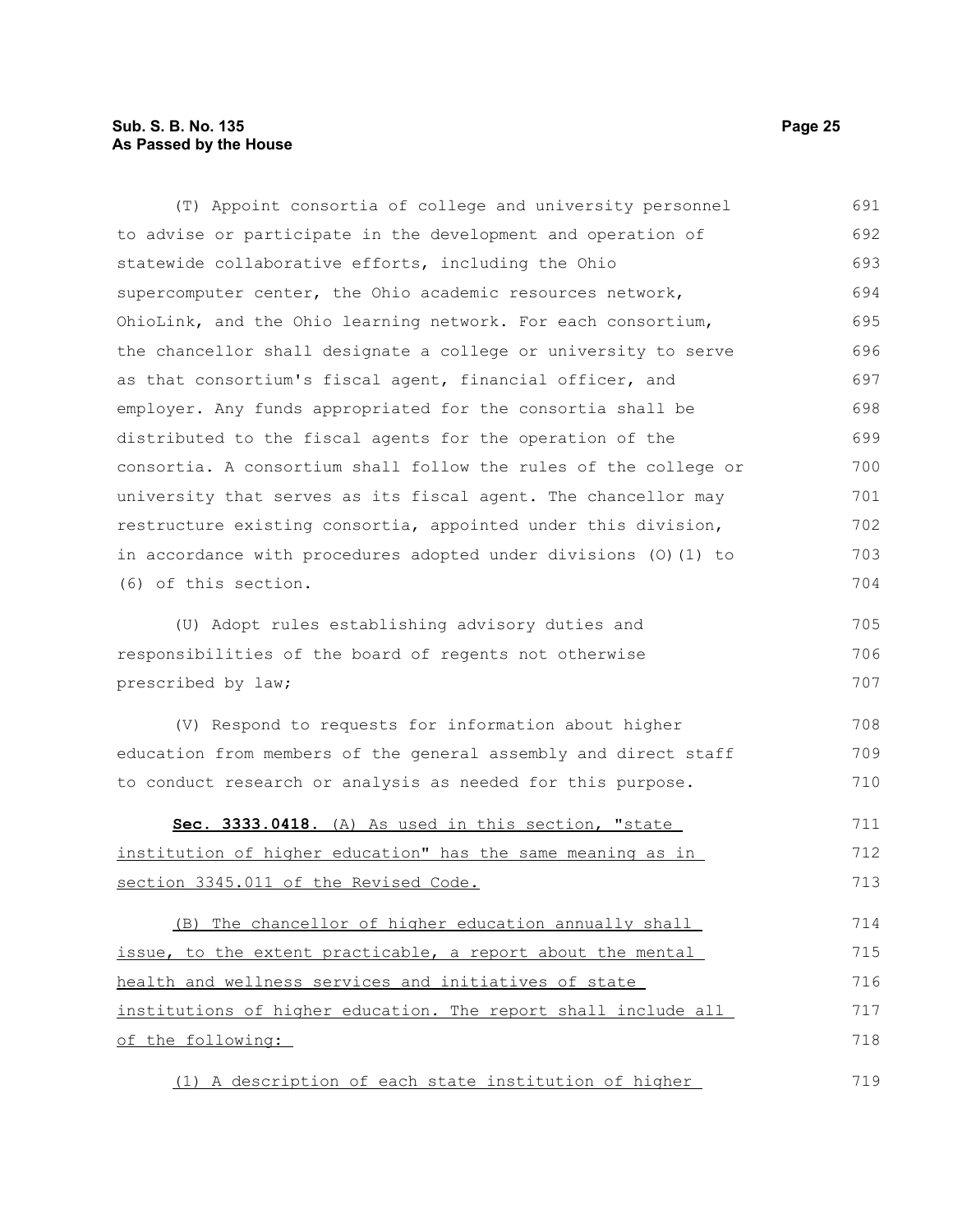| education's mental health and wellness services and initiatives; |     |
|------------------------------------------------------------------|-----|
| (2) A summary of how much funding each state institution         | 721 |
| of higher education dedicates to mental health and wellness      | 722 |
| services and initiatives, including the percentage of that       | 723 |
| funding that is used for administrative costs;                   | 724 |
| (3) Any other information the chancellor determines              | 725 |
| appropriate.                                                     | 726 |
| (C) Each state institution of higher education shall             | 727 |
| submit to the chancellor, in a form and manner prescribed by the | 728 |
| chancellor, any information or data the chancellor requires to   | 729 |
| issue the report prescribed under this section.                  | 730 |
| (D) The chancellor shall submit the report prescribed            | 731 |
| under this section to the general assembly in accordance with    | 732 |
| section 101.68 of the Revised Code.                              | 733 |
| (E) The chancellor may adopt rules to implement this             | 734 |
| section.                                                         | 735 |
| Sec. 3333.073. The chancellor of higher education may            | 736 |
| require a state institution of higher education, as defined in   | 737 |
| section 3345.011 of the Revised Code, to conduct a viability     | 738 |
| analysis of any program offered at that institution and submit   | 739 |
| the findings of the analysis to the chancellor, if the           | 740 |
| chancellor determines that the program has a low completion      | 741 |
| rate, low enrollment rate, or meets other criteria determined    | 742 |
| relevant by the chancellor. The chancellor may adopt rules to    | 743 |
| implement this section.                                          | 744 |
| Sec. 3333.122. (A) The chancellor of higher education            | 745 |
| shall adopt rules to carry out this section and as authorized    | 746 |
| under section 3333.123 of the Revised Code. The rules shall      | 747 |
| include definitions of the terms "resident," "expected family    | 748 |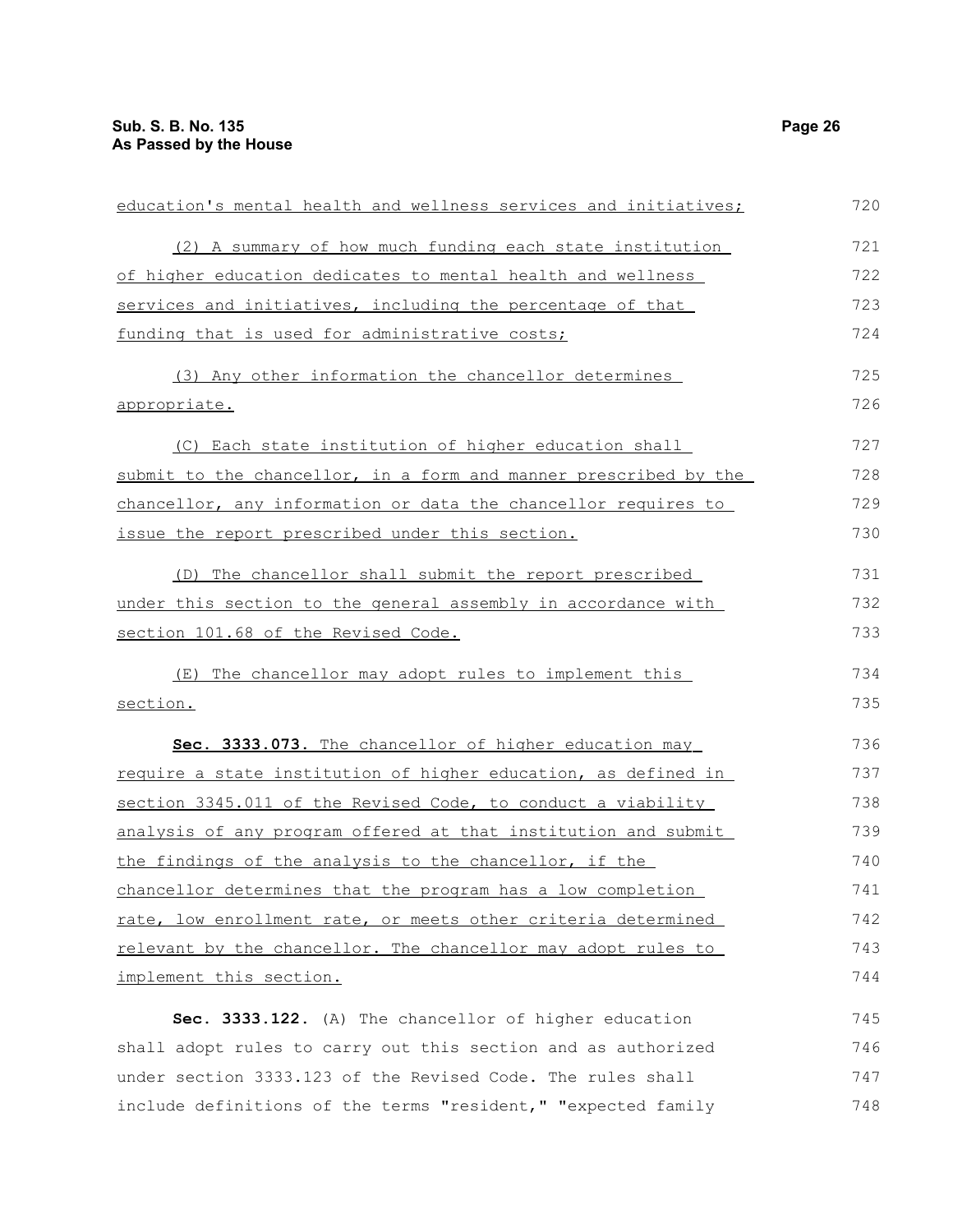contribution," "full-time student," "three-quarters-time student," "half-time student," "one-quarter-time student," "state cost of attendance," and "accredited" for the purpose of those sections. 749 750 751 752

(B) Only an Ohio resident who meets both of the following is eligible for a grant awarded under this section: 753 754

(1) The resident has an expected family contribution of two thousand one hundred ninety or less; 755 756

(2) The resident enrolls in one of the following:

(a) An undergraduate program, or a nursing diploma program approved by the board of nursing under section 4723.06 of the Revised Code, at a state-assisted state institution of higher education, as defined in section 3345.12 of the Revised Code, that meets the requirements of Title VI of the Civil Rights Act of 1964; 758 759 760 761 762 763

(b) An undergraduate program, or a nursing diploma program approved by the board of nursing under section 4723.06 of the Revised Code, at a private, nonprofit institution in this state holding a certificate of authorization pursuant to Chapter 1713. of the Revised Code; 764 765 766 767 768

(c) An undergraduate program, or a nursing diploma program approved by the board of nursing under section 4723.06 of the Revised Code, at a career college in this state that holds a certificate of registration from the state board of career colleges and schools under Chapter 3332. of the Revised Code or at a private institution exempt from regulation under Chapter 3332. of the Revised Code as prescribed in section 3333.046 of the Revised Code, if the program has a certificate of authorization pursuant to Chapter 1713. of the Revised Code. 769 770 771 772 773 774 775 776 777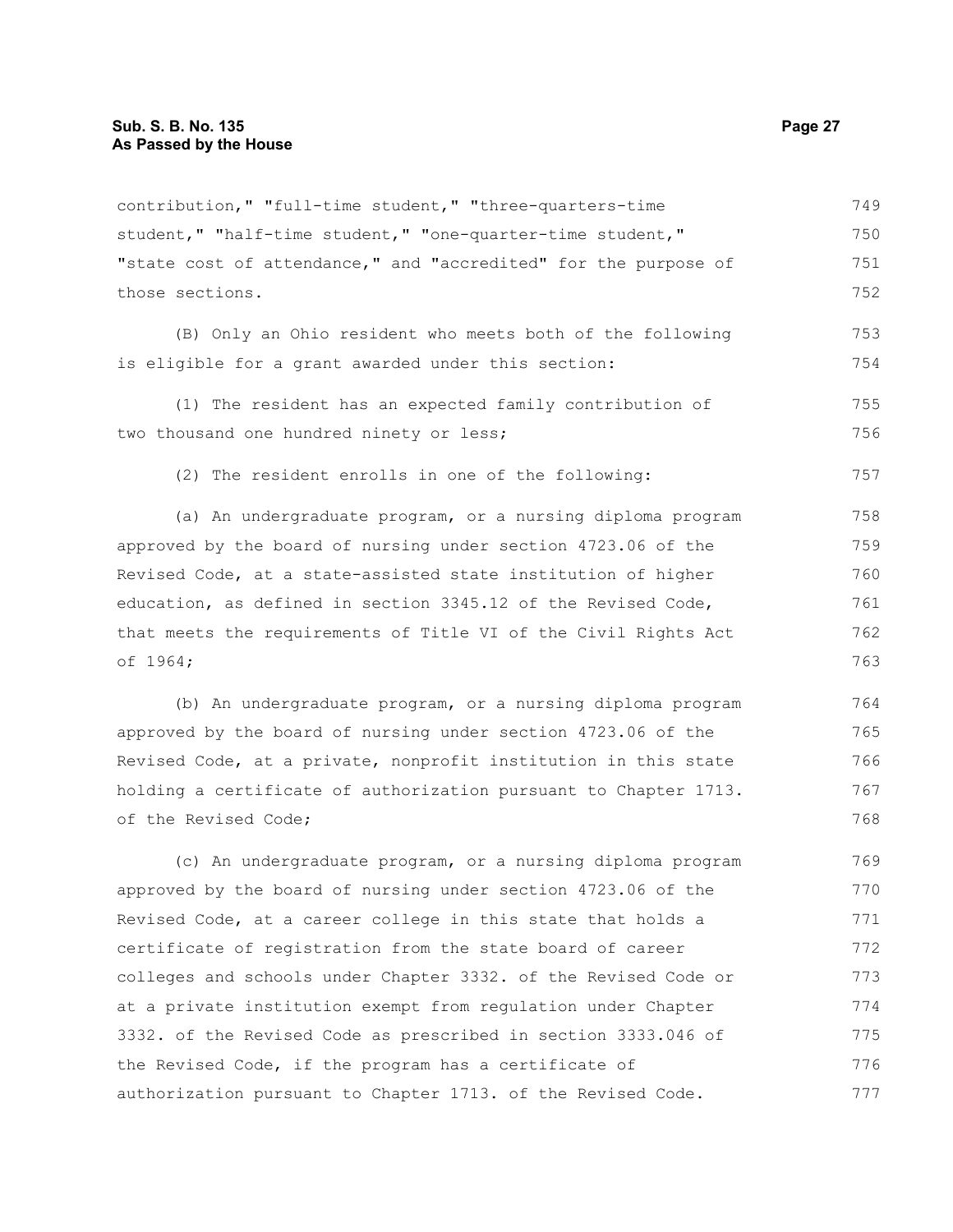#### **Sub. S. B. No. 135 Page 28 As Passed by the House**

(d) A comprehensive transition and postsecondary program that is certified by the United States department of education. For purposes of this section, a "comprehensive transition and postsecondary program" means a degree, certificate, or nondegree program that is designed to support persons with intellectual disabilities who are receiving academic, career, technical, and independent living instruction at an institution of higher education in order to prepare for gainful employment as defined in 20 U.S.C. 1140. 778 779 780 781 782 783 784 785 786

(C)(1) The chancellor shall establish and administer a needs-based financial aid grants program based on the United States department of education's method of determining financial need. The program shall be known as the Ohio college opportunity grant program. The general assembly shall support the needsbased financial aid program by such sums and in such manner as it may provide, but the chancellor also may receive funds from other sources to support the program. If, for any academic year, the amounts available for support of the program are inadequate to provide grants to all eligible students, the chancellor shall do one of the following: 787 788 789 790 791 792 793 794 795 796 797

(a) Give preference in the payment of grants based upon expected family contribution, beginning with the lowest expected family contribution category and proceeding upward by category to the highest expected family contribution category; 798 799 800 801

(b) Proportionately reduce the amount of each grant to be awarded for the academic year under this section; 802 803

(c) Use an alternate formula for such grants that addresses the shortage of available funds and has been submitted to and approved by the controlling board. 804 805 806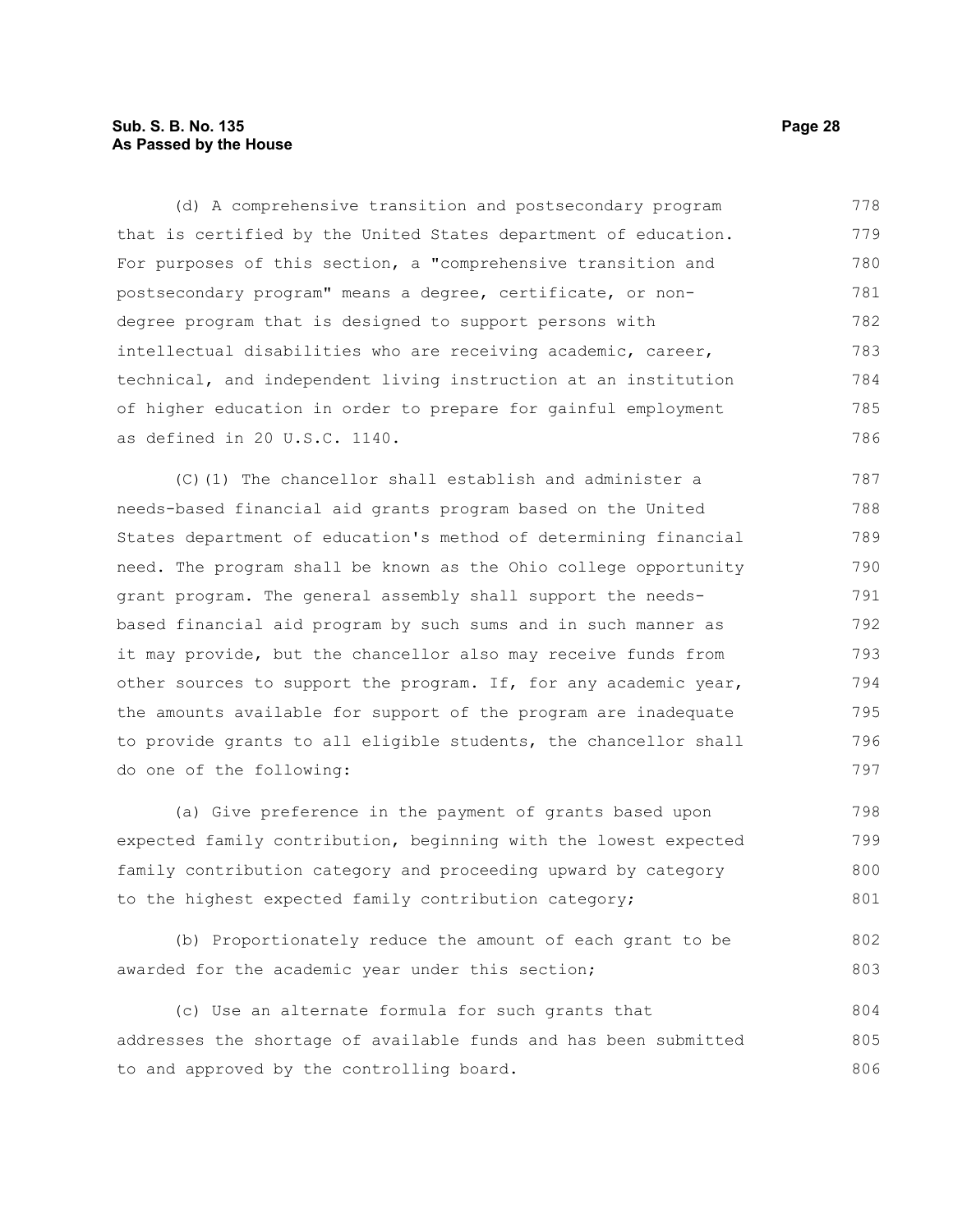#### **Sub. S. B. No. 135 Page 29 As Passed by the House**

(2) The needs-based financial aid grant shall be paid to the eligible student through the institution in which the student is enrolled, except that no needs-based financial aid grant shall be paid to any person serving a term of imprisonment. Applications for the grants shall be made as prescribed by the chancellor, and such applications may be made in conjunction with and upon the basis of information provided in conjunction with student assistance programs funded by agencies of the United States government or from financial resources of the institution of higher education. The institution shall certify that the student applicant meets the requirements set forth in division (B) of this section. Needsbased financial aid grants shall be provided to an eligible student only as long as the student is making appropriate progress toward a nursing diploma, an associate or bachelor's degree, or completion of a comprehensive transition and postsecondary program. No student shall be eligible to receive a grant for more than ten semesters, fifteen quarters, or the equivalent of five academic years. A grant made to an eligible student on the basis of less than full-time enrollment shall be based on the number of credit hours for which the student is enrolled and shall be computed in accordance with a formula adopted by rule issued by the chancellor. No student shall receive more than one grant on the basis of less than full-time enrollment. 807 808 809 810 811 812 813 814 815 816 817 818 819 820 821 822 823 824 825 826 827 828 829 830 831 832

(D)(1) Except as provided in divisions (D)(4) and (5) of this section, no grant awarded under this section shall exceed the total state cost of attendance.

(2) Subject to divisions (D)(1),  $(3)$ ,  $(4)$ , and  $(5)$  of this section, the chancellor shall determine the maximum per student award amount for each institutional sector by subtracting the 835 836 837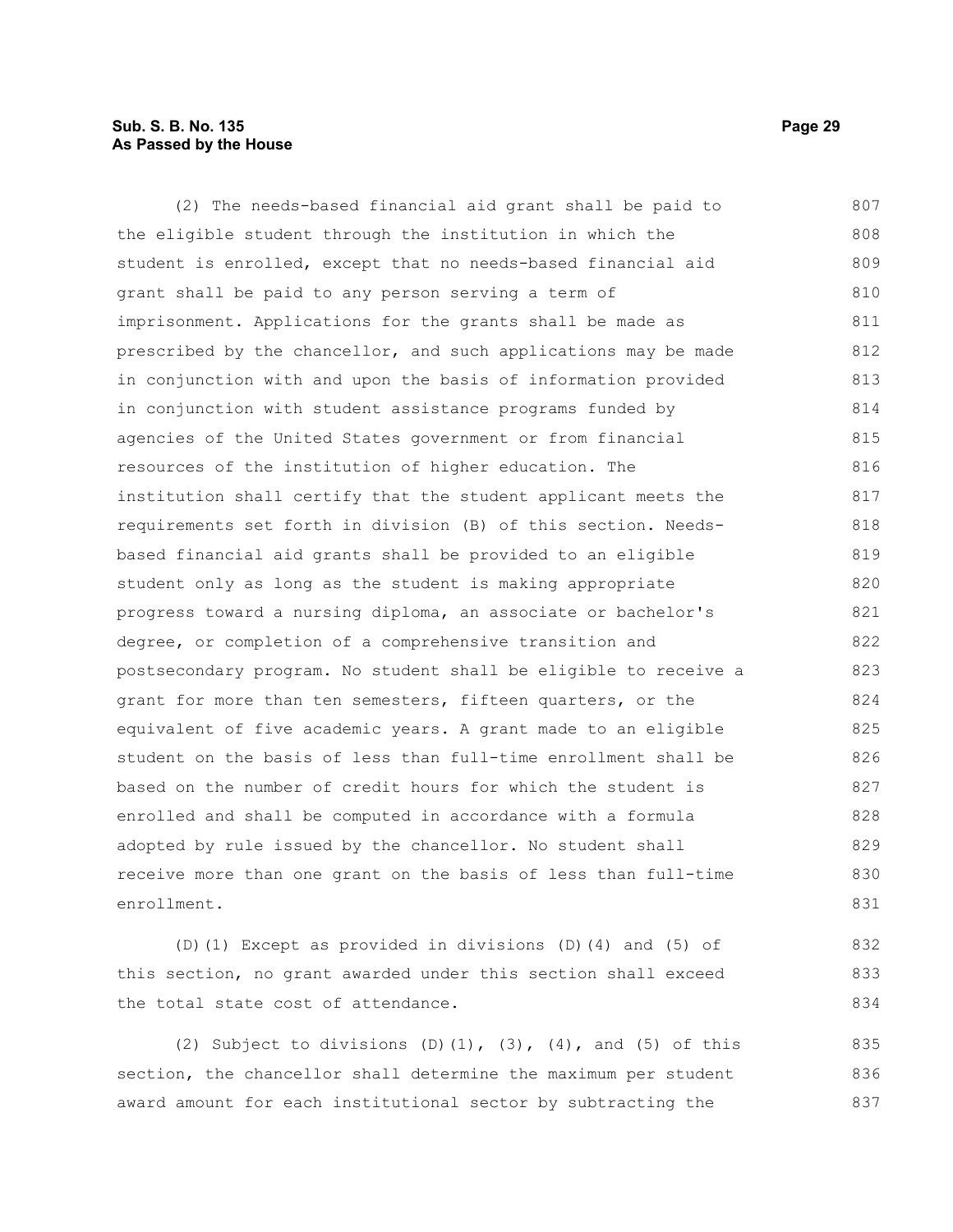sum of the maximum Pell grant and maximum expected family contribution amounts, as determined by the chancellor, from the average instructional and general fees charged by the institutional sector. The department of higher education shall publish on its web site an annual Ohio college opportunity award table. In Except as provided for in section 3333.126 of the Revised Code, in no case, shall the grant amount for such a student exceed any maximum that the chancellor may set by rule. 838 839 840 841 842 843 844 845

(3) For a student enrolled for a semester or quarter in addition to the portion of the academic year covered by a grant under this section, the maximum grant amount shall be a percentage of the maximum specified in any table established in rules adopted by the chancellor as provided in division (A) of this section. The maximum grant for a fourth quarter shall be one-third of the maximum amount so prescribed. The maximum grant for a third semester shall be one-half of the maximum amount so prescribed. 846 847 848 849 850 851 852 853 854

(4) If a student is enrolled in a two-year institution of higher education and is eligible for an education and training voucher through the Ohio education and training voucher program that receives federal funding under the John H. Chafee foster care independence program, 42 U.S.C. 677, the amount of a grant awarded under this section may exceed the total state cost of attendance to additionally cover housing costs. 855 856 857 858 859 860 861

(5) For a student who is receiving federal veterans' benefits under the "All-Volunteer Force Educational Assistance Program," 38 U.S.C. 3001 et seq., or "Post-9/11 Veterans Educational Assistance Program," 38 U.S.C. 3301 et seq., or any successor program, the amount of a grant awarded under this section shall be applied toward the total state cost of 862 863 864 865 866 867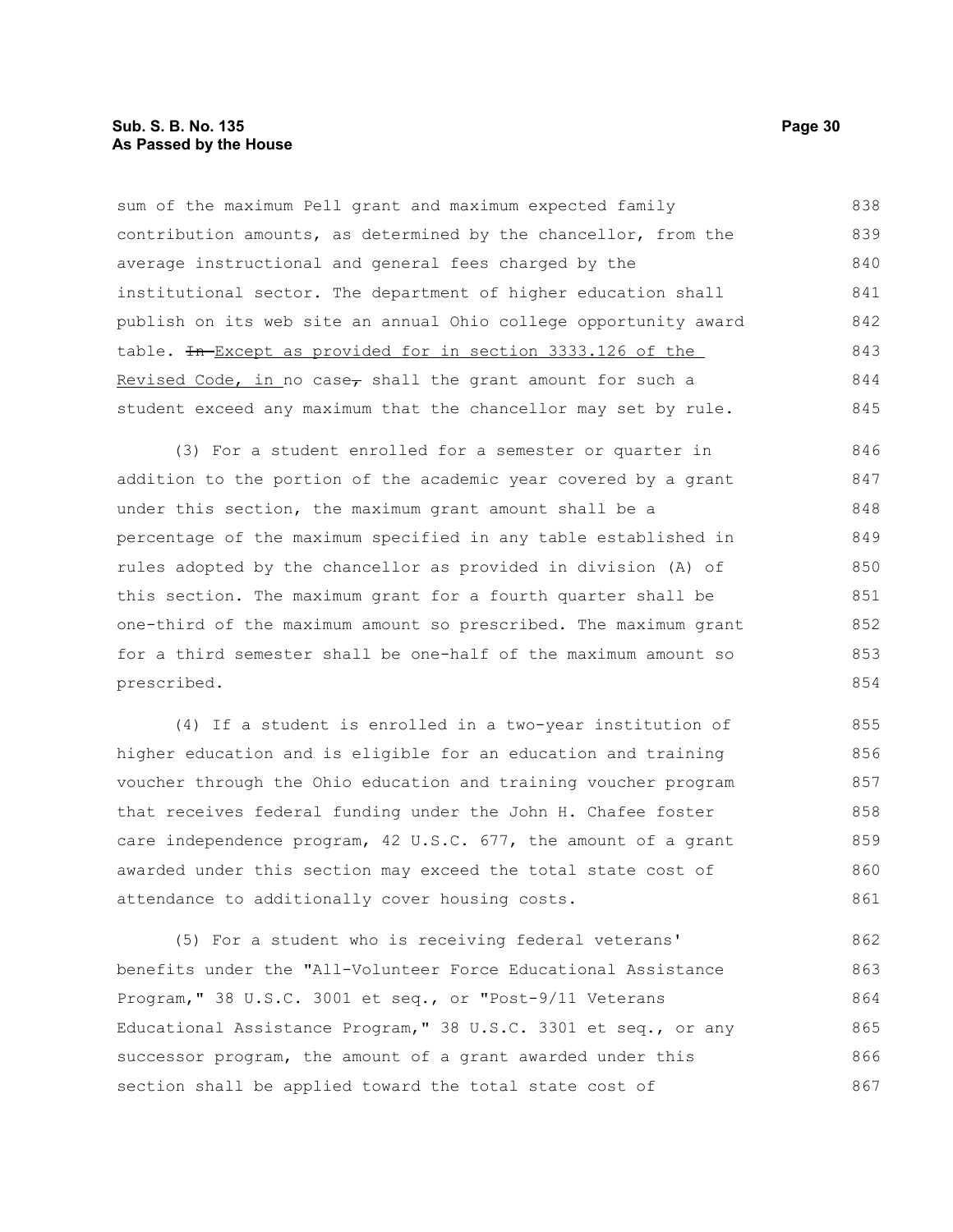attendance and the student's housing costs and living expenses. Living expenses shall include reasonable costs for room and board. 868 869 870

(E) No grant shall be made to any student in a course of study in theology, religion, or other field of preparation for a religious profession unless such course of study leads to an accredited bachelor of arts, bachelor of science, associate of arts, or associate of science degree. 871 872 873 874 875

(F)(1) Except as provided in division (F)(2) of this section, no grant shall be made to any student for enrollment during a fiscal year in an institution with a cohort default rate determined by the United States secretary of education pursuant to the "Higher Education Amendments of 1986," 100 Stat. 1278, 1408, 20 U.S.C.A. 1085, as amended, as of the fifteenth day of June preceding the fiscal year, equal to or greater than thirty per cent for each of the preceding two fiscal years. 876 877 878 879 880 881 882 883

(2) Division (F)(1) of this section does not apply in the case of either of the following:

(a) The institution pursuant to federal law appeals its loss of eligibility for federal financial aid and the United States secretary of education determines its cohort default rate after recalculation is lower than the rate specified in division (F)(1) of this section or the secretary determines due to mitigating circumstances that the institution may continue to participate in federal financial aid programs. The chancellor shall adopt rules requiring any such appellant to provide information to the chancellor regarding an appeal. 886 887 888 889 890 891 892 893 894

(b) Any student who has previously received a grant pursuant to any provision of this section, including prior to 895 896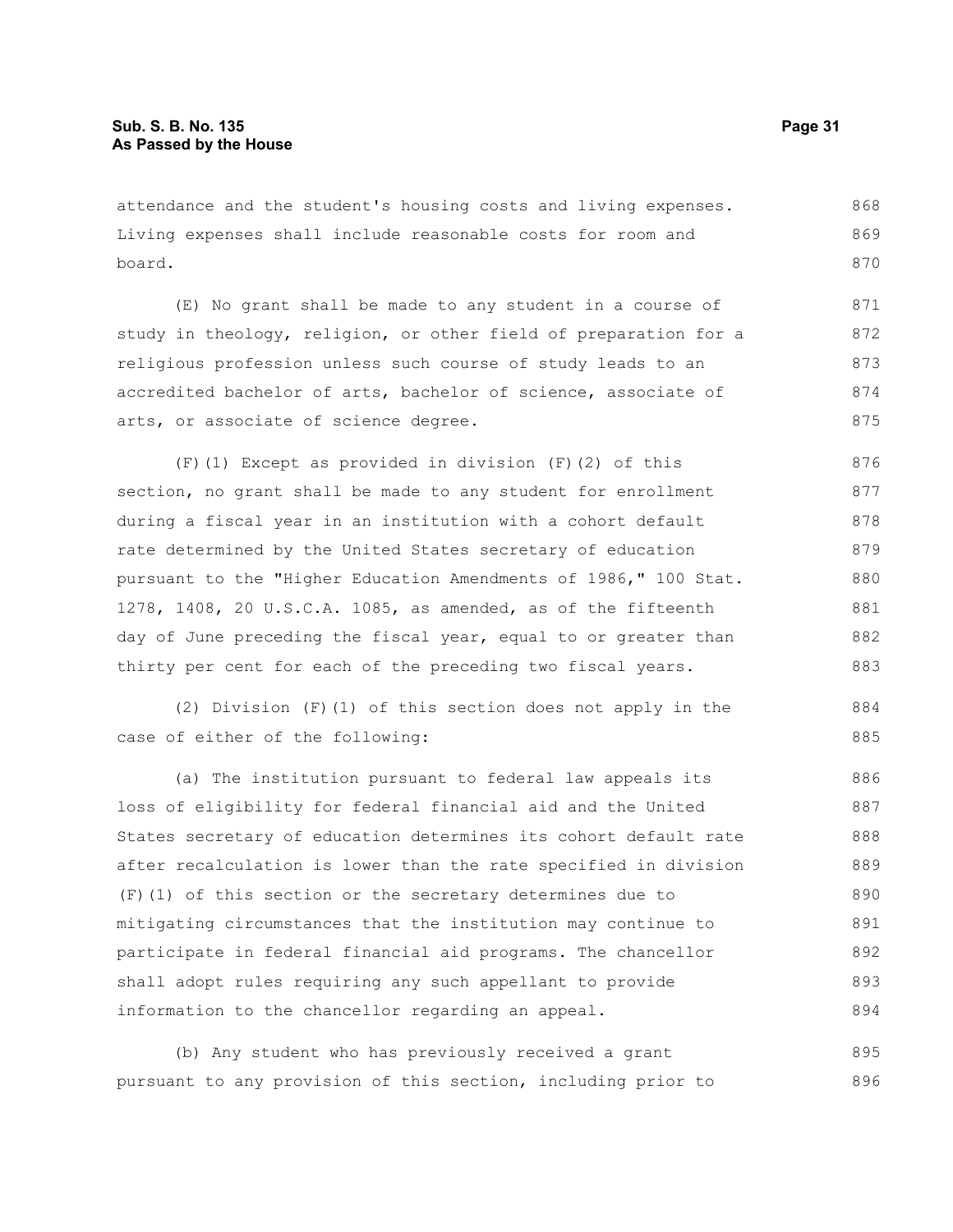the section's amendment by H.B. 1 of the 128th general assembly, effective July 17, 2009, and who meets all other eligibility requirements of this section. 897 898 899

(3) The chancellor shall adopt rules for the notification of all institutions whose students will be ineligible to participate in the grant program pursuant to division  $(F)$  (1) of this section. 900 901 902 903

(4) A student's attendance at any institution whose students are ineligible for grants due to division (F)(1) of this section shall not affect that student's eligibility to receive a grant when enrolled in another institution. 904 905 906 907

(G) Institutions of higher education that enroll students receiving needs-based financial aid grants under this section shall report to the chancellor all students who have received such needs-based financial aid grants but are no longer eligible for all or part of those grants and shall refund any moneys due the state within thirty days after the beginning of the quarter or term immediately following the quarter or term in which the student was no longer eligible to receive all or part of the student's grant. There shall be an interest charge of one per cent per month on all moneys due and payable after such thirtyday period. The chancellor shall immediately notify the office of budget and management and the legislative service commission of all refunds so received. 908 909 910 911 912 913 914 915 916 917 918 919 920

```
 Sec. 3333.126. (A) As used in this section, "eligible
student" means a student to whom all of the following apply:
     (1) The student receives an Ohio college opportunity grant
under section 3333.122 of the Revised Code.
                                                                           921
                                                                           922
                                                                           923
                                                                           924
```
(2) The student has completed at least two years of a 925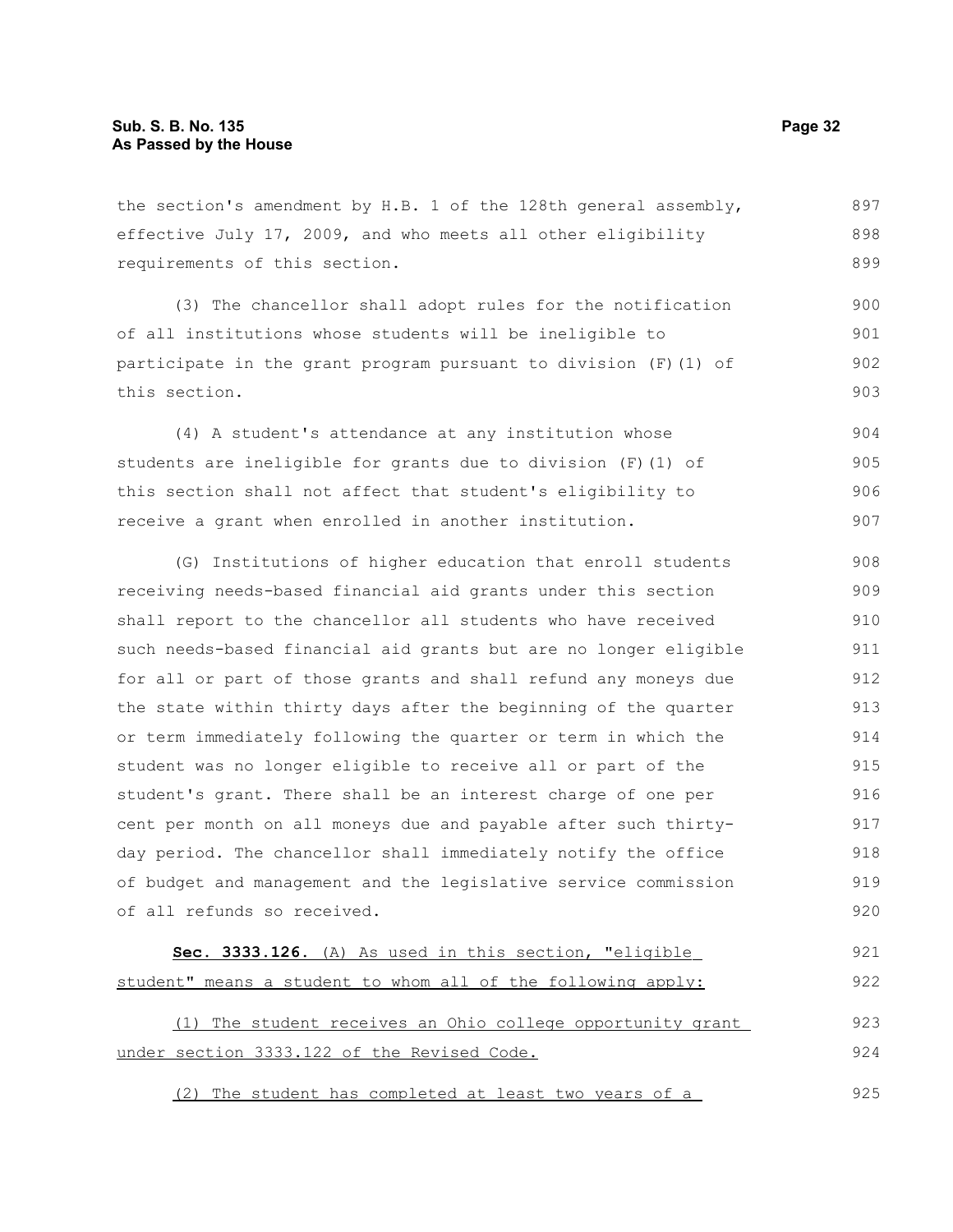| bachelor's degree program.                                              |     |
|-------------------------------------------------------------------------|-----|
| (3) The student is making progress toward completing the                | 927 |
| student's bachelor's degree program.                                    | 928 |
| (B) In addition to the Ohio college opportunity grant a                 | 929 |
| student is awarded under section 3333.122 of the Revised Code,          | 930 |
| <u>the chancellor shall award an eligible student with a</u>            | 931 |
| supplemental grant. Funding for this supplemental grant shall be        | 932 |
| paid for from funds appropriated for grants awarded under               | 933 |
| section 3333.122 of the Revised Code. Supplemental grants               | 934 |
| awarded under this section shall be subject to the same                 | 935 |
| <u>requirements</u> as a grant awarded under section 3333.122 of the    | 936 |
| Revised Code, including divisions (D) (1) and (E) of that               | 937 |
| section.                                                                | 938 |
| The chancellor shall award supplemental grants under this               | 939 |
| section only if the chancellor determines that sufficient funds         | 940 |
| <u>remain for that purpose after the chancellor awards grants under</u> | 941 |
| section 3333.122 of the Revised Code.                                   | 942 |
| (C) The chancellor shall adopt rules to implement this                  | 943 |
| section. The rules shall include a method to calculate                  | 944 |
| supplemental grant amounts.                                             | 945 |
| Sec. 3333.127. (A) As used in this section:                             | 946 |
| (1) "Cost of attendance" has the same meaning as in 20                  | 947 |
| U.S.C. 108711.                                                          | 948 |
| (2) "Eligible student" means a student to whom all of the               | 949 |
| following apply:                                                        | 950 |
| (a) The student is a resident of this state under rules                 | 951 |
| adopted by the chancellor of higher education under section             | 952 |
| 3333.31 of the Revised Code.                                            | 953 |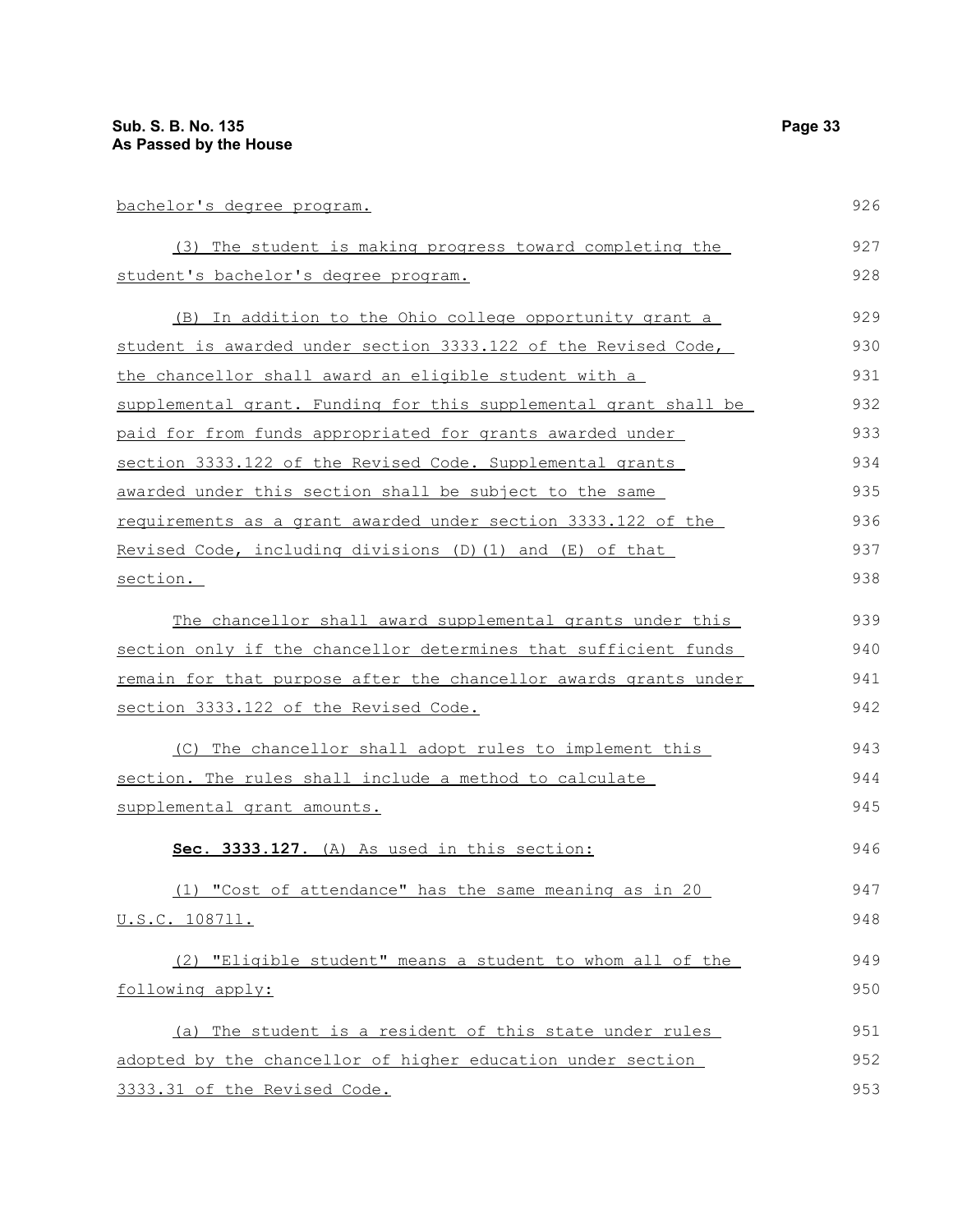| 955<br>a qualifying institution or an institution of higher education<br>956<br>in another state prior to applying for a grant under this<br>957<br>section.<br>958<br>(c) The student, while in good standing, disenrolled from<br>959<br>a qualifying institution and did not transfer to a qualifying<br>960<br>institution or an institution of higher education in another<br>961<br>state in the two semesters immediately following the student's<br>962<br>disenrollment. For the purposes of this division, "good<br>963<br>standing" includes being in good academic standing and not<br>964<br>having a record of disciplinary issues, including being<br>965<br>suspended or expelled from the qualifying institution. |
|------------------------------------------------------------------------------------------------------------------------------------------------------------------------------------------------------------------------------------------------------------------------------------------------------------------------------------------------------------------------------------------------------------------------------------------------------------------------------------------------------------------------------------------------------------------------------------------------------------------------------------------------------------------------------------------------------------------------------------|
|                                                                                                                                                                                                                                                                                                                                                                                                                                                                                                                                                                                                                                                                                                                                    |
|                                                                                                                                                                                                                                                                                                                                                                                                                                                                                                                                                                                                                                                                                                                                    |
|                                                                                                                                                                                                                                                                                                                                                                                                                                                                                                                                                                                                                                                                                                                                    |
|                                                                                                                                                                                                                                                                                                                                                                                                                                                                                                                                                                                                                                                                                                                                    |
|                                                                                                                                                                                                                                                                                                                                                                                                                                                                                                                                                                                                                                                                                                                                    |
|                                                                                                                                                                                                                                                                                                                                                                                                                                                                                                                                                                                                                                                                                                                                    |
|                                                                                                                                                                                                                                                                                                                                                                                                                                                                                                                                                                                                                                                                                                                                    |
|                                                                                                                                                                                                                                                                                                                                                                                                                                                                                                                                                                                                                                                                                                                                    |
|                                                                                                                                                                                                                                                                                                                                                                                                                                                                                                                                                                                                                                                                                                                                    |
|                                                                                                                                                                                                                                                                                                                                                                                                                                                                                                                                                                                                                                                                                                                                    |
|                                                                                                                                                                                                                                                                                                                                                                                                                                                                                                                                                                                                                                                                                                                                    |
|                                                                                                                                                                                                                                                                                                                                                                                                                                                                                                                                                                                                                                                                                                                                    |
| 966<br>(d) Subject to division (A)(2)(c) of this section, the                                                                                                                                                                                                                                                                                                                                                                                                                                                                                                                                                                                                                                                                      |
| 967<br>student enrolls in a qualifying institution within five years of                                                                                                                                                                                                                                                                                                                                                                                                                                                                                                                                                                                                                                                            |
| 968<br>disenrolling from the qualifying institution.                                                                                                                                                                                                                                                                                                                                                                                                                                                                                                                                                                                                                                                                               |
| 969<br>(e) The student is not enrolled in the college credit plus                                                                                                                                                                                                                                                                                                                                                                                                                                                                                                                                                                                                                                                                  |
| 970<br>program established under Chapter 3365. of the Revised Code.                                                                                                                                                                                                                                                                                                                                                                                                                                                                                                                                                                                                                                                                |
| (f) The student meets any other eligibility criteria<br>971                                                                                                                                                                                                                                                                                                                                                                                                                                                                                                                                                                                                                                                                        |
| 972<br>determined necessary by the chancellor.                                                                                                                                                                                                                                                                                                                                                                                                                                                                                                                                                                                                                                                                                     |
| 973<br>(3) "Qualifying institution" means any of the following:                                                                                                                                                                                                                                                                                                                                                                                                                                                                                                                                                                                                                                                                    |
| (a) A state institution of higher education, as defined in<br>974                                                                                                                                                                                                                                                                                                                                                                                                                                                                                                                                                                                                                                                                  |
| section 3345.011 of the Revised Code;<br>975                                                                                                                                                                                                                                                                                                                                                                                                                                                                                                                                                                                                                                                                                       |
| (b) A private nonprofit institution of higher education<br>976                                                                                                                                                                                                                                                                                                                                                                                                                                                                                                                                                                                                                                                                     |
| that holds a certificate of authorization pursuant to Chapter<br>977                                                                                                                                                                                                                                                                                                                                                                                                                                                                                                                                                                                                                                                               |
| 1713. of the Revised Code;<br>978                                                                                                                                                                                                                                                                                                                                                                                                                                                                                                                                                                                                                                                                                                  |
| (c) An institution with a certificate of registration from<br>979                                                                                                                                                                                                                                                                                                                                                                                                                                                                                                                                                                                                                                                                  |
| the state board of career colleges and schools under Chapter<br>980                                                                                                                                                                                                                                                                                                                                                                                                                                                                                                                                                                                                                                                                |
| 981<br>3332. of the Revised Code;                                                                                                                                                                                                                                                                                                                                                                                                                                                                                                                                                                                                                                                                                                  |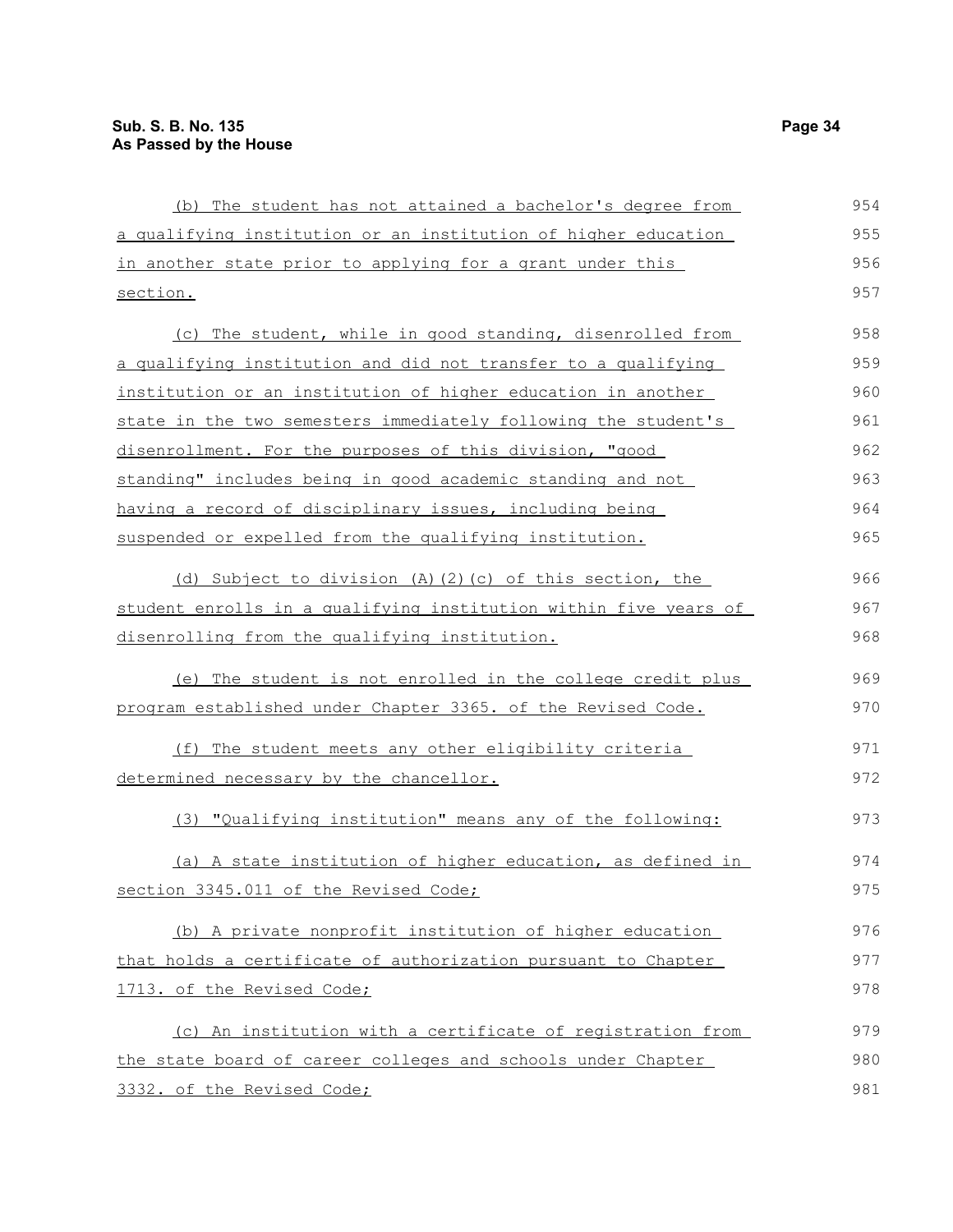| (d) A private institution exempt from requlation under           | 982  |
|------------------------------------------------------------------|------|
| Chapter 3332. of the Revised Code as prescribed in section       | 983  |
| 3333.046 of the Revised Code;                                    | 984  |
| (e) An Ohio technical center, as defined in section              | 985  |
| 3333.94 of the Revised Code.                                     | 986  |
|                                                                  |      |
| The chancellor shall establish the second chance grant<br>(B)    | 987  |
| program. Under the program, the chancellor shall award a one-    | 988  |
| time grant of not more than two thousand dollars to each         | 989  |
| eligible student approved to participate in the program.         | 990  |
| (C) Eligible students shall apply to participate in the          | 991  |
| program in a form and manner prescribed by the chancellor. The   | 992  |
| chancellor shall approve each applicant who is enrolled in a     | 993  |
| qualifying institution and who has a cost of attendance          | 994  |
| remaining for the academic year in which the application is      | 995  |
| approved after all other financial aid for which that applicant  | 996  |
| qualifies has been applied to the applicant's account at the     | 997  |
| institution. The chancellor shall approve applications in the    | 998  |
| order in which they are received.                                | 999  |
| (D) The chancellor shall pay grants to the qualifying            | 1000 |
| institution in which a participant is enrolled in the academic   | 1001 |
| year in which the participant's application is approved. The     | 1002 |
| qualifying institution shall apply the grant to a participant's  | 1003 |
| cost of attendance for that academic year. If any amount of the  | 1004 |
| grant remains after it is applied to the participant's cost of   | 1005 |
| attendance for that year, the qualifying institution shall apply | 1006 |
| that remaining amount to the participant's cost of attendance    | 1007 |
| for any other academic year in which the student is enrolled in  | 1008 |
| the institution. The qualifying institution shall return to the  | 1009 |
| chancellor any grant amount remaining after a participant        | 1010 |
| graduates or disenrolls from the institution.                    | 1011 |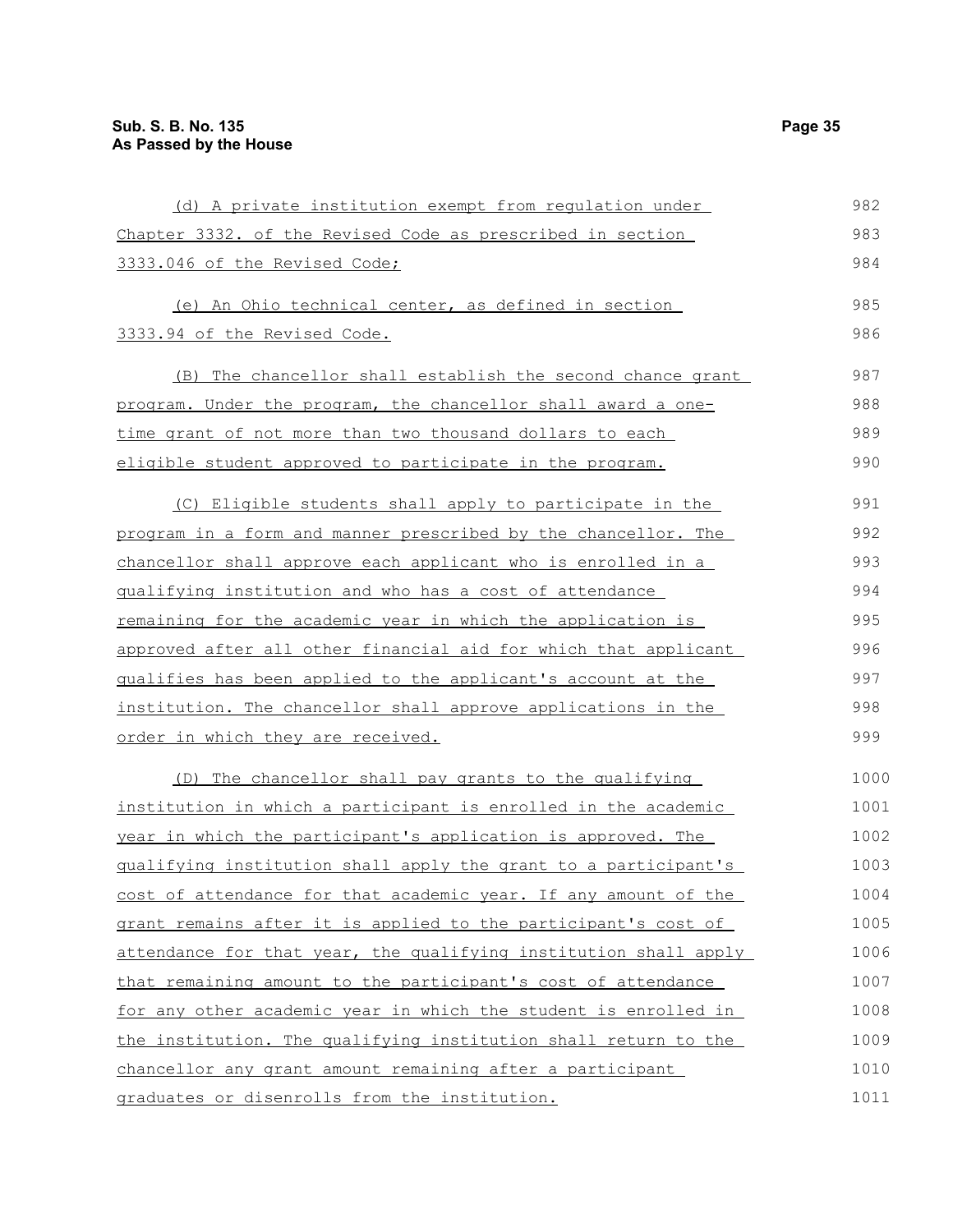| (E) In each academic year, the chancellor shall submit to        | 1012 |
|------------------------------------------------------------------|------|
| the general assembly, in accordance with section 101.68 of the   | 1013 |
| Revised Code, a report that contains all of the following:       | 1014 |
| (1) The number of eligible students participating in the         | 1015 |
| program who received a grant in that academic year;              | 1016 |
| (2) The qualifying institutions from which the                   | 1017 |
| participants disenrolled, as described in division (A)(2)(c) of  | 1018 |
| this section;                                                    | 1019 |
| (3) The types of academic programs in which the                  | 1020 |
| participants were enrolled prior to disenrolling from qualifying | 1021 |
| institutions;                                                    | 1022 |
| (4) The types of academic programs in which participants         | 1023 |
| were enrolled when they received grants under the program;       | 1024 |
| (5) Information regarding how the grants were used;              | 1025 |
| (6) If the participant completed a degree program with the       | 1026 |
| grant.                                                           | 1027 |
| (F) The second chance grant program fund is hereby created       | 1028 |
| in the state treasury, to consist of such amounts designated for | 1029 |
| the purposes of the fund by the general assembly. The fund shall | 1030 |
| be administered by the chancellor and shall be used to pay       | 1031 |
| grants under the program established under this section. The     | 1032 |
| fund also may be used by the chancellor to implement and         | 1033 |
| administer the second chance grant program.                      | 1034 |
| The chancellor shall adopt rules to administer the<br>(G)        | 1035 |
| program.                                                         | 1036 |
| Sec. 3333.168. (A) As used in this section:                      | 1037 |
| (1) "Community college" means a community college                | 1038 |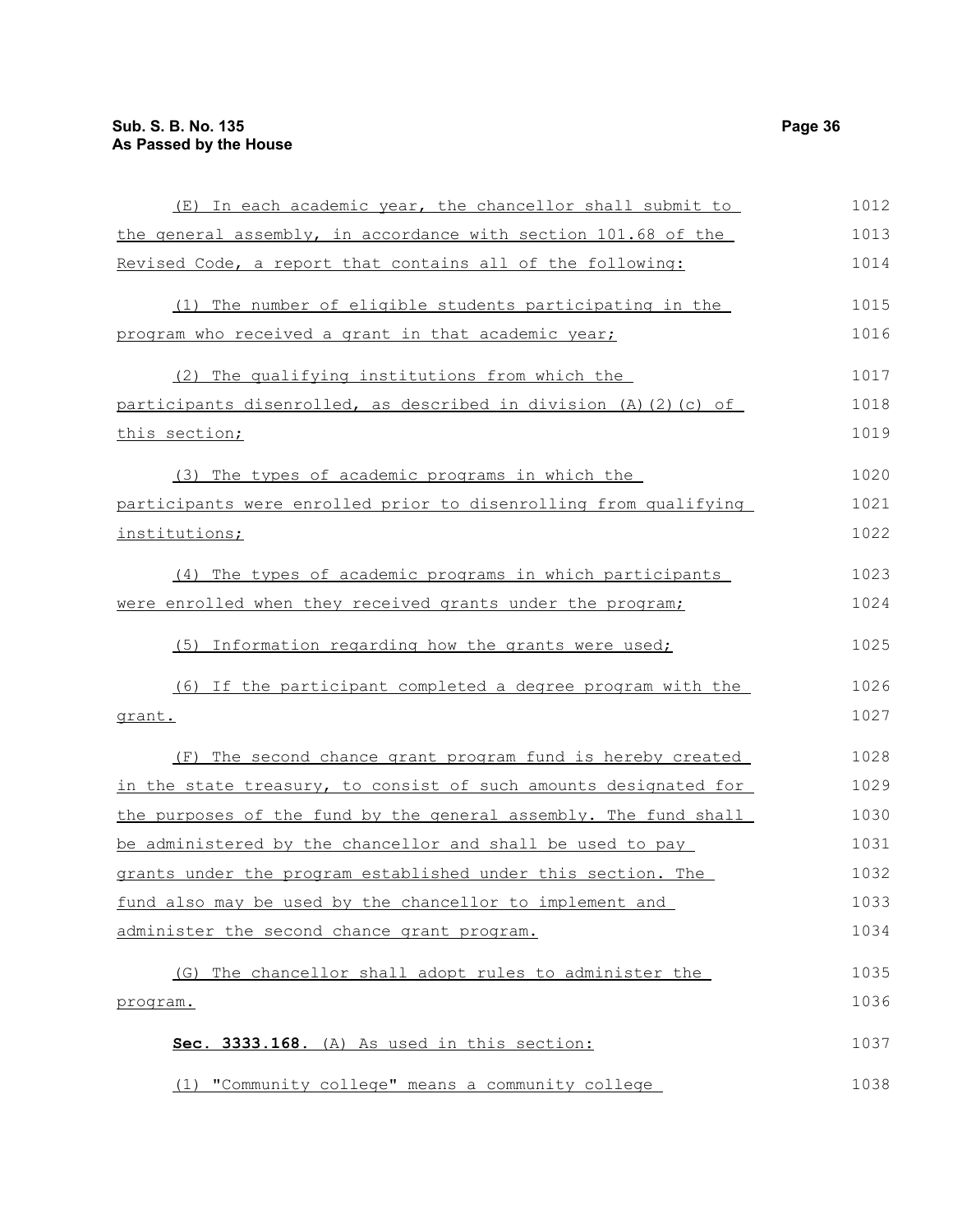| established under Chapter 3354., a technical college established | 1039 |
|------------------------------------------------------------------|------|
| under Chapter 3357., or a state community college established    | 1040 |
| under Chapter 3358. of the Revised Code.                         | 1041 |
| (2) "Dual enrollment" means concurrent enrollment by an          | 1042 |
| individual at both a state university and a community college.   | 1043 |
| (3) "Guaranteed pathway" means an articulation or transfer       | 1044 |
| agreement included in the initiative established under this      | 1045 |
| section that a state university and community college enter into | 1046 |
| in accordance with the policies and procedures adopted under     | 1047 |
| section 3333.16 of the Revised Code.                             | 1048 |
| (4) "Joint academic programming" means a structured              | 1049 |
| pathway curriculum agreement that permits an individual to       | 1050 |
| attain a specific degree that has been jointly developed by at   | 1051 |
| least one community college and at least one state university.   | 1052 |
| (5) "State university" has the same meaning as in section        | 1053 |
| 3345.011 of the Revised Code.                                    | 1054 |
| (B) Pursuant to section 3333.16 of the Revised Code, the         | 1055 |
| chancellor of higher education shall establish the Ohio          | 1056 |
| guaranteed transfer pathways initiative. Each state university   | 1057 |
| shall participate in the initiative. Under the initiative, a     | 1058 |
| student shall be permitted to do both of the following:          | 1059 |
| (1) Complete an associate's degree at a community college        | 1060 |
| and transfer those credits to a state university to continue     | 1061 |
| making progress toward a bachelor's degree;                      | 1062 |
| (2) Transfer credits from a community college to a state         | 1063 |
| university, regardless of the geographic proximity between the   | 1064 |
| college and university.                                          | 1065 |
| (C) Each state university shall enter into agreements with       | 1066 |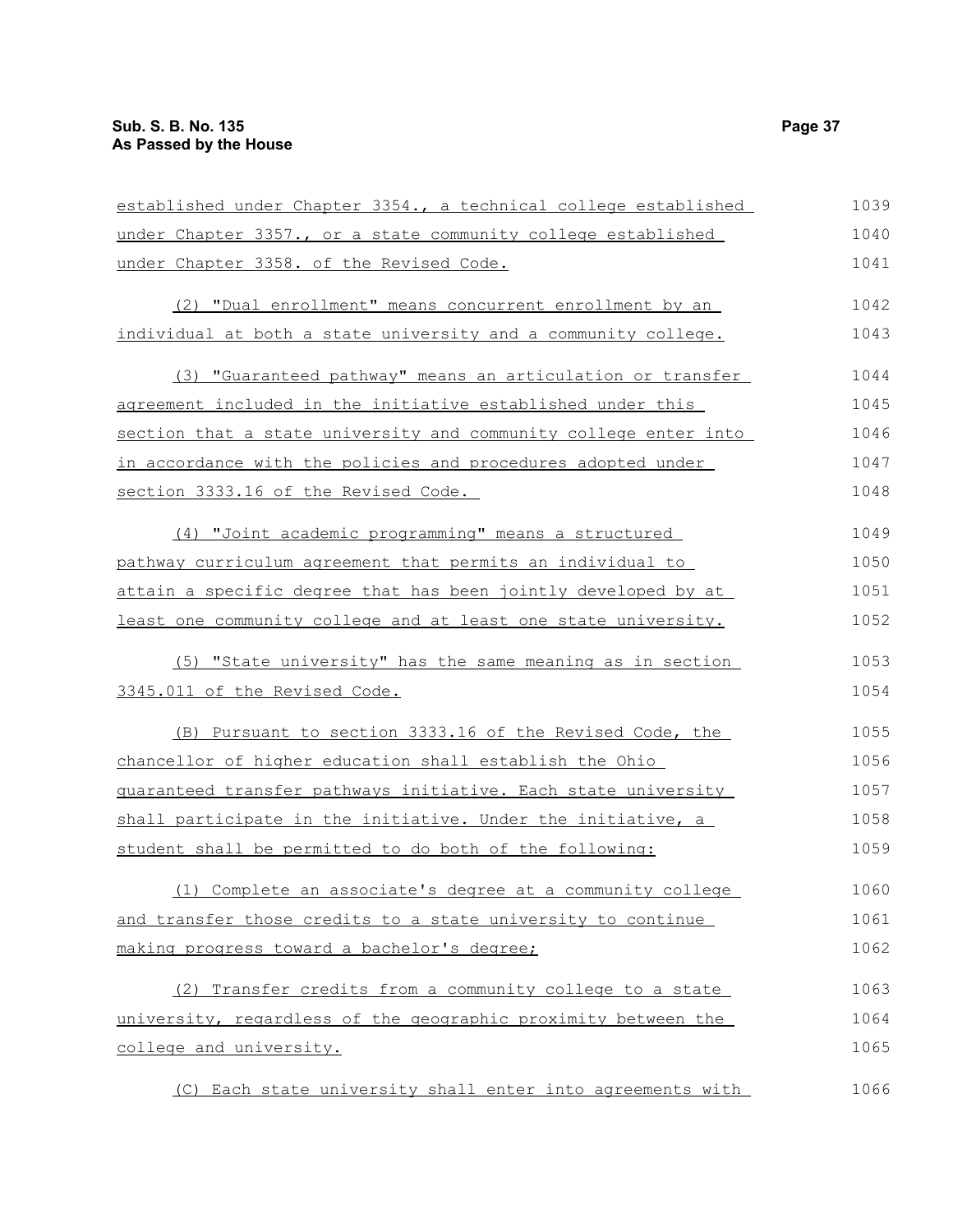| multiple community colleges to establish both joint academic     | 1067 |
|------------------------------------------------------------------|------|
| programming and dual enrollment opportunities to assist students | 1068 |
| in completing their degrees in a timely and cost-effective       | 1069 |
| manner.                                                          | 1070 |
| (D) Each community college and state university annually         | 1071 |
| shall report to the Ohio articulation and transfer network       | 1072 |
| oversight board established by the chancellor the number of      | 1073 |
| guaranteed pathways and joint academic programming or dual       | 1074 |
| enrollment opportunities the college or university offers. The   | 1075 |
| oversight board shall compile that reported information and      | 1076 |
| provide a summary of it to the chancellor. That summary shall    | 1077 |
| include both of the following:                                   | 1078 |
| (1) Confirmation that each community college and state           | 1079 |
| university is in compliance with the requirements prescribed     | 1080 |
| under this section;                                              | 1081 |
| (2) Any recommendations necessary to enhance and                 | 1082 |
| strengthen the quaranteed pathways and joint academic            | 1083 |
| programming or dual enrollment opportunities offered by          | 1084 |
| community colleges and state universities.                       | 1085 |
| The chancellor shall adopt rules to implement this<br>(E)        | 1086 |
| section.                                                         | 1087 |
| Sec. 3345.024. (A) Beginning in the academic year that           | 1088 |
| follows the effective date of this section, each state           | 1089 |
| institution of higher education, as defined in section 3345.011  | 1090 |
| of the Revised Code, annually shall prepare and post on its      | 1091 |
| publicly accessible web site a report that includes at least all | 1092 |
| of the following information, to the extent practicable:         | 1093 |
| (1) An itemized list of the estimated or actual charges of       | 1094 |
| the instructional fees, general fees, special purpose fees,      | 1095 |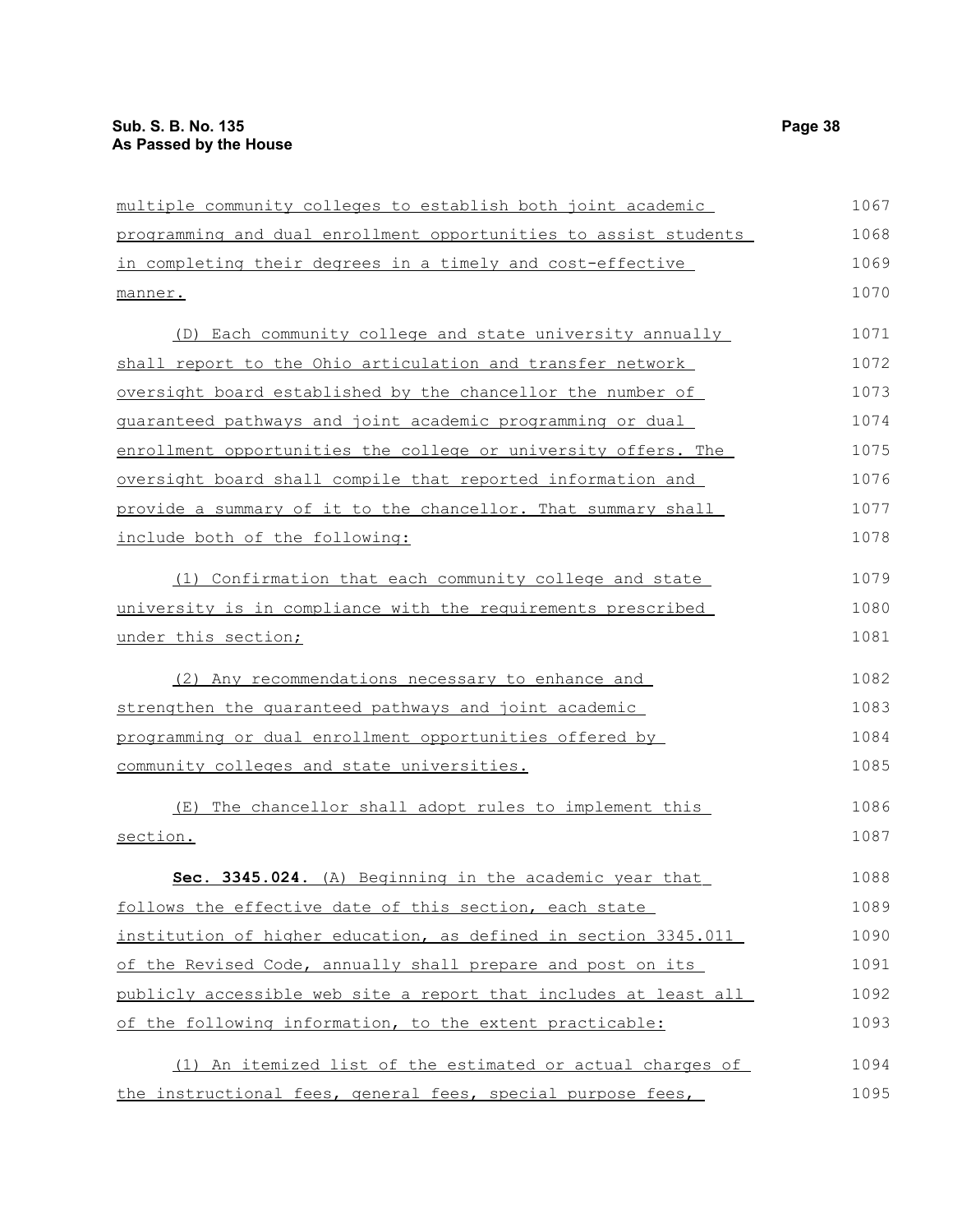| service charges, fines, and other fees or surcharges applicable  | 1096 |
|------------------------------------------------------------------|------|
| to enrolled students;                                            | 1097 |
| The estimated or actual average cost of attendance;<br>(2)       | 1098 |
| (3) Student degree completion rates;                             | 1099 |
| (4) Post-graduation student debt rates;                          | 1100 |
| (5) Post-graduation student loan default rates;                  | 1101 |
| (6) Post-graduation employment rates of students.                | 1102 |
| (B) Each state institution of higher education annually          | 1103 |
| shall submit to the chancellor of higher education, in a form    | 1104 |
| and manner prescribed by the chancellor, the report prescribed   | 1105 |
| under division (A) of this section. The chancellor shall post    | 1106 |
| each report on the chancellor's web site.                        | 1107 |
| The chancellor may adopt rules to implement this<br>(C)          | 1108 |
| section.                                                         | 1109 |
| Sec. 3345.028. No state institution of higher education,         | 1110 |
| as defined in section 3345.011 of the Revised Code, shall charge | 1111 |
| an additional fee to a student for an employee of the            | 1112 |
| university, or an entity contracting with the institution, to    | 1113 |
| complete any academic activity associated with regular           | 1114 |
| coursework, including grading student assignments.               | 1115 |
| Sec. 3345.0212. (A) Except as permitted by this section          | 1116 |
| and sections 3345.0213 and 3345.12 of the Revised Code, no state | 1117 |
| institution of higher education, or any of its administrators    | 1118 |
| acting in their official capacity, shall prohibit any individual | 1119 |
| from engaging in noncommercial expressive activity on campus, so | 1120 |
| long as the individual's conduct is lawful and does not          | 1121 |
| materially and substantially disrupt the functioning of the      | 1122 |
| institution.                                                     | 1123 |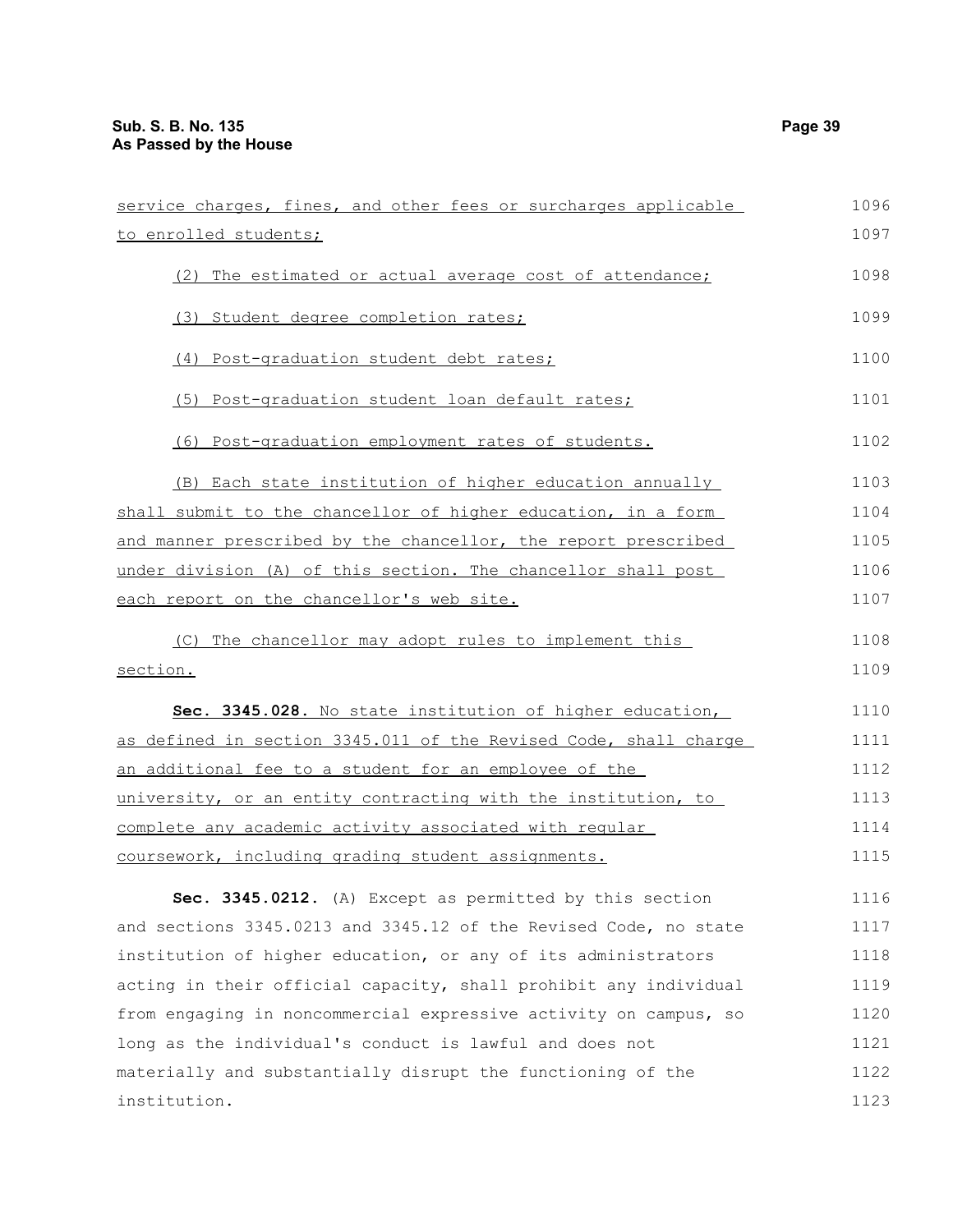(B) No state institution of higher education shall charge security fees to a student or a student group based on the content of their expression, the content of the expression of their invited guest, or the anticipated reaction to an invited guest's expression. (C) Each state institution of higher education shall do all of the following: (1) Adopt a policy on harassment that is consistent with and adheres strictly to its definition in section 3345.0211 of the Revised Code; (2) Make public in its handbook, on its web site, and in its orientation programs for students the policies, regulations, and expectations of students regarding free expression on campus, including the state institution's policy adopted under section 3345.0215 of the Revised Code; (3) Develop and distribute materials, programs, and procedures to individuals responsible for the education or discipline of students, such as administrators, campus police officers, residence life officials, and professors, to inform them of the policies, regulations, and duties of the institution regarding free expression on campus. (D)(1) Nothing in this section shall be interpreted as preventing state institutions of higher education from restricting expressive activities that the First Amendment to the United States Constitution or Article I, Sections 3 and 11 of the Ohio Constitution does not protect. 1124 1125 1126 1127 1128 1129 1130 1131 1132 1133 1134 1135 1136 1137 1138 1139 1140 1141 1142 1143 1144 1145 1146 1147 1148 1149

(2) Nothing in this section shall enable individuals to engage in conduct that intentionally, materially, and substantially disrupts another individual's expressive activity 1150 1151 1152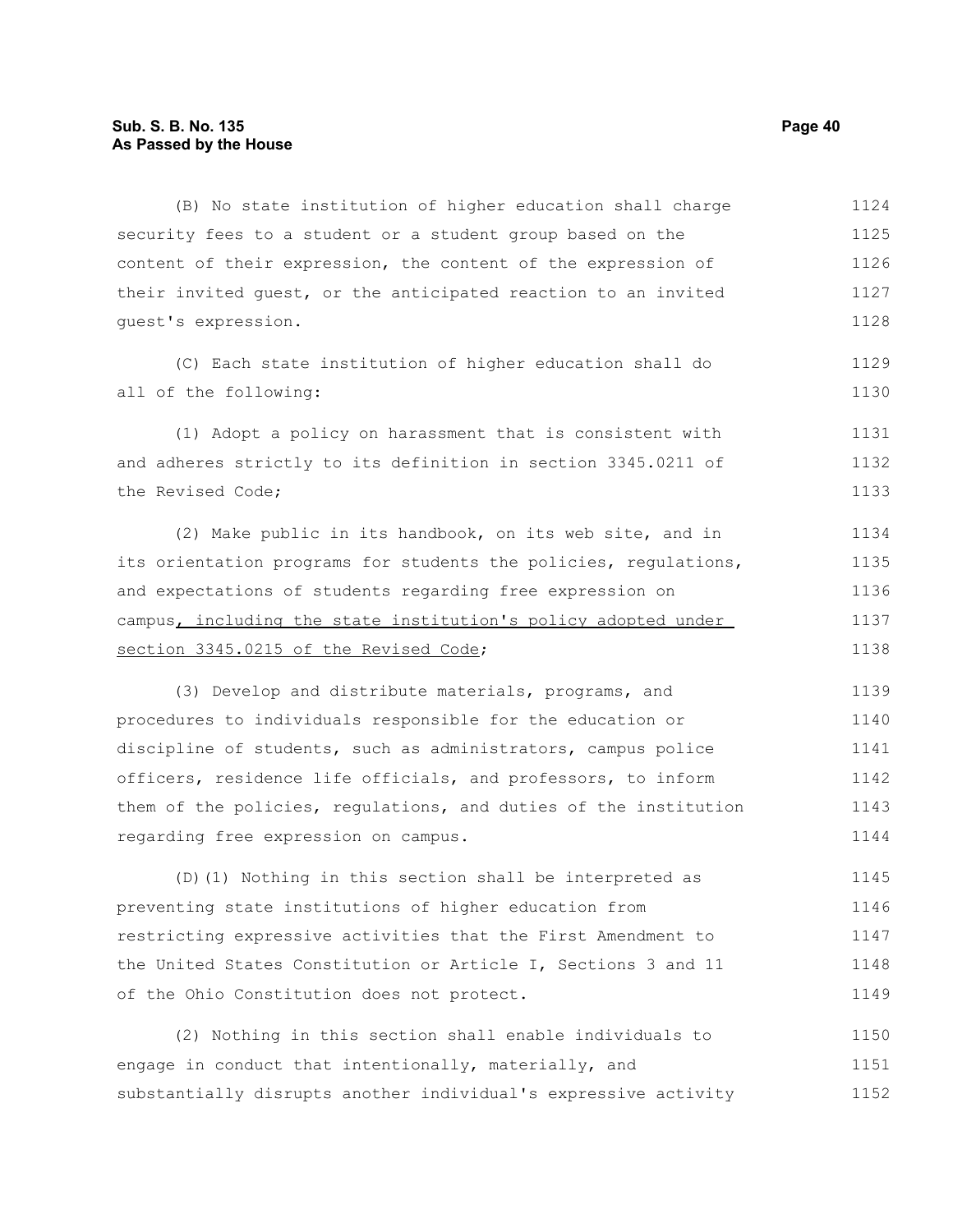| if it occurs in a campus space reserved for exclusive use or     | 1153 |
|------------------------------------------------------------------|------|
| control of a particular individual or group.                     | 1154 |
| Sec. 3345.0215. (A) As used in this section:                     | 1155 |
| (1) "Constitutional time, place, and manner restrictions"        | 1156 |
| means restrictions on the time, place, and manner of free speech | 1157 |
| that do not violate the First Amendment to the United States     | 1158 |
| Constitution or Article I, Sections 3 and 11 of the Ohio         | 1159 |
| Constitution that are reasonable, content- and viewpoint-        | 1160 |
| neutral, narrowly tailored to satisfy a significant              | 1161 |
| institutional interest, and leave open ample alternative         | 1162 |
| channels for the communication of the information or message to  | 1163 |
| its intended audience.                                           | 1164 |
| (2) "Faculty" or "faculty member" means any person,              | 1165 |
| whether or not the person is compensated by a state institution  | 1166 |
| of higher education, and regardless of political affiliation,    | 1167 |
| who is tasked with providing scholarship, academic research, or  | 1168 |
| teaching. For purposes of this part, the term "faculty" includes | 1169 |
| tenured and nontenured professors, adjunct professors, visiting  | 1170 |
| professors, lecturers, graduate student instructors, and those   | 1171 |
| in comparable positions, however titled. For purposes of this    | 1172 |
| section, the term "faculty" does not include persons whose       | 1173 |
| primary responsibilities are administrative or managerial.       | 1174 |
| (3) "Free speech" means speech, expression, or assemblies        | 1175 |
| <u>protected by the First Amendment to the United States </u>    | 1176 |
| <u>Constitution or Article I, Sections 3 and 11 of the Ohio </u> | 1177 |
| Constitution, verbal or written, including, but not limited to,  | 1178 |
|                                                                  |      |

all forms of peaceful assembly, protests, demonstrations, rallies, vigils, marches, public speaking, distribution of printed materials, carrying signs, displays, or circulating petitions. "Free speech" does not include the promotion, sale, 1179 1180 1181 1182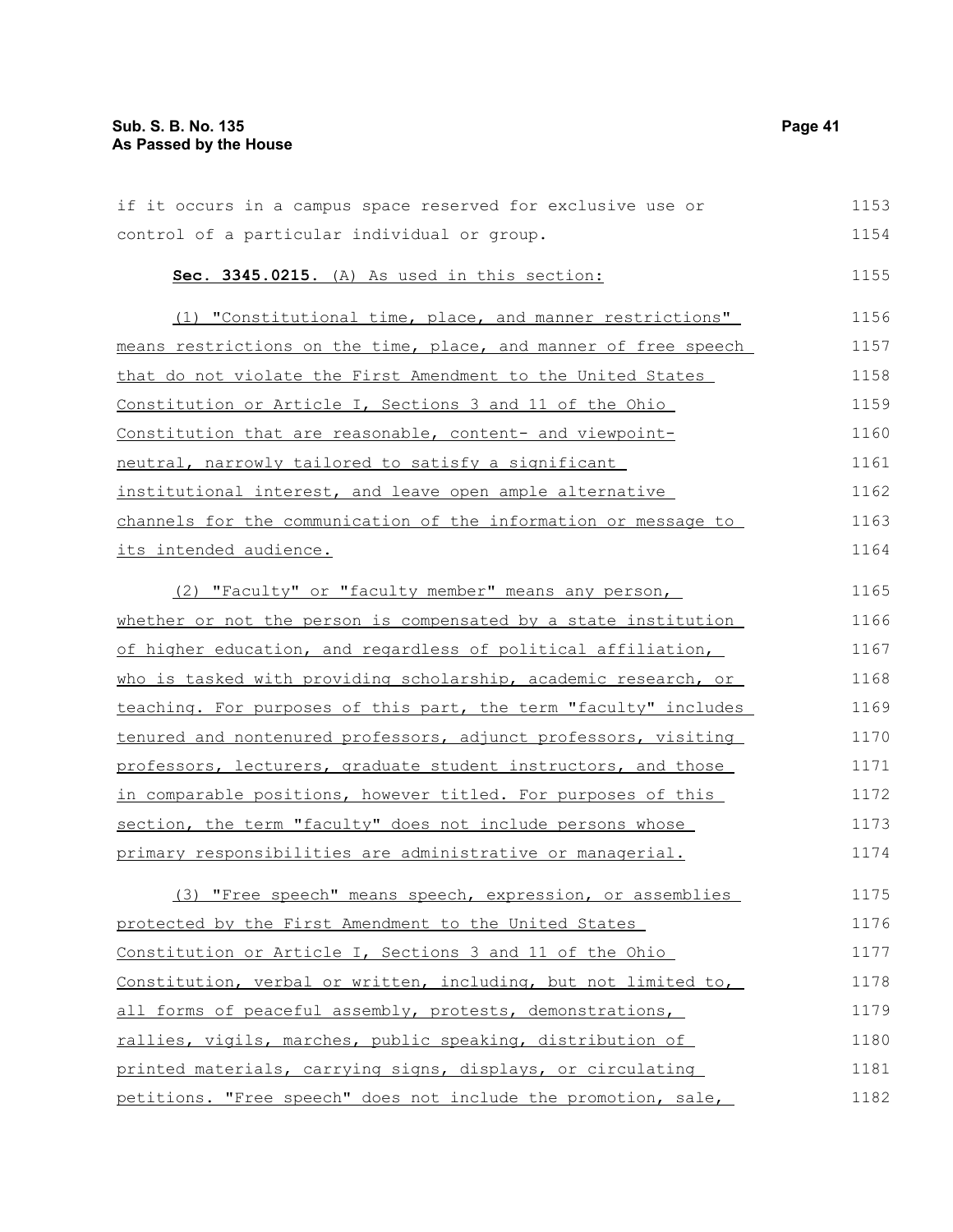| or distribution of any product or service.                       | 1183 |
|------------------------------------------------------------------|------|
| (4) "State institution of higher education" has the same         | 1184 |
| meaning as in section 3345.011 of the Revised Code.              | 1185 |
| (5) "Student" has the same meaning as in section 3345.0211       | 1186 |
| of the Revised Code, except that "student" also includes         | 1187 |
| "student group."                                                 | 1188 |
| (6) "Student group" has the same meaning as in section           | 1189 |
| 3345.0211 of the Revised Code.                                   | 1190 |
| (B) In addition to complying with sections 3345.0212 to          | 1191 |
| 3345.0214 of the Revised Code, each state institution of higher  | 1192 |
| education board of trustees shall adopt a policy that affirms    | 1193 |
| the following principles, which are the public policy of this    | 1194 |
| state:                                                           | 1195 |
| (1) Students have a fundamental constitutional right to          | 1196 |
| free speech.                                                     | 1197 |
| (2) A state institution of higher education shall be             | 1198 |
| committed to giving students broad latitude to speak, write,     | 1199 |
| listen, challenge, learn, and discuss any issue, subject to      | 1200 |
| division (E) of this section.                                    | 1201 |
| (3) A state institution of higher education shall be             | 1202 |
| committed to maintaining a campus as a marketplace of ideas for  | 1203 |
| all students and all faculty in which the free exchange of ideas | 1204 |
| is not to be suppressed because the ideas put forth are thought  | 1205 |
| by some or even by most members of the institution's community   | 1206 |
| to be offensive, unwise, immoral, indecent, disagreeable,        | 1207 |
| conservative, liberal, traditional, radical, or wrong-headed.    | 1208 |
| (4) It is for a state institution of higher education's          | 1209 |
| individual students and faculty to make judgments about ideas    | 1210 |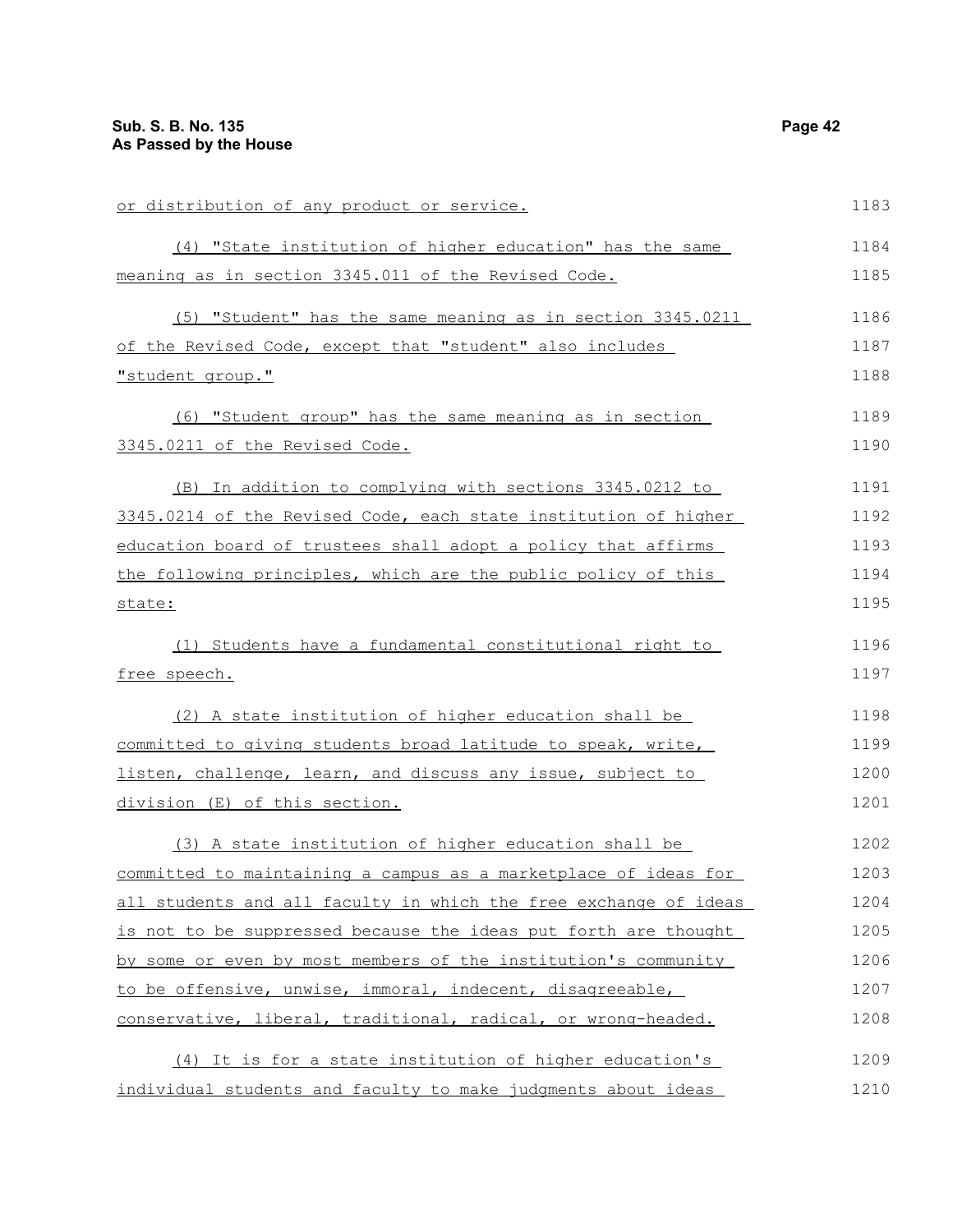| for themselves, and to act on those judgments not by seeking to  | 1211 |
|------------------------------------------------------------------|------|
| suppress free speech, but by openly and vigorously contesting    | 1212 |
| the ideas that they oppose.                                      | 1213 |
| (5) It is not the proper role of a state institution of          | 1214 |
| higher education to attempt to shield individuals from free      | 1215 |
| speech, including ideas and opinions they find offensive,        | 1216 |
| unwise, immoral, indecent, disagreeable, conservative, liberal,  | 1217 |
| traditional, radical, or wrong-headed.                           | 1218 |
| (6) Although a state institution of higher education             | 1219 |
| should greatly value civility and mutual respect, concerns about | 1220 |
| civility and mutual respect shall never be used by an            | 1221 |
| institution as a justification for closing off the discussion of | 1222 |
| ideas, however offensive, unwise, immoral, indecent,             | 1223 |
| disagreeable, conservative, liberal, traditional, radical, or    | 1224 |
| wrong-headed those ideas may be to some students or faculty.     | 1225 |
| (7) Although all students and all faculty are free to            | 1226 |
| state their own views about and contest the views expressed on   | 1227 |
| campus, and to state their own views about and contest speakers  | 1228 |
| who are invited to express their views on the campus of a state  | 1229 |
| institution of higher education, they may not substantially      | 1230 |
| obstruct or otherwise substantially interfere with the freedom   | 1231 |
| of others to express views they reject or even loathe. To this   | 1232 |
| end, a state institution of higher education has a               | 1233 |
| responsibility to promote a lively and fearless freedom of       | 1234 |
| debate and deliberation and protect that freedom.                | 1235 |
| (8) A state institution of higher education shall be             | 1236 |
| committed to providing an atmosphere that is most conducive to   | 1237 |
| speculation, experimentation, and creation by all students and   | 1238 |
| all faculty, who shall always remain free to inquire, to study   | 1239 |
| and to evaluate, and to gain new understanding.                  | 1240 |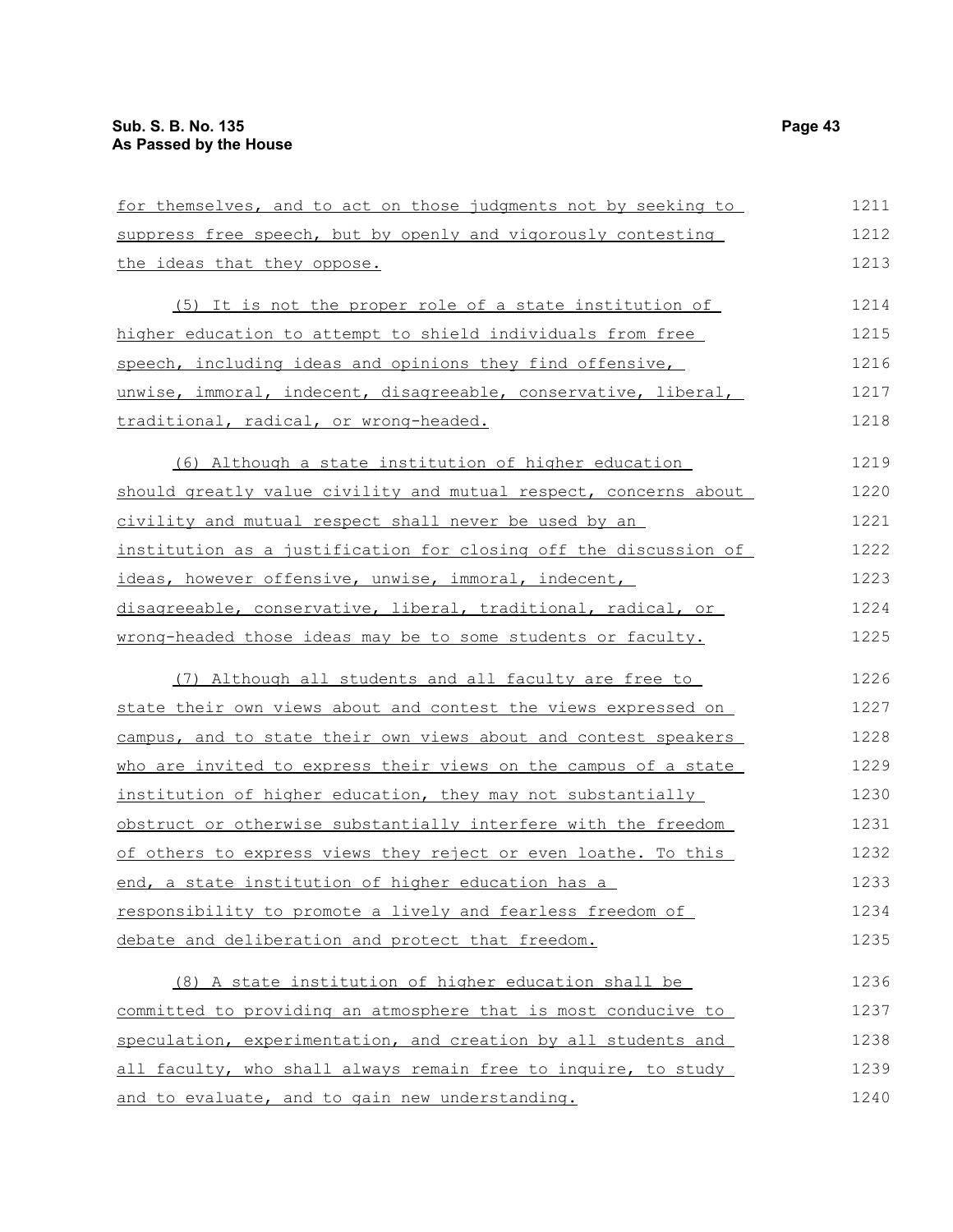| (9) The primary responsibility of faculty is to engage an        | 1241 |
|------------------------------------------------------------------|------|
| honest, courageous, and persistent effort to search out and      | 1242 |
| communicate the truth that lies in the areas of their            | 1243 |
| competence.                                                      | 1244 |
| (C) Each board of trustees shall establish a process under       | 1245 |
| which a student, student group, or faculty member may submit a   | 1246 |
| complaint about an alleged violation by an employee of the state | 1247 |
| institution of higher education of the policy established under  | 1248 |
| this section, including any penalty imposed on a student's grade | 1249 |
| for an assignment or coursework that is unrelated to ordinary    | 1250 |
| academic standards of substance and relevance, including any     | 1251 |
| legitimate pedagogical concerns, and is instead based on the     | 1252 |
| contents of student's free speech. The process shall comply with | 1253 |
| standards adopted by the chancellor of higher education.         | 1254 |
| Under the process, the state institution of higher               | 1255 |
| education shall investigate the alleged violation and conduct a  | 1256 |
| fair and impartial hearing regarding the alleged violation. If   | 1257 |
| the hearing determines the state institution of higher           | 1258 |
| education's policy was violated, the board of trustees shall     | 1259 |
| determine a resolution to address the violation and prevent any  | 1260 |
| further violation of the state institution of higher education's | 1261 |
| policy.                                                          | 1262 |
| (D) Each state institution of higher education annually          | 1263 |
| shall report to the chancellor, in a form and manner prescribed  | 1264 |
| by the chancellor, both of the following regarding complaints    | 1265 |
| submitted in the academic year under the process prescribed      | 1266 |
| under division (C) of this section:                              | 1267 |
| The total number of submitted complaints;                        | 1268 |
| For each submitted complaint, a description of all of<br>(2)     | 1269 |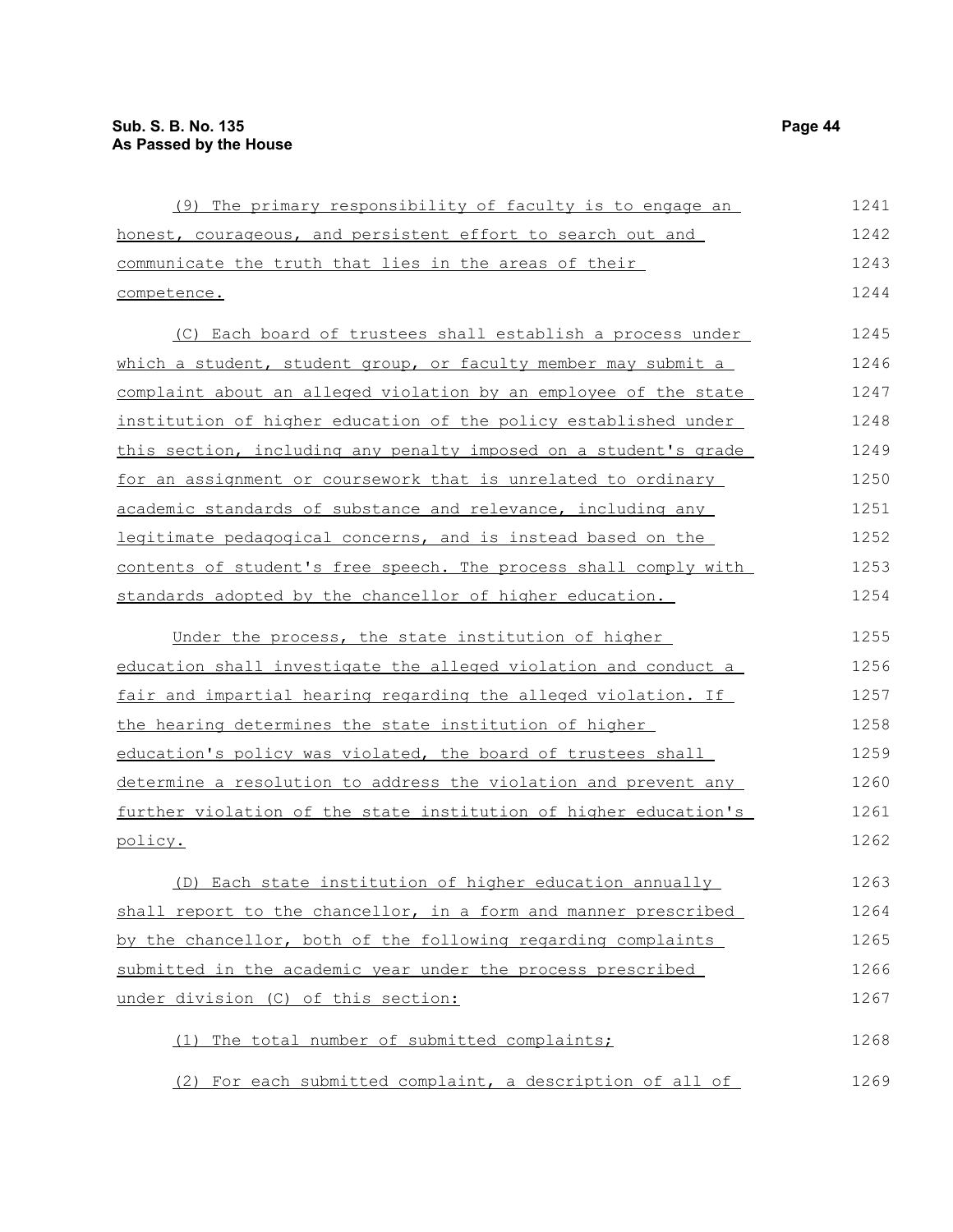| the following:                                                   | 1270 |
|------------------------------------------------------------------|------|
| (a) The state institution's investigation regarding the          | 1271 |
| complaint;                                                       | 1272 |
| (b) The outcome of the hearing conducted by the state            | 1273 |
| institution regarding the complaint;                             | 1274 |
| (c) If the hearing determines the state institution's            | 1275 |
| policy was violated, the resolution determined by the board of   | 1276 |
| trustees to address that violation.                              | 1277 |
| (E) Nothing contained in this section shall be construed         | 1278 |
| as prohibiting a state institution of higher education from      | 1279 |
| imposing measures that do not violate the First Amendment to the | 1280 |
| United States Constitution or Article I, Sections 3 and 11 of    | 1281 |
| the Ohio Constitution such as:                                   | 1282 |
| (1) Constitutional time, place, and manner restrictions;         | 1283 |
| (2) Reasonable and viewpoint-neutral restrictions in             | 1284 |
| nonpublic forums;                                                | 1285 |
| (3) Restricting the use of the state institution's               | 1286 |
| property to protect the free speech rights of students and       | 1287 |
| teachers and preserve the use of the property for the            | 1288 |
| advancement of the institution's mission;                        | 1289 |
| (4) Prohibiting or limiting speech, expression, or               | 1290 |
| assemblies that are not protected by the First Amendment to the  | 1291 |
| United States Constitution or Article I, Sections 3 and 11 of    | 1292 |
| the Ohio Constitution;                                           | 1293 |
| (5) Content restrictions on speech that are reasonably           | 1294 |
| related to a legitimate pedagogical purpose, such as classroom   | 1295 |
| rules enacted by teachers.                                       | 1296 |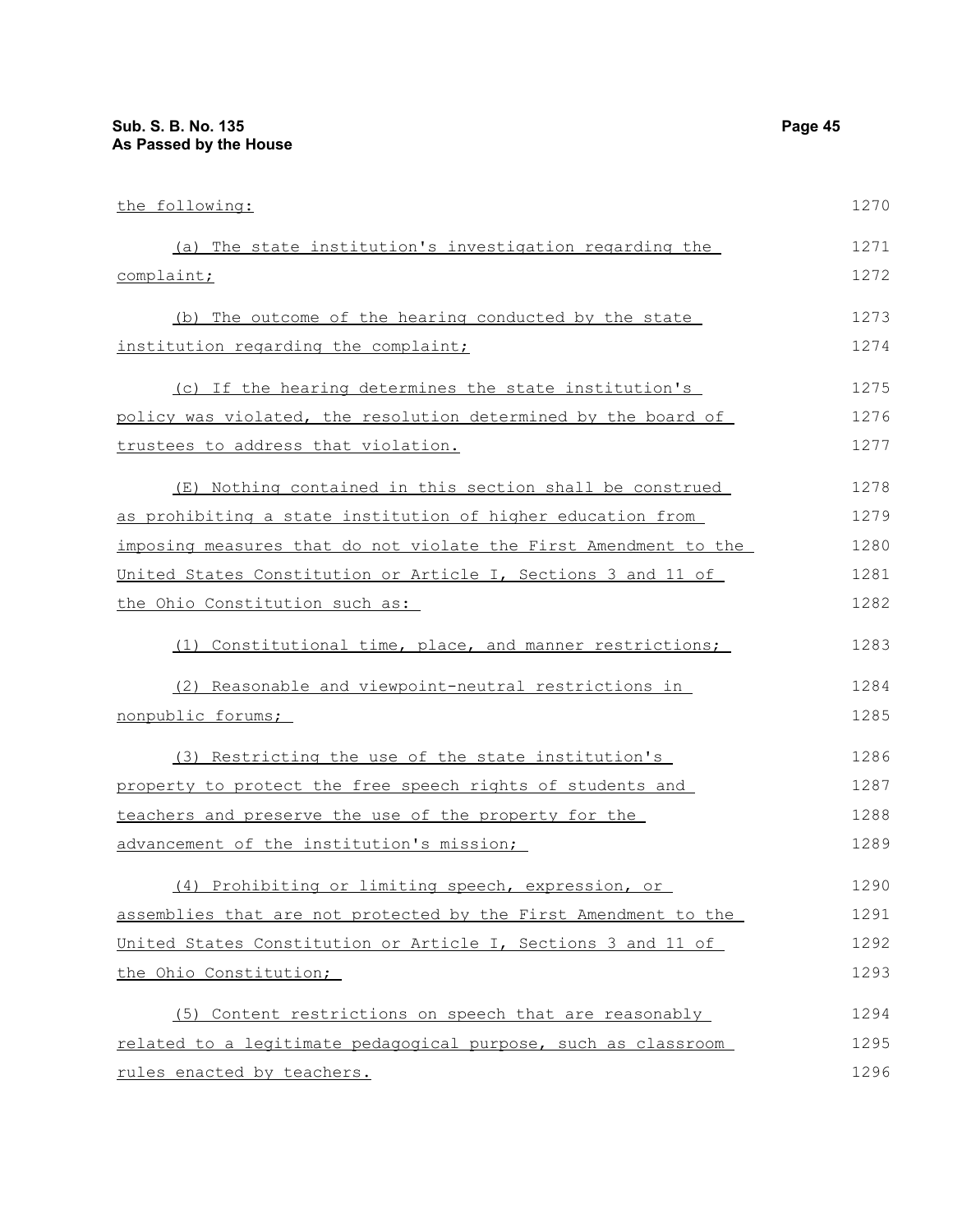| (F) Nothing in this section shall be construed to grant          | 1297 |
|------------------------------------------------------------------|------|
| students the right to disrupt previously scheduled or reserved   | 1298 |
| activities occurring in a traditional public forum.              | 1299 |
| Sec. 3345.064. (A) As used in this section:                      | 1300 |
| (1) "Ohio resident" means a resident of this state under         | 1301 |
| rules adopted by the chancellor of higher education under        | 1302 |
| section 3333.31 of the Revised Code.                             | 1303 |
| (2) "State university" has the same meaning as in section        | 1304 |
| 3345.011 of the Revised Code.                                    | 1305 |
| (B) Each state university shall endeavor to avoid                | 1306 |
| prioritizing the admission of an applicant who is not an Ohio    | 1307 |
| resident over an applicant who is an Ohio resident if both       | 1308 |
| applicants apply in the same general timeframe, as determined by | 1309 |
| the university, and have substantially similar qualifications    | 1310 |
| that satisfy the university's admissions criteria. To the extent | 1311 |
| practicable, a state university shall ensure that Ohio resident  | 1312 |
| applicants are given ample and sufficient opportunity to be      | 1313 |
| admitted, as compared to applicants who are not Ohio residents,  | 1314 |
| if the Ohio resident applicants satisfy the university's         | 1315 |
| admissions criteria.                                             | 1316 |
| Sec. 3345.21. The board of trustees of any college or            | 1317 |
| university which receives any state funds in support thereof,    | 1318 |
| shall regulate the use of the grounds, buildings, equipment, and | 1319 |
| facilities of such college or university and the conduct of the  | 1320 |
| students, staff, faculty, and visitors to the campus so that law | 1321 |
| and order are maintained and the college or university may       | 1322 |
| pursue its educational objectives and programs in an orderly     | 1323 |
| manner.                                                          | 1324 |

The board of trustees of each such college or university 1325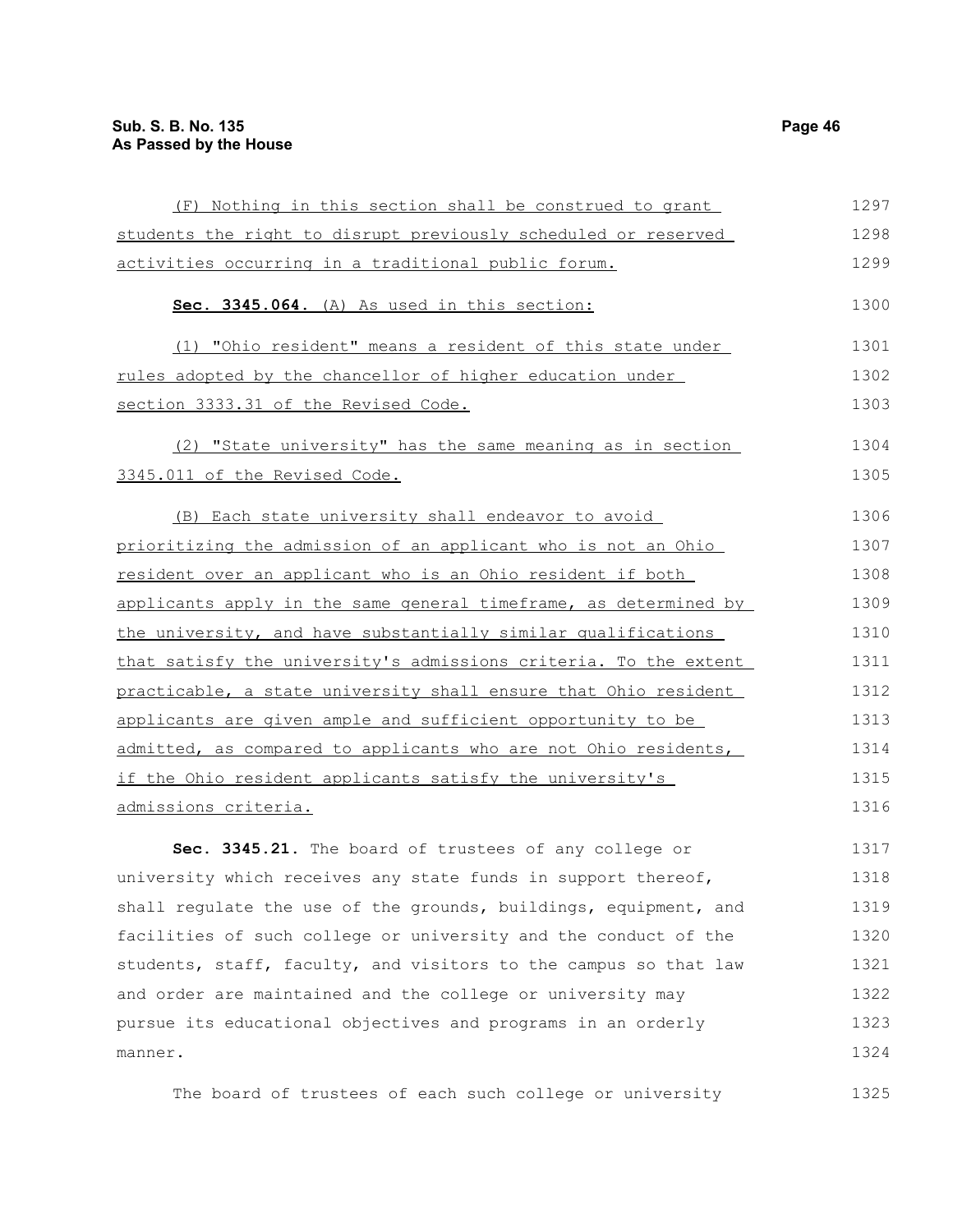# **Sub. S. B. No. 135 Page 47 As Passed by the House**

shall adopt rules for the conduct of the students, faculty, visitors, and staff, and may provide for the ejection from college or university property, suspension or expulsion of a person who violates such regulations. All such rules shall be published in a manner reasonably designed to come to the attention of, and be available to, all faculty, staff, visitors, and students. 1326 1327 1328 1329 1330 1331 1332

The board of trustees shall provide for the administration and enforcement of its rules and may authorize the use of state university law enforcement officers provided for in section 3345.04 of the Revised Code to assist in enforcing the rules and the law on the campus of the college or university. The board of trustees, or appropriate officials of such college or university when the authority to do so has been delegated by the board of trustees, may seek the assistance of other appropriate law enforcement officers to enforce the rules and to enforce laws for the preservation of good order on the campus, and to prevent the disruption of the educational functions of the college or university. 1333 1334 1335 1336 1337 1338 1339 1340 1341 1342 1343 1344

In accordance with section-sections 3345.0213 and 3345.0215 of the Revised Code, the rules of the board of trustees shall not restrict freedom of speech nor the right of persons on the campus to assemble peacefully. 1345 1346 1347 1348

 **Sec. 3345.241.** Except as provided in sections 3345.22 to 3345.24 of the Revised Code, a state university, as defined in section 3345.011 of the Revised Code, shall provide a student who is subject to a disciplinary action by the university with a notice of the disciplinary action, the reasons for that disciplinary action, and the student's right to appeal the disciplinary action under this section. If the student elects to 1349 1350 1351 1352 1353 1354 1355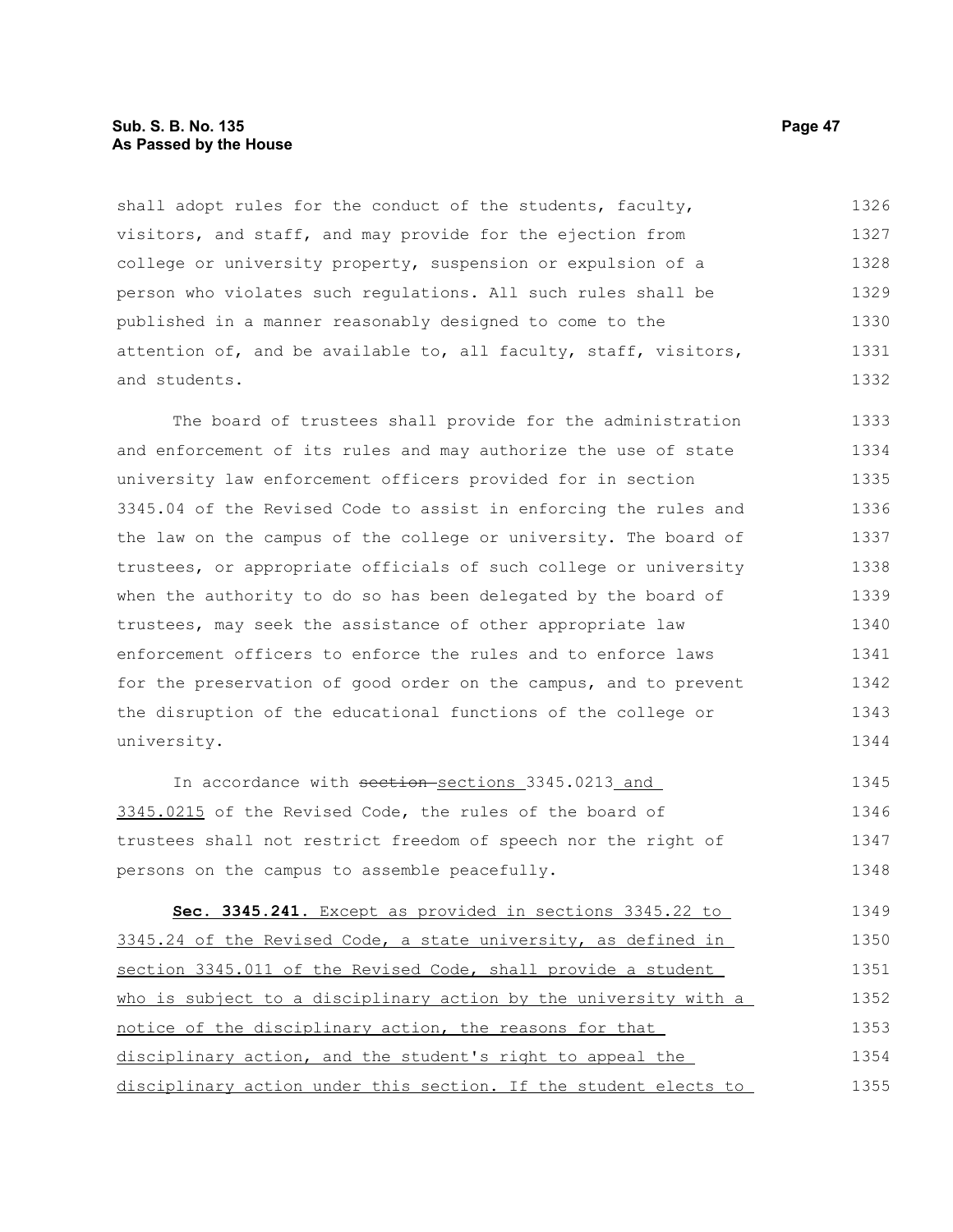| appeal the disciplinary action, the state university shall       | 1356 |
|------------------------------------------------------------------|------|
| afford the student with a fair and impartial hearing within a    | 1357 |
| reasonable time thereafter under regular procedures of the state | 1358 |
| university.                                                      | 1359 |
| Sec. 3345.35. Not later than-December 31, 2017 September         | 1360 |
| 1, 2022, and by the first day of September of every fifth third  | 1361 |
| year thereafter, the board of trustees of each state institution | 1362 |
| of higher education, as defined in section 3345.011 of the       | 1363 |
| Revised Code, shall evaluate all courses and programs the        | 1364 |
| institution offers based on enrollment and duplication of its    | 1365 |
| courses and programs with those of other state institutions of   | 1366 |
| higher education within a geographic region, as determined by    | 1367 |
| the chancellor of higher education. For courses and programs     | 1368 |
| with low enrollment, as defined by the chancellor, the board of  | 1369 |
| trustees shall provide a summary of recommended actions,         | 1370 |
| including consideration of collaboration with other state        | 1371 |
| institutions of higher education. For duplicative programs, as   | 1372 |
| defined by the chancellor, the board of trustees shall evaluate  | 1373 |
| the benefits of collaboration with other institutions of higher  | 1374 |
| education to deliver the program.                                | 1375 |
| Each board of trustees shall submit its findings under           | 1376 |
| this section to the chancellor not later than thirty days after  | 1377 |
|                                                                  |      |

the completion of the evaluations or as part of submitting the annual efficiency report required pursuant to section 3333.95 of the Revised Code. For the findings required to be submitted by-December 31, 2017, a board of trustees may submit the additional information required under this section as amended by this act, as an addendum to the findings the board submitted prior to January 1, 2016, under former law. 1378 1379 1380 1381 1382 1383 1384

**Sec. 3345.381.** A state institution of higher education, as

1385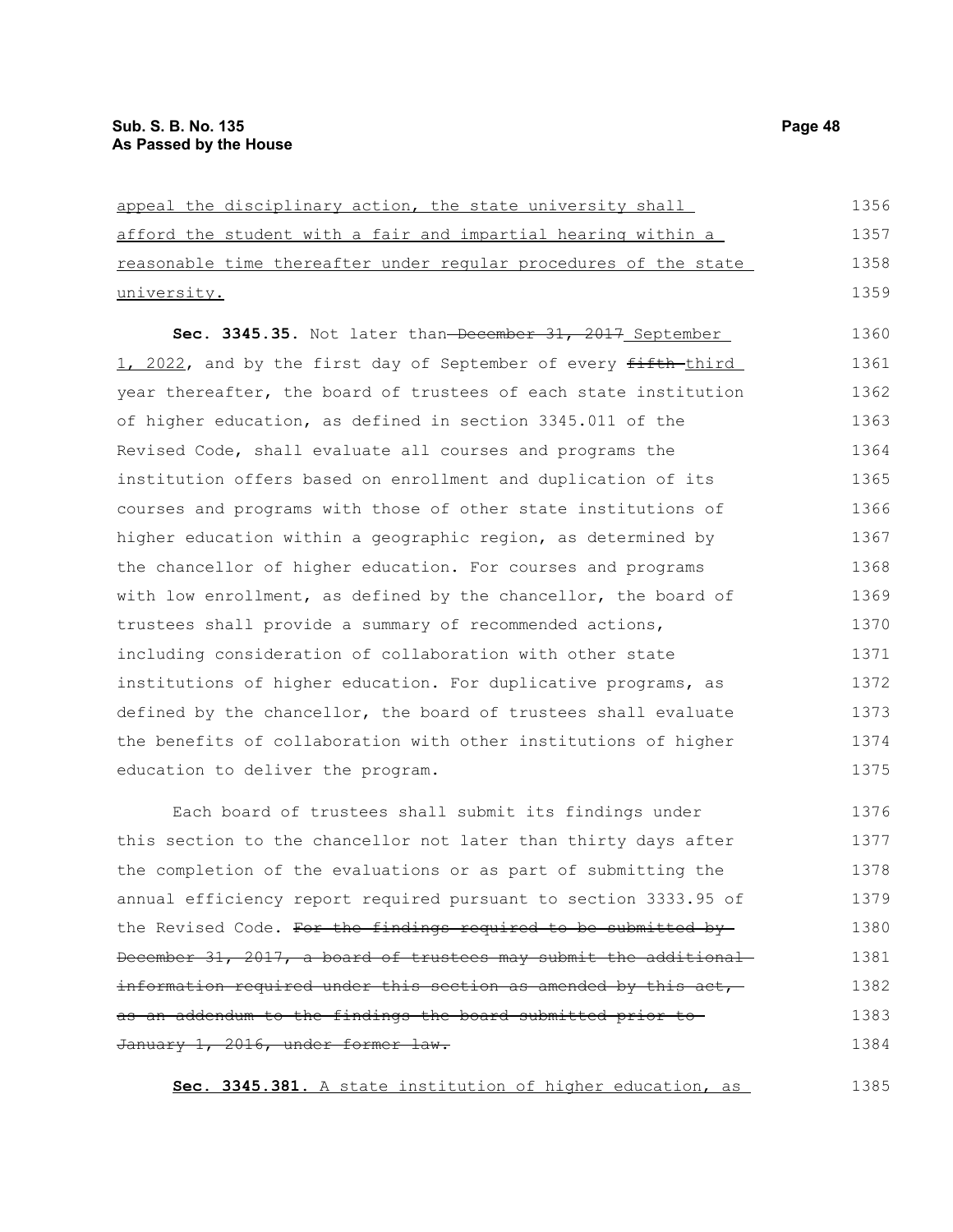# **Sub. S. B. No. 135 Page 49 As Passed by the House**

| defined in section 3345.011 of the Revised Code, shall accept    | 1386 |
|------------------------------------------------------------------|------|
| and provide credit for coursework in the same manner across all  | 1387 |
| instructional models, except in the case of courses that require | 1388 |
| in-person observations and experiences, such as laboratories and | 1389 |
| clinicals, which may necessitate instruction through an in-      | 1390 |
| person component rather than online instruction.                 | 1391 |
| Sec. 3345.461. A state institution of higher education, as       | 1392 |
| defined in section 3345.011 of the Revised Code, shall not       | 1393 |
| charge more in general and instructional fees for an online      | 1394 |
| course than for a course taught in an in-person, classroom       | 1395 |
| setting. Special fees charged for an online course at a state    | 1396 |
| institution of higher education, if applicable, shall be based   | 1397 |
| on the actual demonstrated cost incurred by the institution to   | 1398 |
| provide those courses.                                           | 1399 |
| Sec. 3345.481. (A) As used in this section:                      | 1400 |
| (1) "Eligible student" means an undergraduate student            | 1401 |
| enrolled in a bachelor's degree program at a state institution   | 1402 |
| of higher education.                                             | 1403 |
| (2) "Final-year" two academic years" means the last two          | 1404 |
| academic year years of full-time study that a bachelor's degree  | 1405 |
| program is typically designed to require, as determined by the   | 1406 |
| chancellor of higher education.                                  | 1407 |
| (3) "Requisite course" means a course that is necessary to       | 1408 |
| complete an eligible student's bachelor's degree program, but    | 1409 |
| that is not a general elective.                                  | 1410 |
| $(3)$ (4) "State institution of higher education" has the        | 1411 |
| same meaning as in section 3345.011 of the Revised Code.         | 1412 |
| (B) The board of trustees of a state institution of higher       | 1413 |
| education shall waive an eligible student's general and          | 1414 |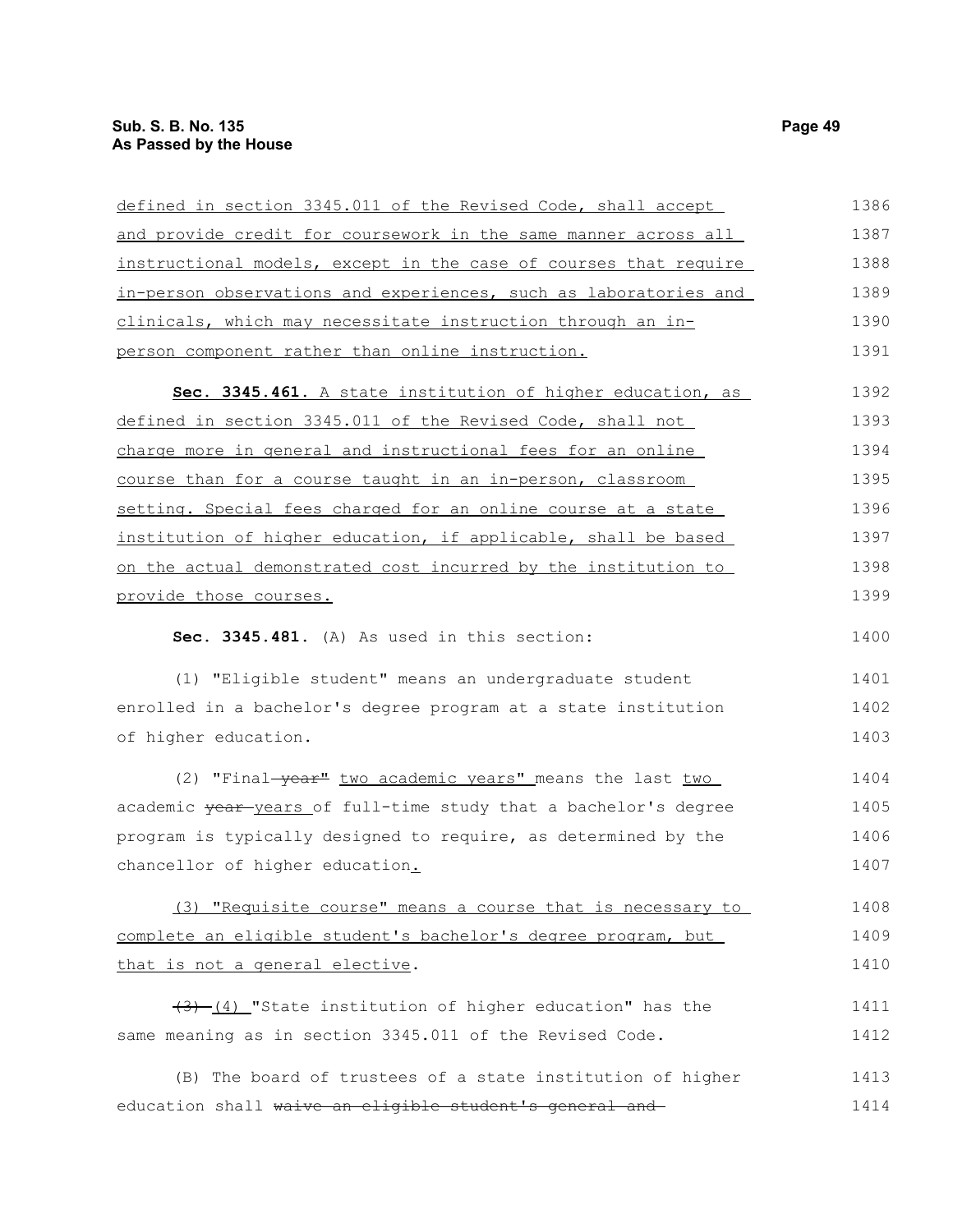| instructional fees for a course necessary to complete the-            | 1415 |
|-----------------------------------------------------------------------|------|
| student's bachelor's degree program if provide an eligible            | 1416 |
| student with an accommodation prescribed under division (C) of        | 1417 |
| this section if that student was unable to register for a             | 1418 |
| requisite course in one of the student's final two academic           | 1419 |
| years and all of the following apply:                                 | 1420 |
| (1) The necessary course is not a general elective                    | 1421 |
| eligible student has not completed the requisite course prior to      | 1422 |
| that academic year.                                                   | 1423 |
| (2) The eligible student was enrolled full time, as                   | 1424 |
| defined by the chancellor, in the student's final yearthat            | 1425 |
| <u>academic year</u> .                                                | 1426 |
| (3) The eligible student was unable to register for the               | 1427 |
| necessary-requisite course in the student's final-that academic       | 1428 |
| year because of either of the following:                              | 1429 |
| (a) The course was not offered by the state institution of            | 1430 |
| higher education <del> in the eligible student's final year</del> .   | 1431 |
| (b) Circumstances beyond the eligible student's control               | 1432 |
| made registration for the <del>necessary</del> -course unfeasible, as | 1433 |
| determined by the chancellor.                                         | 1434 |
| (4) The eligible student successfully paid all general and            | 1435 |
| instructional fees and did not receive a refund for the courses       | 1436 |
| for which the student registered in the student's final that          | 1437 |
| academic year at the start of that year.                              | 1438 |
| (5) The eligible student successfully registers for the               | 1439 |
| necessary course in the next academic year in which the course-       | 1440 |
| is offered.                                                           | 1441 |
| (6) The eligible student did not enroll in the maximum                | 1442 |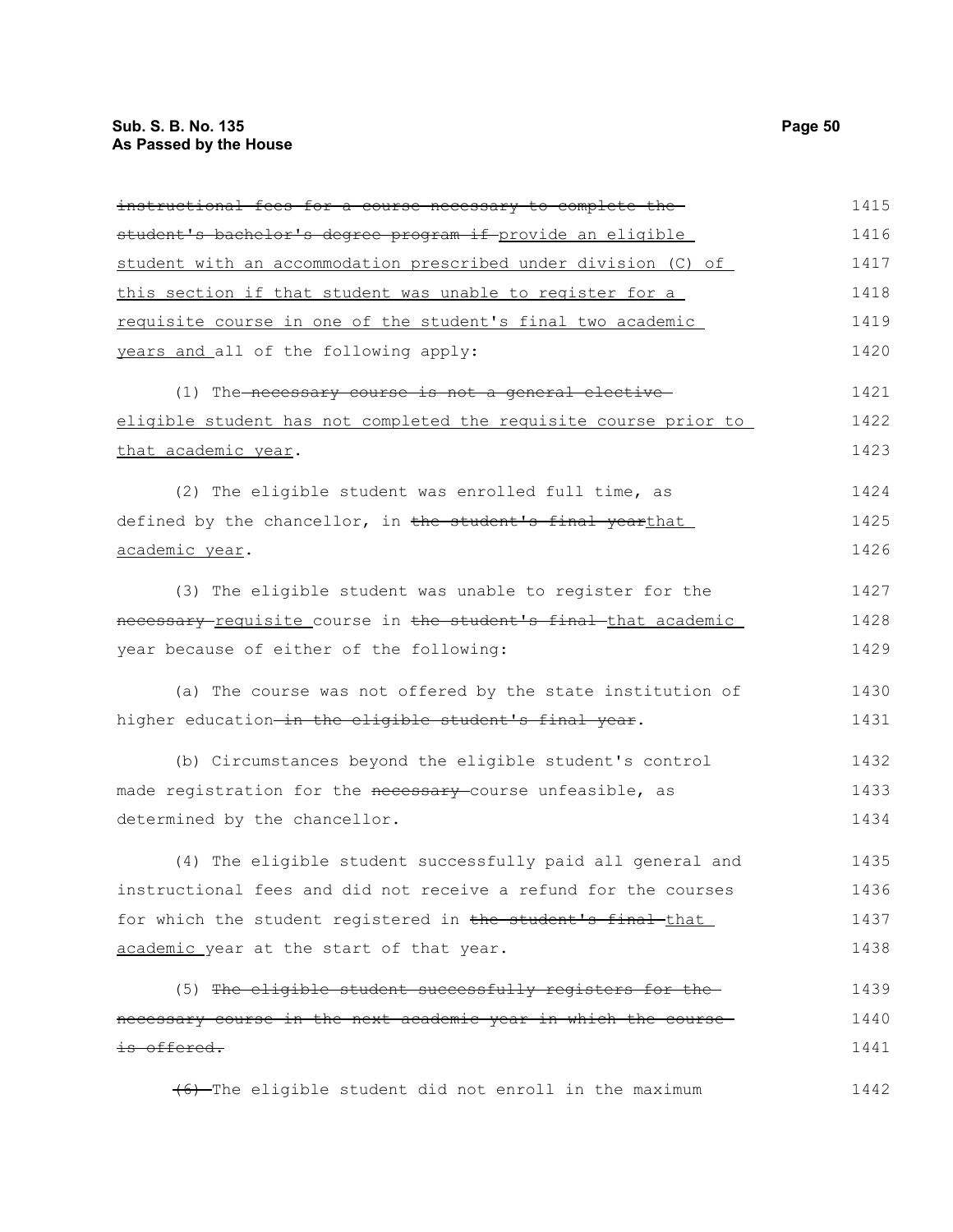amount of credit hours in the student's final that academic year, as determined by the state institution of higher education. (C) Qualifying for A board of trustees shall offer an eligible student described in division (B) of this section one of the following accommodations: (1) The board of trustees shall waive the eligible student's general and instructional fees for the requisite course if the student successfully registers for that course in the next academic year in which the course is offered. However, a waiver of fees under division (B) of this section shall not grant an eligible student guaranteed or priority registration for the necessary that course described in that division. (2) The board of trustees shall reimburse the eligible student for any general and instructional fees the student paid in order to register for a course equivalent to the requisite course that is offered by an institution of higher education with a similar accreditation. To qualify for a reimbursement, the student must have registered for the equivalent course in the academic year in which the student was unable to register for the requisite course. (3) The board of trustees shall permit the eligible student to complete an independent study that meets specified guidelines in lieu of the requisite course in order to meet the requirements of the student's bachelor's degree program. (D) The chancellor shall establish rules to implement this section. **Sec. 5727.75.** (A) For purposes of this section: (1) "Qualified energy project" means an energy project 1443 1444 1445 1446 1447 1448 1449 1450 1451 1452 1453 1454 1455 1456 1457 1458 1459 1460 1461 1462 1463 1464 1465 1466 1467 1468 1469 1470 1471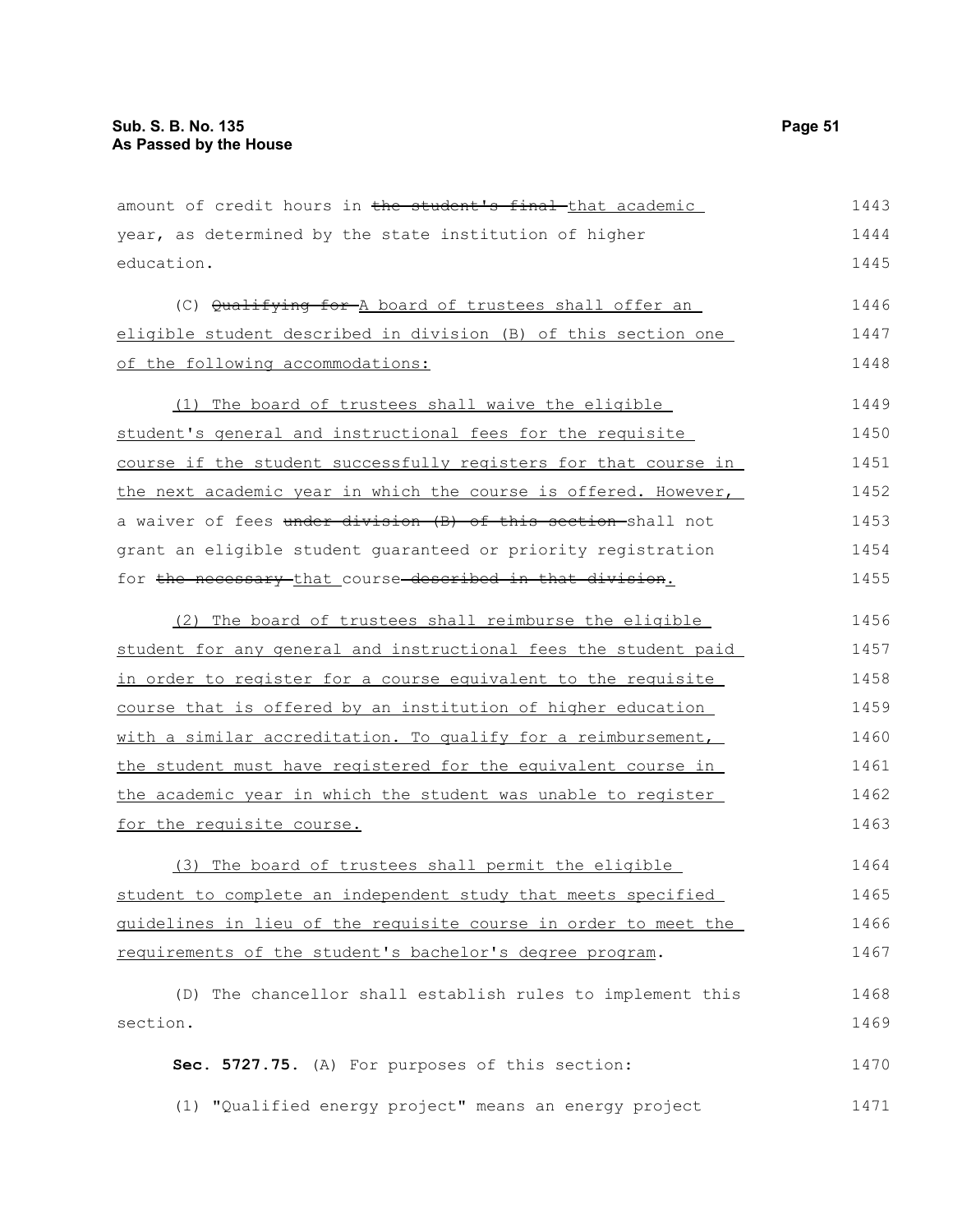certified by the director of development pursuant to this section. (2) "Energy project" means a project to provide electric power through the construction, installation, and use of an energy facility. (3) "Alternative energy zone" means a county declared as such by the board of county commissioners under division  $(E)$  (1) (b) or (c) of this section. (4) "Full-time equivalent employee" means the total number of employee-hours for which compensation was paid to individuals employed at a qualified energy project for services performed at 1472 1473 1474 1475 1476 1477 1478 1479 1480 1481 1482

the project during the calendar year divided by two thousand eighty hours. 1483 1484

(5) "Solar energy project" means an energy project composed of an energy facility using solar panels to generate electricity. 1485 1486 1487

(6) "Internet identifier of record" has the same meaning as in section 9.312 of the Revised Code. 1488 1489

(B)(1) Tangible personal property of a qualified energy project using renewable energy resources is exempt from taxation for tax years 2011 through 2025 if all of the following conditions are satisfied: 1490 1491 1492 1493

(a) On or before December 31, 2024, the owner or a lessee pursuant to a sale and leaseback transaction of the project submits an application to the power siting board for a certificate under section 4906.20 of the Revised Code, or if that section does not apply, submits an application for any approval, consent, permit, or certificate or satisfies any condition required by a public agency or political subdivision 1494 1495 1496 1497 1498 1499 1500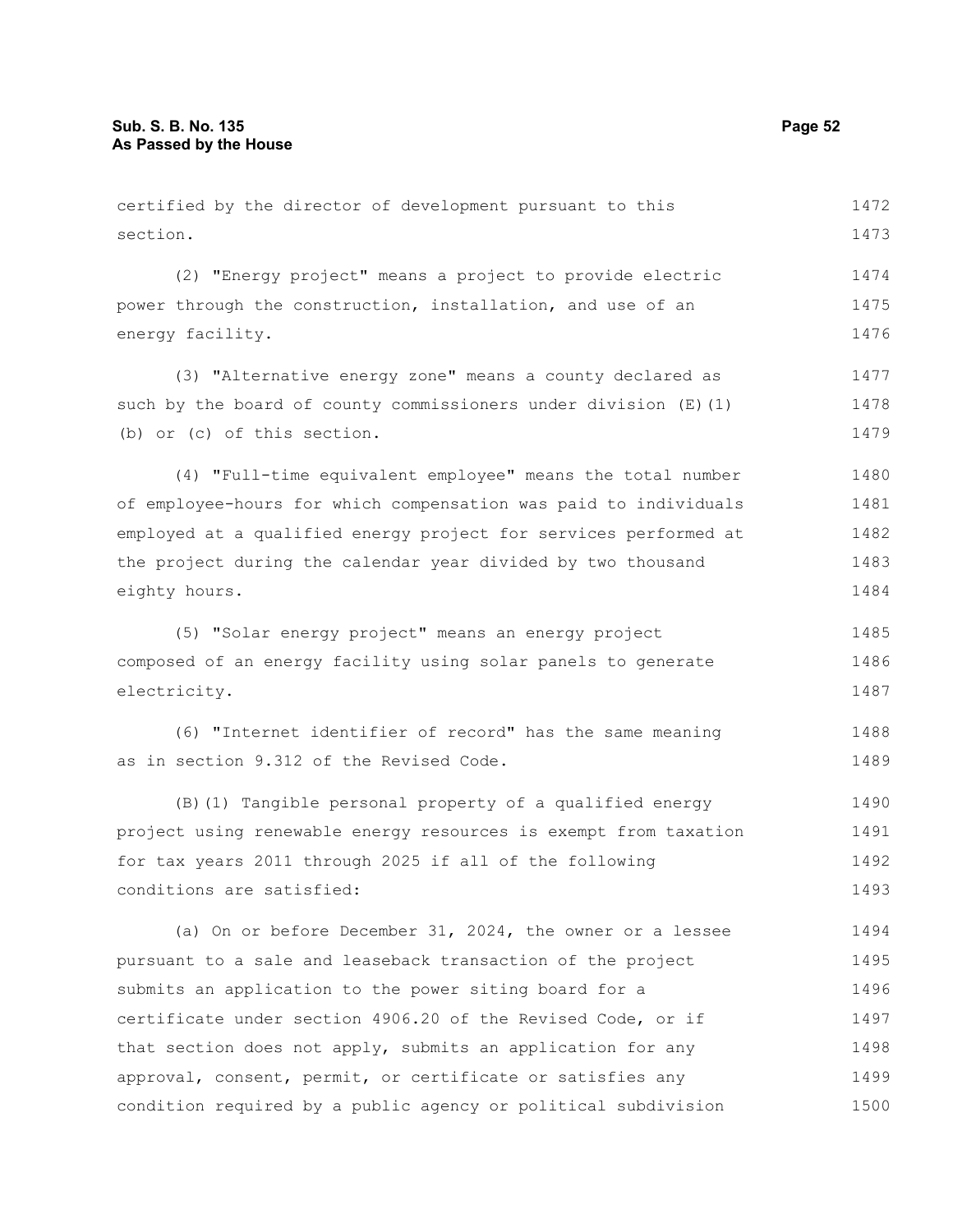of this state for the construction or initial operation of an energy project. 1501 1502

(b) Construction or installation of the energy facility begins on or after January 1, 2009, and before January 1, 2025. For the purposes of this division, construction begins on the earlier of the date of application for a certificate or other approval or permit described in division (B)(1)(a) of this section, or the date the contract for the construction or installation of the energy facility is entered into. 1503 1504 1505 1506 1507 1508 1509

(c) For a qualified energy project with a nameplate capacity of twenty megawatts or greater, a board of county commissioners of a county in which property of the project is located has adopted a resolution under division  $(E)$  (1)(b) or (c) of this section to approve the application submitted under division (E) of this section to exempt the property located in that county from taxation. A board's adoption of a resolution rejecting an application or its failure to adopt a resolution approving the application does not affect the tax-exempt status of the qualified energy project's property that is located in another county. 1510 1511 1512 1513 1514 1515 1516 1517 1518 1519 1520

(2) If tangible personal property of a qualified energy project using renewable energy resources was exempt from taxation under this section beginning in any of tax years 2011 through 2025, and the certification under division (E)(2) of this section has not been revoked, the tangible personal property of the qualified energy project is exempt from taxation for tax year 2026 and all ensuing tax years if the property was placed into service before January 1, 2026, as certified in the construction progress report required under division (F)(2) of this section. Tangible personal property that has not been 1521 1522 1523 1524 1525 1526 1527 1528 1529 1530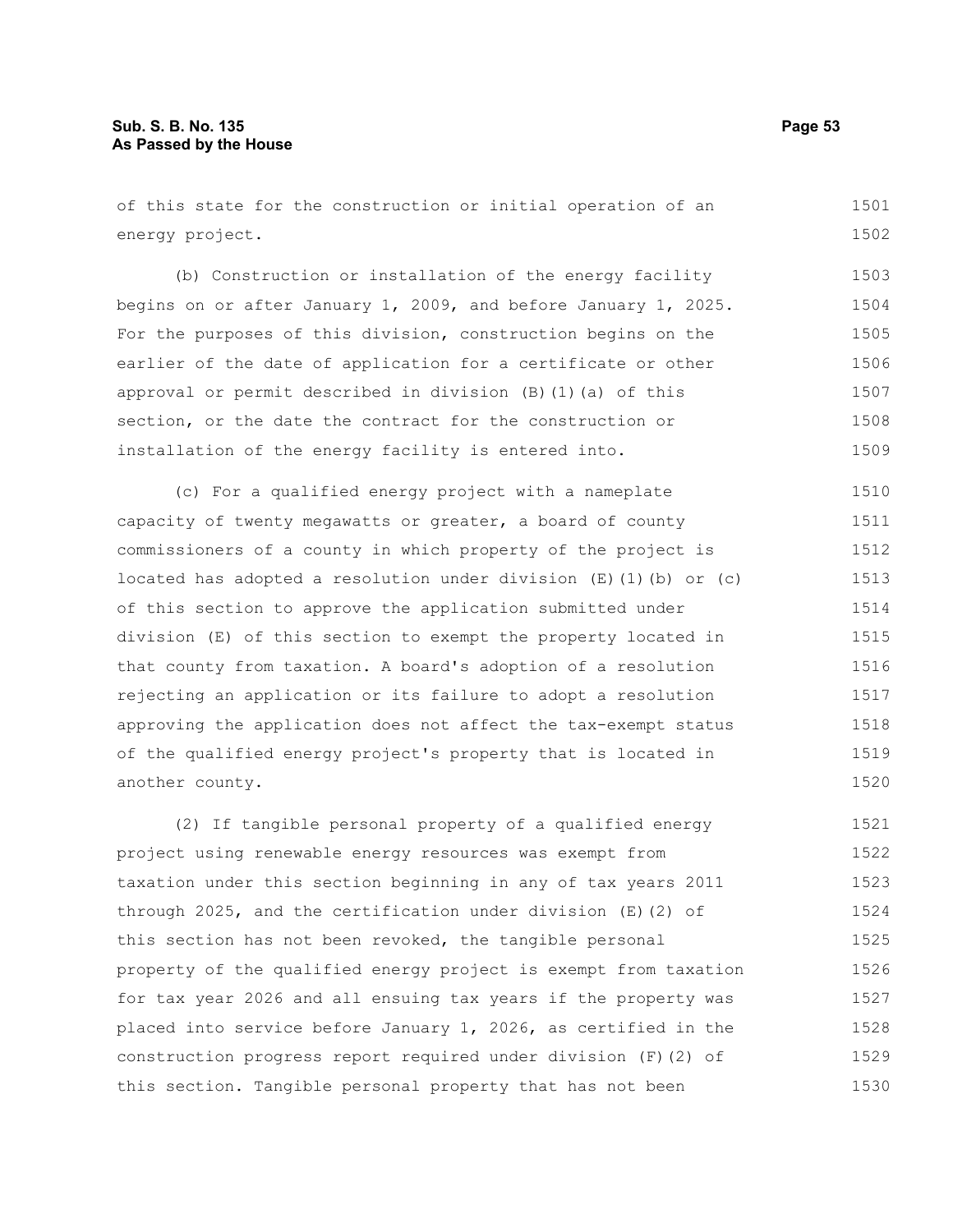# **Sub. S. B. No. 135 Page 54 As Passed by the House**

placed into service before that date is taxable property subject to taxation. An energy project for which certification has been revoked is ineligible for further exemption under this section. Revocation does not affect the tax-exempt status of the project's tangible personal property for the tax year in which revocation occurs or any prior tax year. 1531 1532 1533 1534 1535 1536

(C) Tangible personal property of a qualified energy project using clean coal technology, advanced nuclear technology, or cogeneration technology is exempt from taxation for the first tax year that the property would be listed for taxation and all subsequent years if all of the following circumstances are met: 1537 1538 1539 1540 1541 1542

(1) The property was placed into service before January 1, 2021. Tangible personal property that has not been placed into service before that date is taxable property subject to taxation. 1543 1544 1545 1546

(2) For such a qualified energy project with a nameplate capacity of twenty megawatts or greater, a board of county commissioners of a county in which property of the qualified energy project is located has adopted a resolution under division  $(E)(1)(b)$  or (c) of this section to approve the application submitted under division (E) of this section to exempt the property located in that county from taxation. A board's adoption of a resolution rejecting the application or its failure to adopt a resolution approving the application does not affect the tax-exempt status of the qualified energy project's property that is located in another county. 1547 1548 1549 1550 1551 1552 1553 1554 1555 1556 1557

(3) The certification for the qualified energy project issued under division (E)(2) of this section has not been revoked. An energy project for which certification has been 1558 1559 1560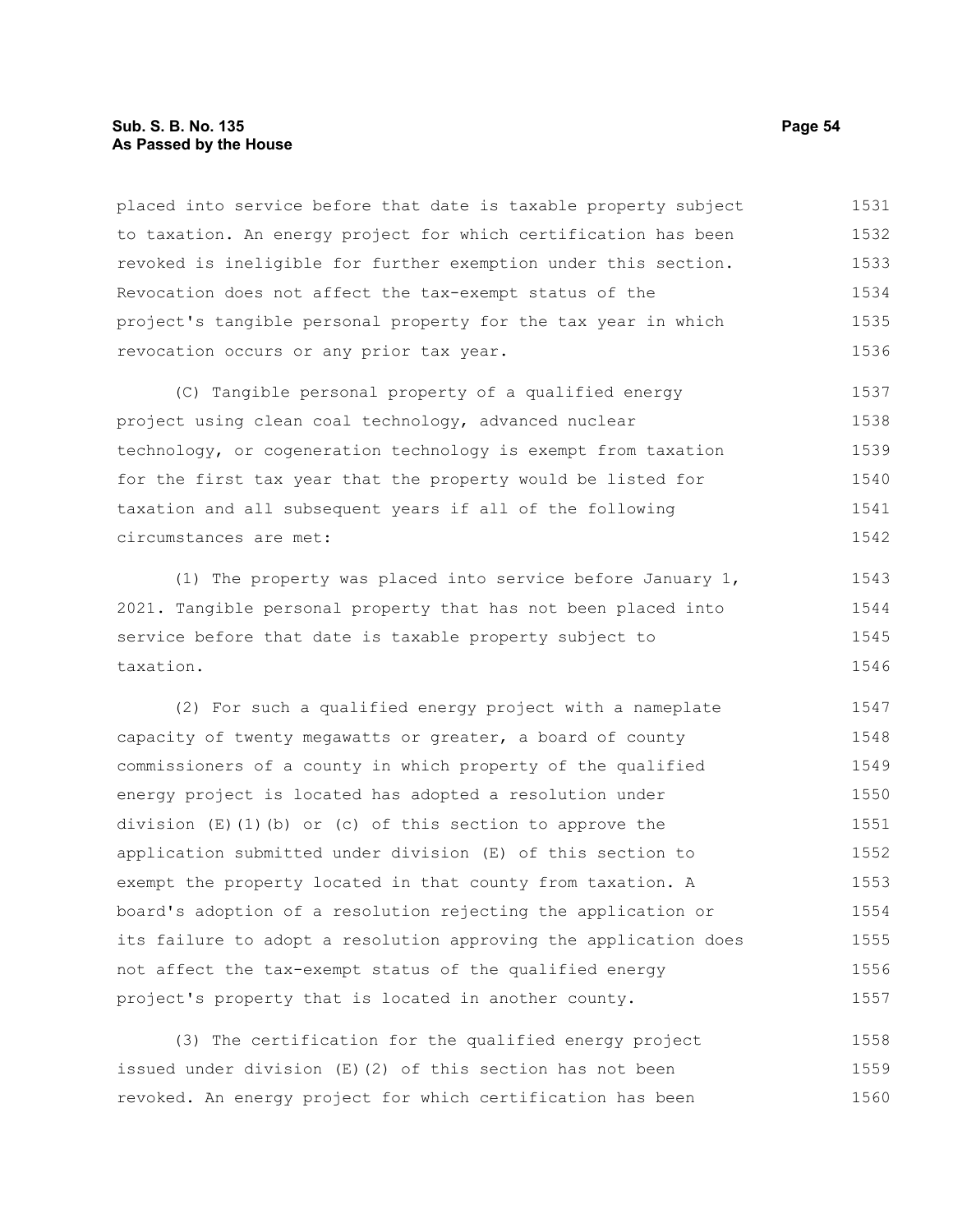revoked is ineligible for exemption under this section. Revocation does not affect the tax-exempt status of the project's tangible personal property for the tax year in which revocation occurs or any prior tax year. 1561 1562 1563 1564

(D) Except as otherwise provided in this section, real property of a qualified energy project is exempt from taxation for any tax year for which the tangible personal property of the qualified energy project is exempted under this section. 1565 1566 1567 1568

(E)(1)(a) A person may apply to the director of development for certification of an energy project as a qualified energy project on or before the following dates: 1569 1570 1571

(i) December 31, 2024, for an energy project using renewable energy resources; 1572 1573

(ii) December 31, 2017, for an energy project using clean coal technology, advanced nuclear technology, or cogeneration technology. 1574 1575 1576

(b) The director shall forward a copy of each application for certification of an energy project with a nameplate capacity of twenty megawatts or greater to the board of county commissioners of each county in which the project is located and to each taxing unit with territory located in each of the affected counties. Any board that receives from the director a copy of an application submitted under this division shall adopt a resolution approving or rejecting the application unless it has adopted a resolution under division  $(E)$  (1)(c) of this section. A resolution adopted under division  $(E)$  (1)(b) or (c) of this section may require an annual service payment to be made in addition to the service payment required under division (G) of this section. The sum of the service payment required in the 1577 1578 1579 1580 1581 1582 1583 1584 1585 1586 1587 1588 1589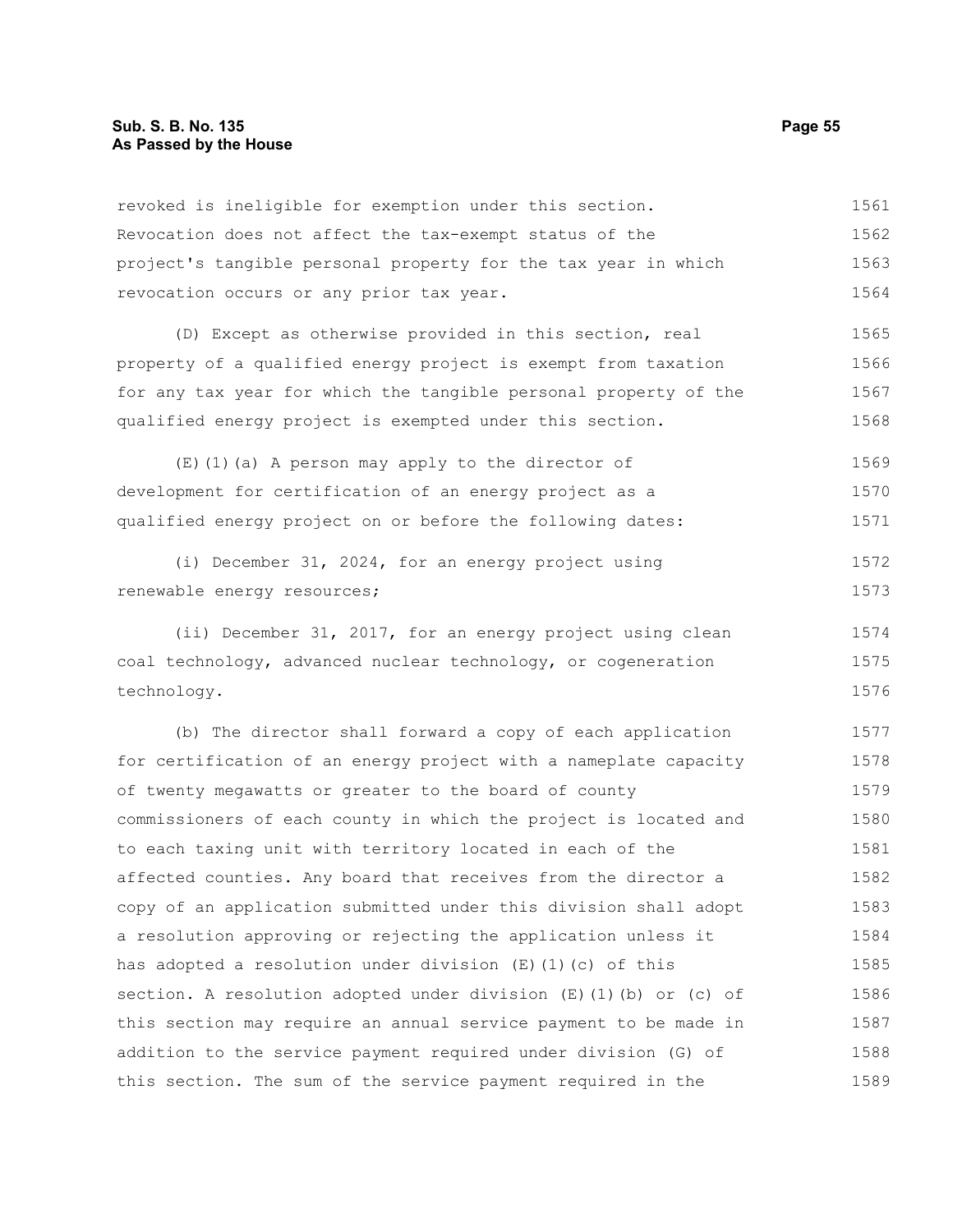# **Sub. S. B. No. 135 Page 56 As Passed by the House**

resolution and the service payment required under division (G) of this section shall not exceed nine thousand dollars per megawatt of nameplate capacity located in the county. The resolution shall specify the time and manner in which the payments required by the resolution shall be paid to the county treasurer. The county treasurer shall deposit the payment to the credit of the county's general fund to be used for any purpose for which money credited to that fund may be used. 1590 1591 1592 1593 1594 1595 1596 1597

The board shall send copies of the resolution to the owner of the facility and the director by certified mail or, if the board has record of an internet identifier of record associated with the owner or director, by ordinary mail and by that internet identifier of record. The board shall send such notice within thirty days after receipt of the application, or a longer period of time if authorized by the director. 1598 1599 1600 1601 1602 1603 1604

(c) A board of county commissioners may adopt a resolution declaring the county to be an alternative energy zone and declaring all applications submitted to the director of development under this division after the adoption of the resolution, and prior to its repeal, to be approved by the board. 1605 1606 1607 1608 1609 1610

All tangible personal property and real property of an energy project with a nameplate capacity of twenty megawatts or greater is taxable if it is located in a county in which the board of county commissioners adopted a resolution rejecting the application submitted under this division or failed to adopt a resolution approving the application under division (E)(1)(b) or (c) of this section. 1611 1612 1613 1614 1615 1616 1617

(2) The director shall certify an energy project if all of the following circumstances exist: 1618 1619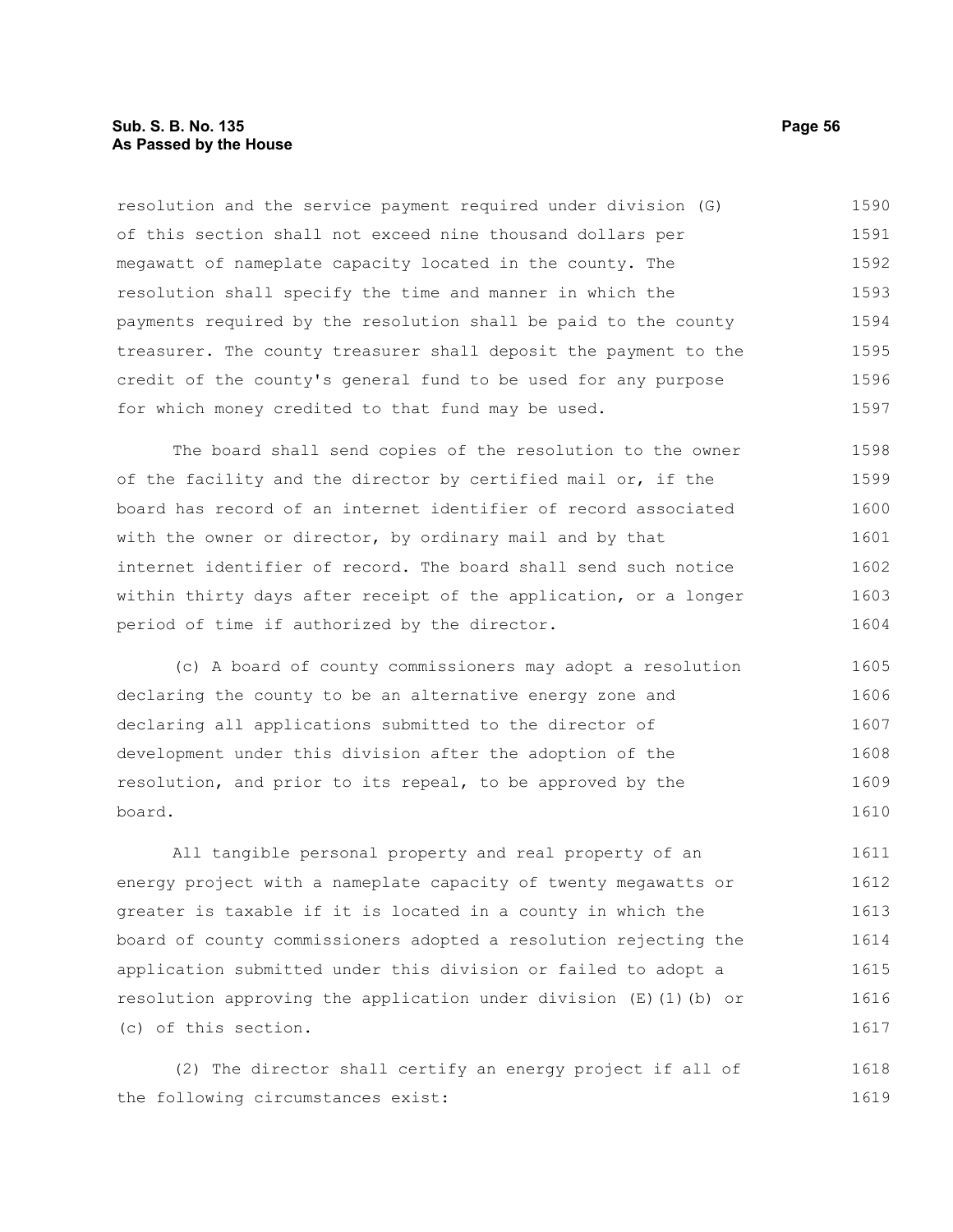1620

(a) The application was timely submitted.

(b) For an energy project with a nameplate capacity of 1621

twenty megawatts or greater, a board of county commissioners of at least one county in which the project is located has adopted a resolution approving the application under division  $(E)$  (1)(b) or (c) of this section. 1622 1623 1624 1625

(c) No portion of the project's facility was used to supply electricity before December 31, 2009. 1626 1627

(3) The director shall deny a certification application if the director determines the person has failed to comply with any requirement under this section. The director may revoke a certification if the director determines the person, or subsequent owner or lessee pursuant to a sale and leaseback transaction of the qualified energy project, has failed to comply with any requirement under this section. Upon certification or revocation, the director shall notify the person, owner, or lessee, the tax commissioner, and the county auditor of a county in which the project is located of the certification or revocation. Notice shall be provided in a manner convenient to the director. 1628 1629 1630 1631 1632 1633 1634 1635 1636 1637 1638 1639

(F) The owner or a lessee pursuant to a sale and leaseback transaction of a qualified energy project shall do each of the following: 1640 1641 1642

(1) Comply with all applicable regulations; 1643

(2) File with the director of development a certified construction progress report before the first day of March of each year during the energy facility's construction or installation indicating the percentage of the project completed, and the project's nameplate capacity, as of the preceding 1644 1645 1646 1647 1648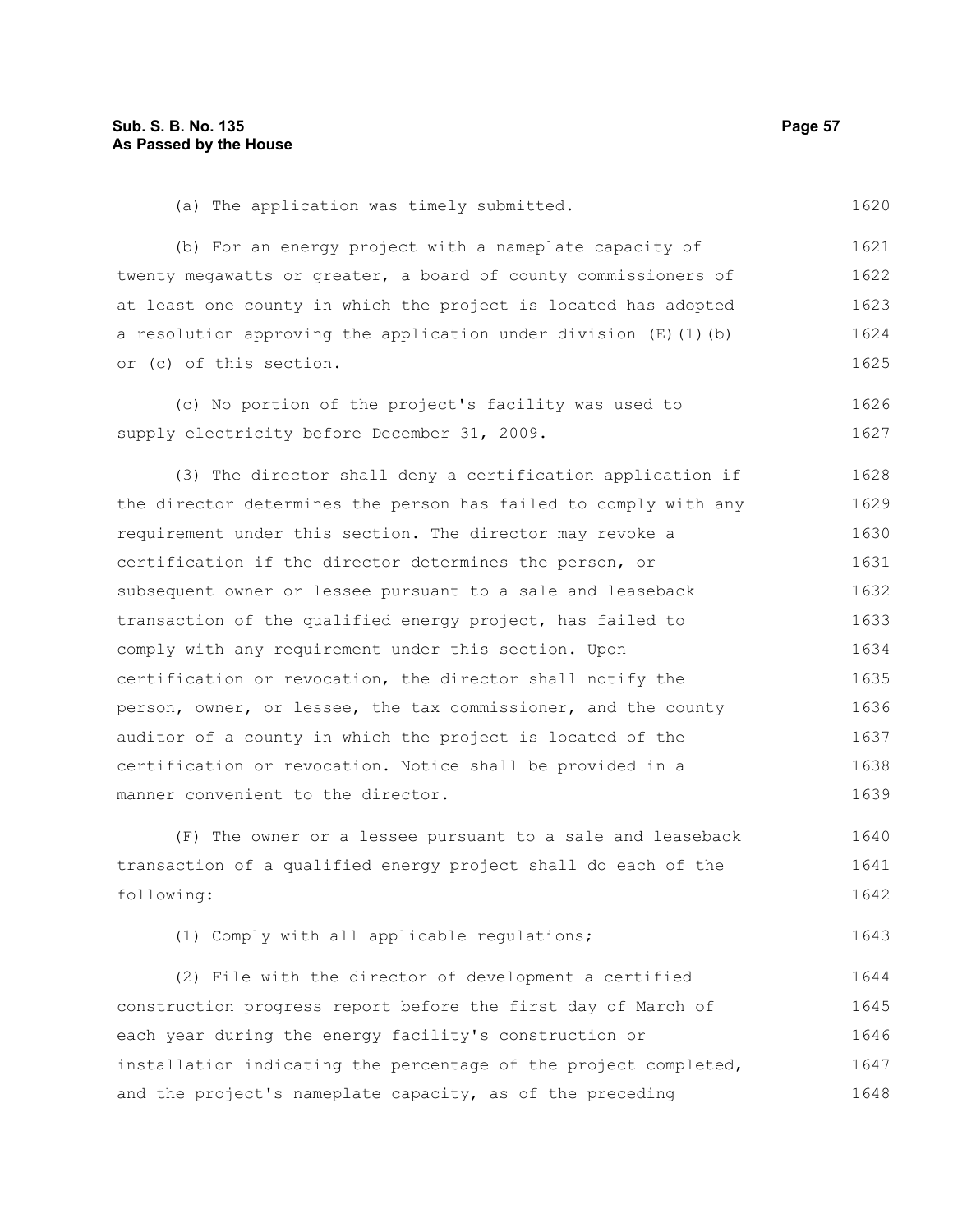# **Sub. S. B. No. 135 Page 58 As Passed by the House**

thirty-first day of December. Unless otherwise instructed by the director of development, the owner or lessee of an energy project shall file a report with the director on or before the first day of March each year after completion of the energy facility's construction or installation indicating the project's nameplate capacity as of the preceding thirty-first day of December. Not later than sixty days after June 17, 2010, the owner or lessee of an energy project, the construction of which was completed before June 17, 2010, shall file a certificate indicating the project's nameplate capacity. 1649 1650 1651 1652 1653 1654 1655 1656 1657 1658

(3) File with the director of development, in a manner prescribed by the director, a report of the total number of full-time equivalent employees, and the total number of fulltime equivalent employees domiciled in Ohio, who are employed in the construction or installation of the energy facility; 1659 1660 1661 1662 1663

(4) For energy projects with a nameplate capacity of twenty megawatts or greater, repair all roads, bridges, and culverts affected by construction as reasonably required to restore them to their preconstruction condition, as determined by the county engineer in consultation with the local jurisdiction responsible for the roads, bridges, and culverts. In the event that the county engineer deems any road, bridge, or culvert to be inadequate to support the construction or decommissioning of the energy facility, the road, bridge, or culvert shall be rebuilt or reinforced to the specifications established by the county engineer prior to the construction or decommissioning of the facility. The owner or lessee of the facility shall post a bond in an amount established by the county engineer and to be held by the board of county commissioners to ensure funding for repairs of roads, bridges, and culverts affected during the construction. The bond shall be 1664 1665 1666 1667 1668 1669 1670 1671 1672 1673 1674 1675 1676 1677 1678 1679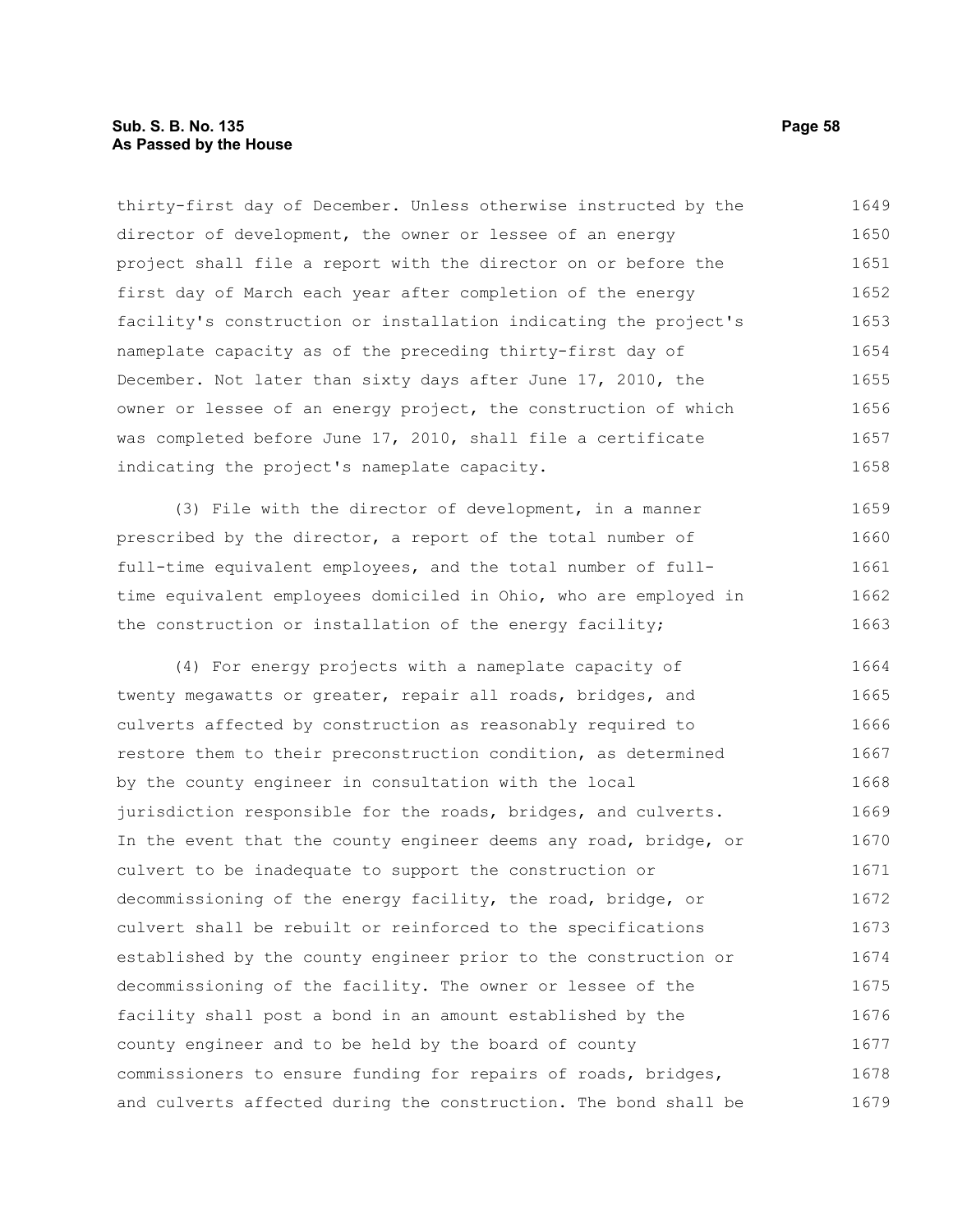# **Sub. S. B. No. 135 Page 59 As Passed by the House**

released by the board not later than one year after the date the repairs are completed. The energy facility owner or lessee pursuant to a sale and leaseback transaction shall post a bond, as may be required by the Ohio power siting board in the certificate authorizing commencement of construction issued pursuant to section 4906.10 of the Revised Code, to ensure funding for repairs to roads, bridges, and culverts resulting from decommissioning of the facility. The energy facility owner or lessee and the county engineer may enter into an agreement regarding specific transportation plans, reinforcements, modifications, use and repair of roads, financial security to be provided, and any other relevant issue. 1680 1681 1682 1683 1684 1685 1686 1687 1688 1689 1690 1691

(5) Provide or facilitate training for fire and emergency responders for response to emergency situations related to the energy project and, for energy projects with a nameplate capacity of twenty megawatts or greater, at the person's expense, equip the fire and emergency responders with proper equipment as reasonably required to enable them to respond to such emergency situations; 1692 1693 1694 1695 1696 1697 1698

(6) Maintain a ratio of Ohio-domiciled full-time equivalent employees employed in the construction or installation of the energy project to total full-time equivalent employees employed in the construction or installation of the energy project of not less than eighty per cent in the case of a solar energy project, and not less than fifty per cent in the case of any other energy project. In the case of an energy project for which certification from the power siting board is required under section 4906.20 of the Revised Code, the number of full-time equivalent employees employed in the construction or installation of the energy project equals the number actually employed or the number projected to be employed in the 1699 1700 1701 1702 1703 1704 1705 1706 1707 1708 1709 1710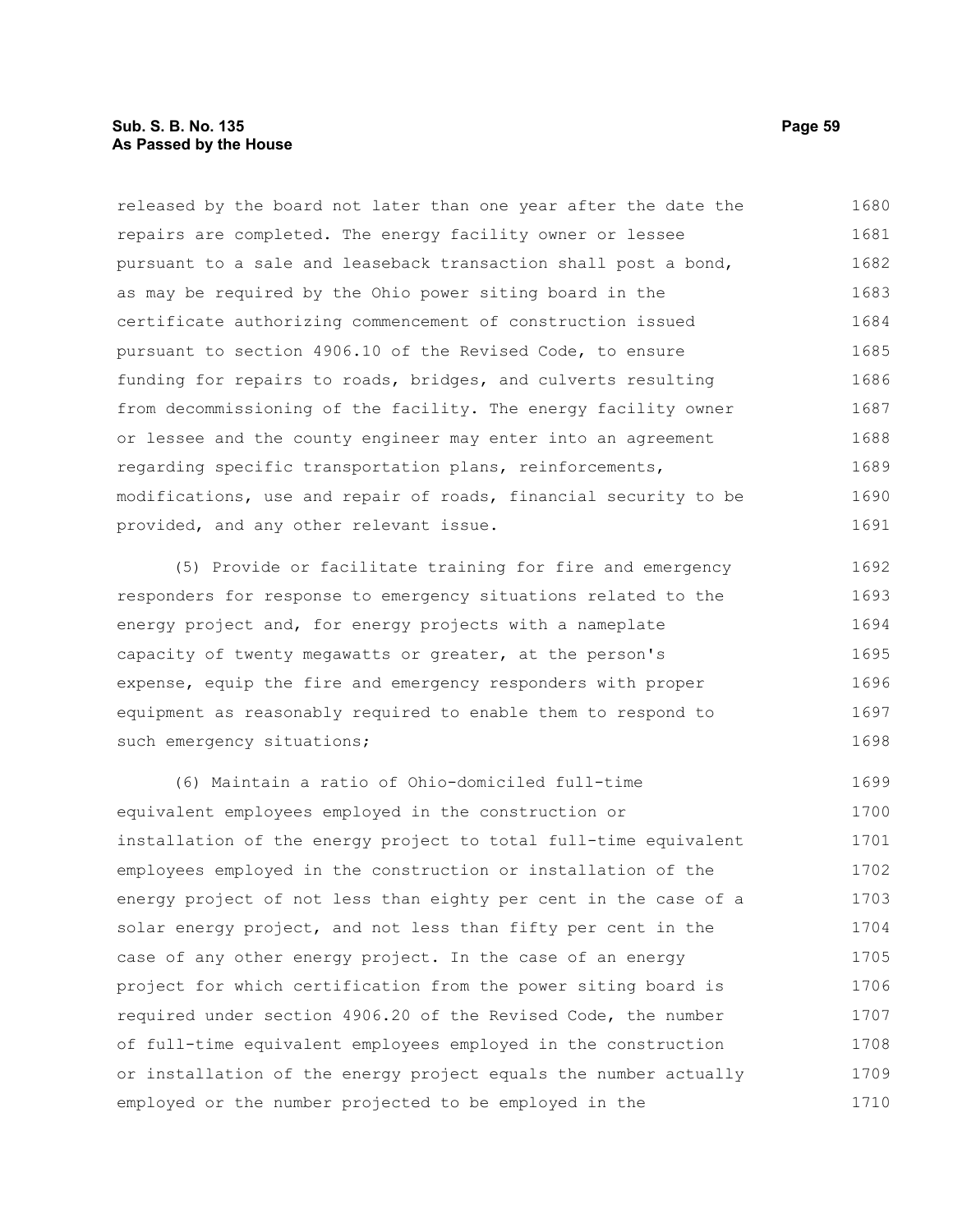# **Sub. S. B. No. 135 Page 60 As Passed by the House**

certificate application, if such projection is required under regulations adopted pursuant to section 4906.03 of the Revised Code, whichever is greater. For all other energy projects, the number of full-time equivalent employees employed in the construction or installation of the energy project equals the number actually employed or the number projected to be employed by the director of development, whichever is greater. To estimate the number of employees to be employed in the construction or installation of an energy project, the director shall use a generally accepted job-estimating model in use for renewable energy projects, including but not limited to the job and economic development impact model. The director may adjust an estimate produced by a model to account for variables not accounted for by the model. (7) For energy projects with a nameplate capacity in excess of twenty megawatts, establish a relationship with  $a$ member of the university system of Ohio as defined in section 1711 1712 1713 1714 1715 1716 1717 1718 1719 1720 1721 1722 1723 1724 1725 1726 1727

3345.011 of the Revised Code or with a person offering an apprenticeship program registered with the employment and training administration within the United States department of labor or with the apprenticeship council created by section 4139.02 of the Revised Code, any of the following to educate and train individuals for careers in the wind or solar energy industry<del>. The</del>: 1728 1729 1730 1731 1732 1733 1734

(a) A member of the university system of Ohio as defined in section 3345.011 of the Revised Code; 1735 1736

(b) A person offering an apprenticeship program registered with the employment and training administration within the United States department of labor or with the apprenticeship council created by section 4139.02 of the Revised Code; 1737 1738 1739 1740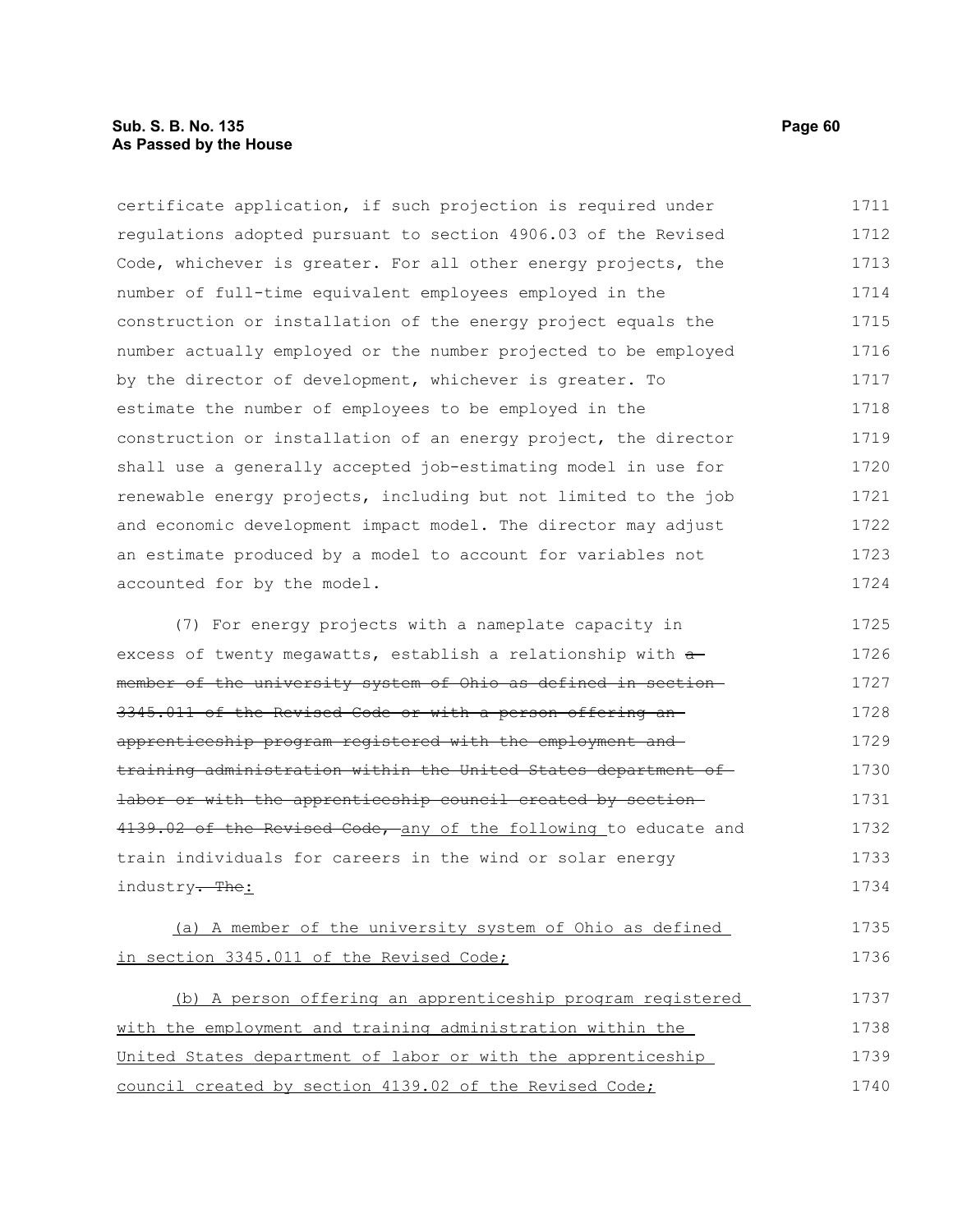| (c) A career-technical center, joint vocational school           | 1741 |
|------------------------------------------------------------------|------|
| district, comprehensive career-technical center, or compact      | 1742 |
| career-technical center;                                         | 1743 |
| (d) A training center operated by a labor organization, or       | 1744 |
| with a training center operated by a for-profit or nonprofit     | 1745 |
| organization.                                                    | 1746 |
| The relationship may include endowments, cooperative             | 1747 |
| programs, internships, apprenticeships, research and development | 1748 |
| projects, and curriculum development.                            | 1749 |
| (8) Offer to sell power or renewable energy credits from         | 1750 |
| the energy project to electric distribution utilities or         | 1751 |
| electric service companies subject to renewable energy resource  | 1752 |
| requirements under section 4928.64 of the Revised Code that have | 1753 |
| issued requests for proposal for such power or renewable energy  | 1754 |
| credits. If no electric distribution utility or electric service | 1755 |
| company issues a request for proposal on or before December 31,  | 1756 |
| 2010, or accepts an offer for power or renewable energy credits  | 1757 |
| within forty-five days after the offer is submitted, power or    | 1758 |
| renewable energy credits from the energy project may be sold to  | 1759 |
| other persons. Division (F) (8) of this section does not apply   | 1760 |
| if:                                                              | 1761 |
| (a) The owner or lessee is a rural electric company or a         | 1762 |
| municipal power agency as defined in section 3734.058 of the     | 1763 |
| Revised Code.                                                    | 1764 |
| (b) The owner or lessee is a person that, before                 | 1765 |

completion of the energy project, contracted for the sale of power or renewable energy credits with a rural electric company or a municipal power agency. 1766 1767 1768

(c) The owner or lessee contracts for the sale of power or 1769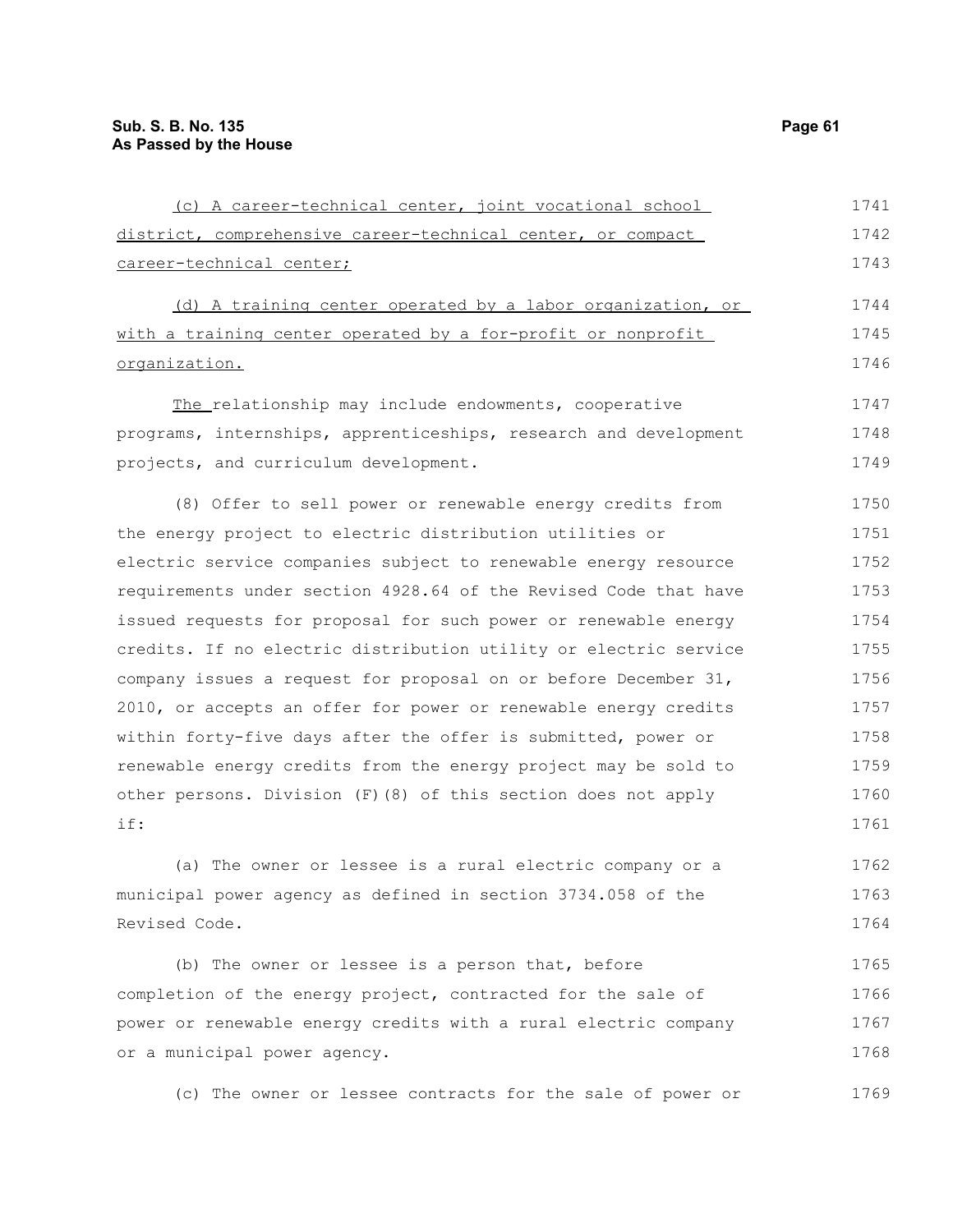renewable energy credits from the energy project before June 17, 2010. (9) Make annual service payments as required by division (G) of this section and as may be required in a resolution adopted by a board of county commissioners under division (E) of this section. (G) The owner or a lessee pursuant to a sale and leaseback transaction of a qualified energy project shall make annual service payments in lieu of taxes to the county treasurer on or before the final dates for payments of taxes on public utility personal property on the real and public utility personal property tax list for each tax year for which property of the energy project is exempt from taxation under this section. The county treasurer shall allocate the payment on the basis of the project's physical location. Upon receipt of a payment, or if timely payment has not been received, the county treasurer shall certify such receipt or non-receipt to the director of development and tax commissioner in a form determined by the director and commissioner, respectively. Each payment shall be in the following amount: 1770 1771 1772 1773 1774 1775 1776 1777 1778 1779 1780 1781 1782 1783 1784 1785 1786 1787 1788 1789

(1) In the case of a solar energy project, seven thousand dollars per megawatt of nameplate capacity located in the county as of the thirty-first-day of December of the preceding tax year; 1790 1791 1792 1793

|                                            | (2) In the case of any other energy project using |  |  | 1794 |
|--------------------------------------------|---------------------------------------------------|--|--|------|
| renewable energy resources, the following: |                                                   |  |  | 1795 |

(a) If the project maintains during the construction or installation of the energy facility a ratio of Ohio-domiciled full-time equivalent employees to total full-time equivalent 1796 1797 1798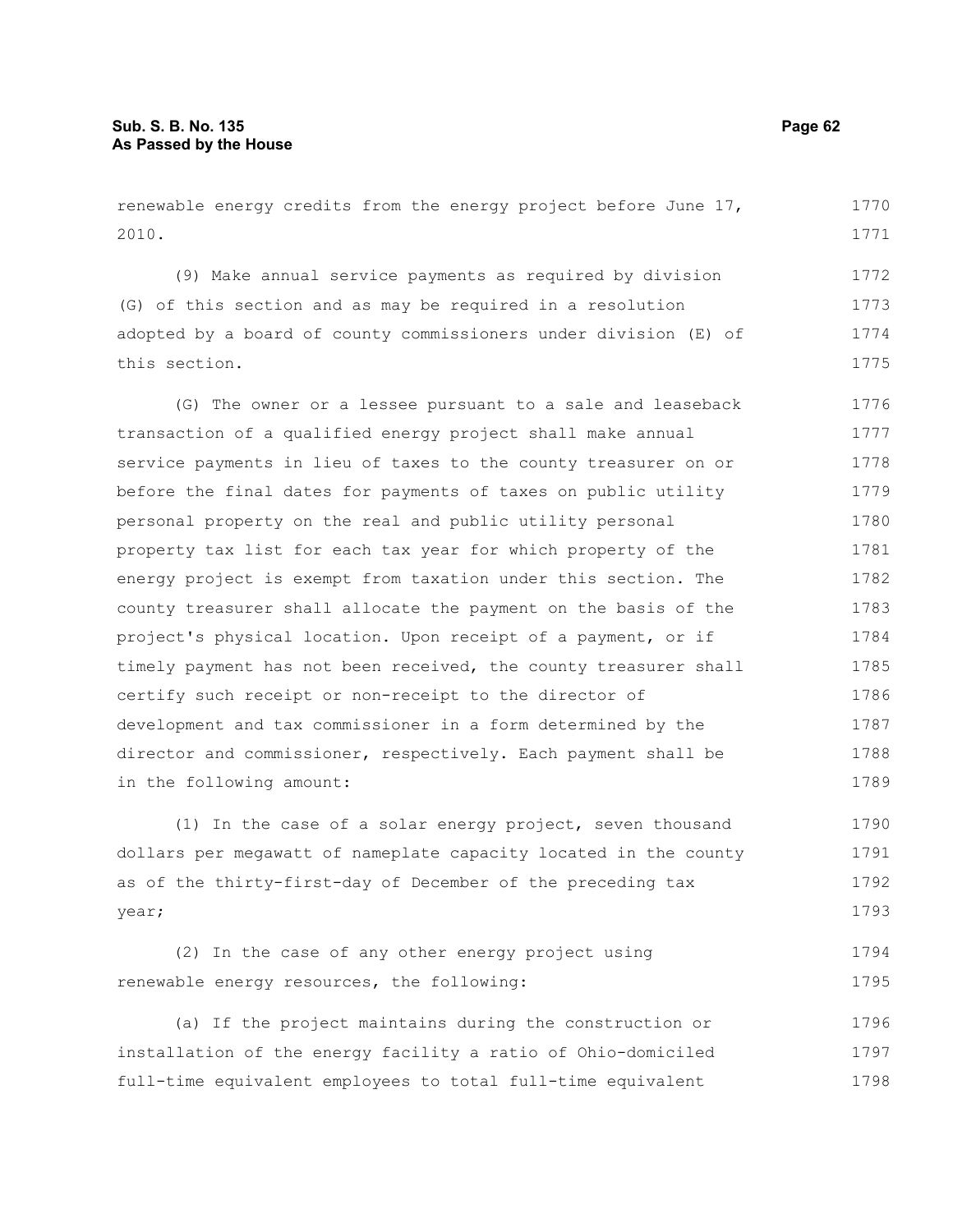employees of not less than seventy-five per cent, six thousand dollars per megawatt of nameplate capacity located in the county as of the thirty-first day of December of the preceding tax year; 1799 1800 1801 1802

(b) If the project maintains during the construction or installation of the energy facility a ratio of Ohio-domiciled full-time equivalent employees to total full-time equivalent employees of less than seventy-five per cent but not less than sixty per cent, seven thousand dollars per megawatt of nameplate capacity located in the county as of the thirty-first day of December of the preceding tax year; 1803 1804 1805 1806 1807 1808 1809

(c) If the project maintains during the construction or installation of the energy facility a ratio of Ohio-domiciled full-time equivalent employees to total full-time equivalent employees of less than sixty per cent but not less than fifty per cent, eight thousand dollars per megawatt of nameplate capacity located in the county as of the thirty-first day of December of the preceding tax year. 1810 1811 1812 1813 1814 1815 1816

(3) In the case of an energy project using clean coal technology, advanced nuclear technology, or cogeneration technology, the following: 1817 1818 1819

(a) If the project maintains during the construction or installation of the energy facility a ratio of Ohio-domiciled full-time equivalent employees to total full-time equivalent employees of not less than seventy-five per cent, six thousand dollars per megawatt of nameplate capacity located in the county as of the thirty-first day of December of the preceding tax year; 1820 1821 1822 1823 1824 1825 1826

(b) If the project maintains during the construction or

1827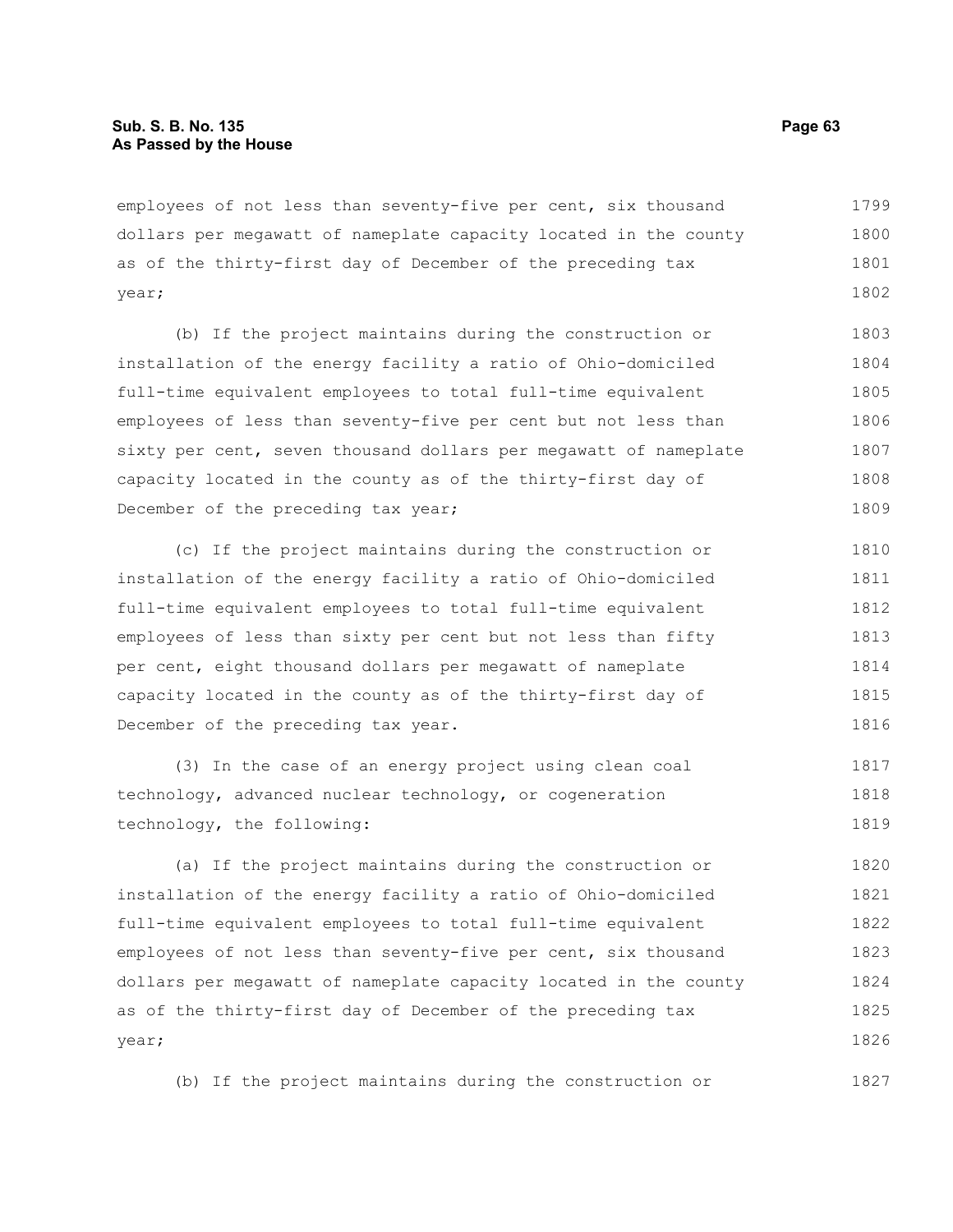# **Sub. S. B. No. 135 Page 64 As Passed by the House**

installation of the energy facility a ratio of Ohio-domiciled full-time equivalent employees to total full-time equivalent employees of less than seventy-five per cent but not less than sixty per cent, seven thousand dollars per megawatt of nameplate capacity located in the county as of the thirty-first day of December of the preceding tax year; 1828 1829 1830 1831 1832 1833

(c) If the project maintains during the construction or installation of the energy facility a ratio of Ohio-domiciled full-time equivalent employees to total full-time equivalent employees of less than sixty per cent but not less than fifty per cent, eight thousand dollars per megawatt of nameplate capacity located in the county as of the thirty-first day of December of the preceding tax year. 1834 1835 1836 1837 1838 1839 1840

(H) The director of development in consultation with the tax commissioner shall adopt rules pursuant to Chapter 119. of the Revised Code to implement and enforce this section. 1841 1842 1843

**Section 2.** That existing sections 9.76, 123.01, 3313.6020, 3333.04, 3333.122, 3345.0212, 3345.21, 3345.35, 3345.481, and 5727.75 of the Revised Code are hereby repealed. 1844 1845 1846

**Section 3.** (A) As used in this section, "qualifying apprenticeship" means either of the following: 1847 1848

(1) Any apprenticeship program that is certified or registered by the United States Department of Labor; 1849 1850

(2) Any pre-apprenticeship aligned with section 3313.904 of the Revised Code. 1851 1852

(B) The Superintendent of Public Instruction, in consultation with the Chancellor of Higher Education and the Director of Job and Family Services, shall develop a proposal to implement a statewide apprenticeship program for high school 1853 1854 1855 1856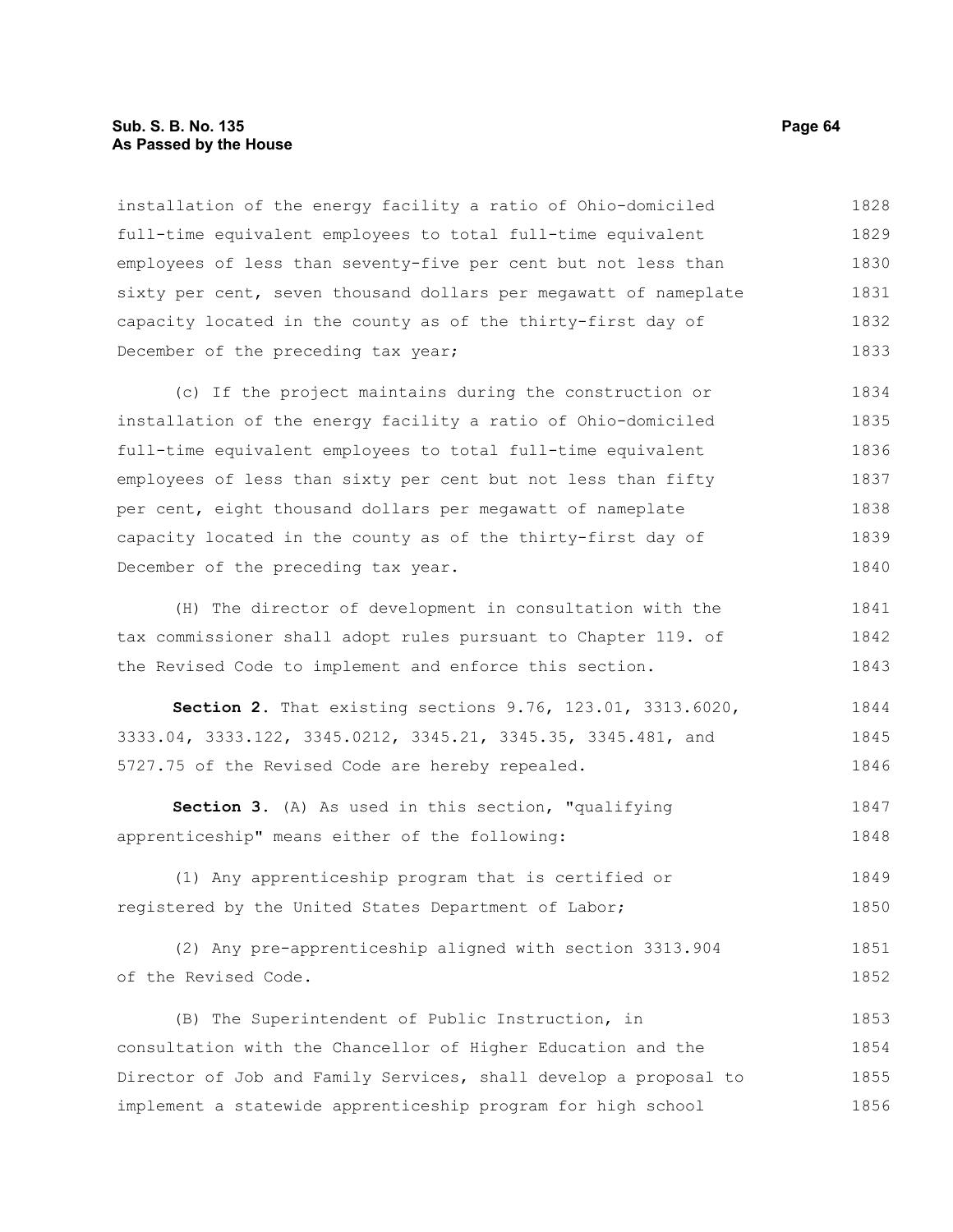students on a pathway to either employment upon graduation or enrollment in a postsecondary educational institution. The state Superintendent, in consultation with the Chancellor and the Director, shall include appropriate stakeholders in the development of the proposal. (C) The state Superintendent, the Chancellor, the Director, and any other participating stakeholders shall consider at least all of the following in developing the proposal: (1) Eligibility requirements for a student to participate in an apprenticeship, including a minimum grade point average or its equivalent; (2) A process by which a student may secure an apprenticeship; (3) A process for approval of each student's apprenticeship, including a method for evaluating the educational benefits of an apprenticeship, and giving consideration to qualifying apprenticeships offered in this state; (4) A limitation on the number of hours per week a student may work in an apprenticeship; (5) A method for determining actual costs to a business participating in an apprenticeship, including workers' compensation and other insurance costs and training costs; (6) A funding formula for students enrolled in a public high school, including a maximum amount, to pay businesses for costs associated with employing students under an apprenticeship; 1857 1858 1859 1860 1861 1862 1863 1864 1865 1866 1867 1868 1869 1870 1871 1872 1873 1874 1875 1876 1877 1878 1879 1880 1881 1882 1883 1884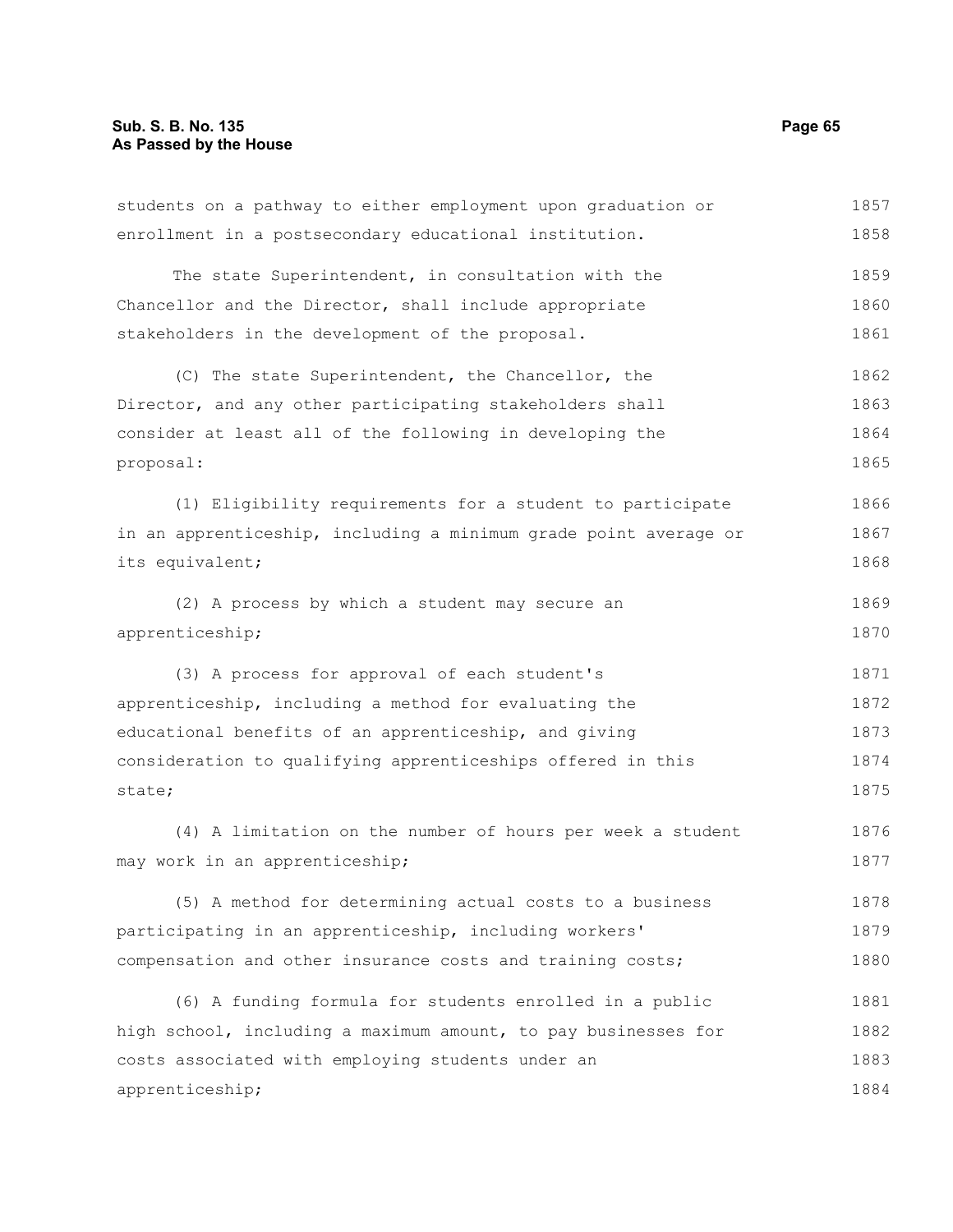(7) A funding formula for students enrolled in a chartered nonpublic high school, including a maximum amount, to pay businesses for costs associated with employing students under an apprenticeship; (8) A method for making payments to participating businesses; (9) A method by which any college credit for a certificate or certificates earned in an apprenticeship may transfer to an institution of higher education. Under the method, each institution shall determine whether to accept work after completing an apprenticeship as eligible college credit for admission purposes. (D) Not later than June 1, 2023, the state Superintendent, the Chancellor, and the Director shall submit the proposal to the Governor and the General Assembly, in accordance with section 101.68 of the Revised Code, for consideration. **Section 4.** That Sections 381.10 and 381.480 of H.B. 110 of the 134th General Assembly be amended to read as follows: **Sec. 381.10.**   $1 \t2 \t3 \t4 \t5$ 1885 1886 1887 1888 1889 1890 1891 1892 1893 1894 1895 1896 1897 1898 1899 1900 1901 1902 1903 1904

A BOR DEPARTMENT OF HIGHER EDUCATION B GENERAL REVENUE FUND C GRF 235321 Operating Expenses  $$5,742,147$  \$5,914,411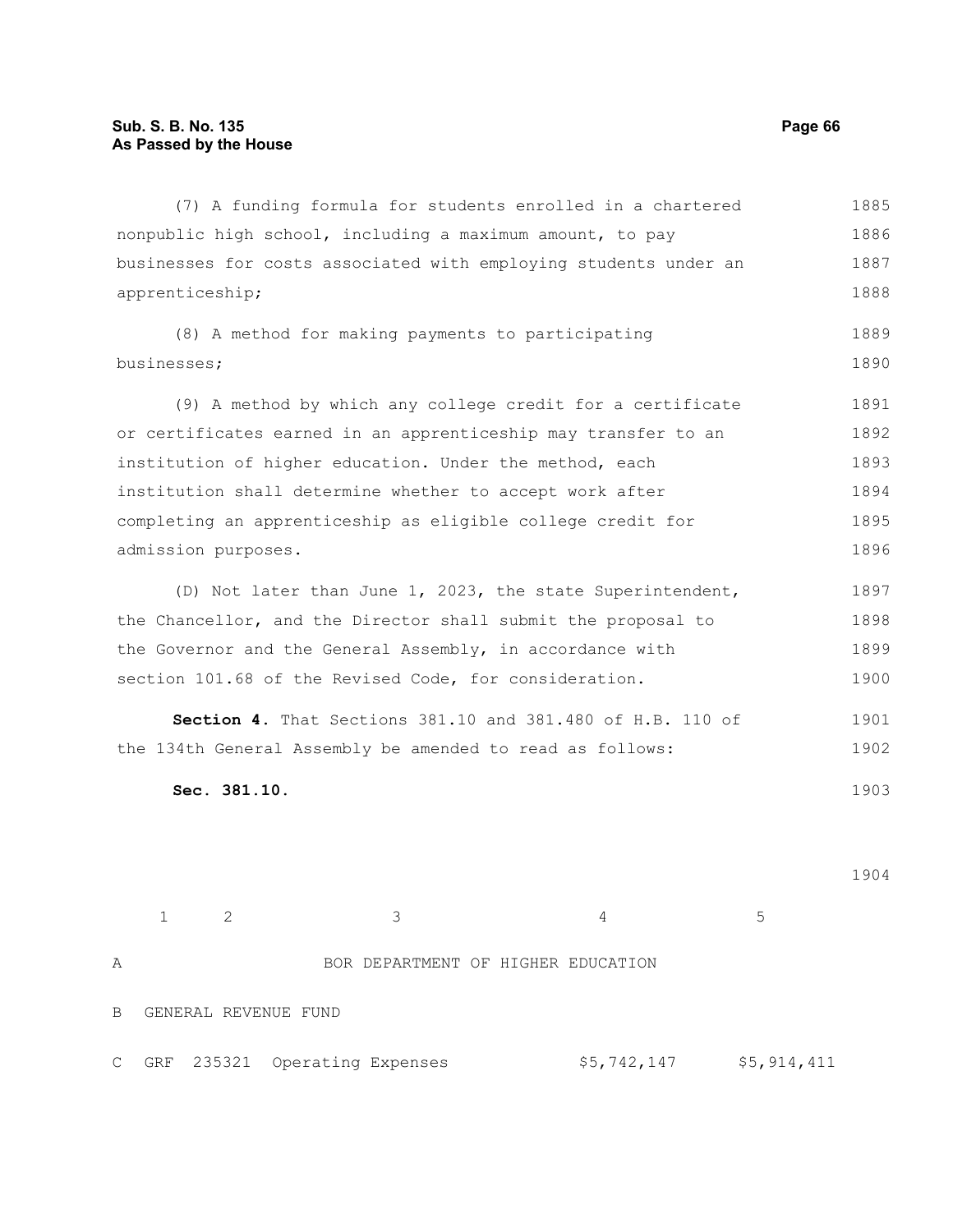| D  | GRF | 235402 | Sea Grants                                         | \$299,250       | \$299,250       |
|----|-----|--------|----------------------------------------------------|-----------------|-----------------|
| Е  | GRF | 235406 | Articulation and Transfer                          | \$1,818,947     | \$1,873,515     |
| F  | GRF | 235408 | Midwest Higher Education<br>Compact                | \$116,725       | \$118,476       |
| G  | GRF |        | 235414 Grants and Scholarship<br>Administration    | \$850,729       | \$876,251       |
| Н  | GRF | 235417 | Technology Maintenance<br>and Operations           | \$3,530,641     | \$3,636,561     |
| I. | GRF | 235428 | Appalachian New Economy<br>Workforce Partnership   | \$4,041,600     | \$4,041,600     |
| J  | GRF | 235438 | Choose Ohio First<br>Scholarship                   | \$25,000,000    | \$28,000,000    |
| K  | GRF | 235443 | Adult Basic and Literacy<br>Education - State      | \$7,083,344     | \$7,083,344     |
| L  | GRF | 235444 | Ohio Technical Centers                             | \$21, 310, 120  | \$21,810,120    |
| М  | GRF | 235474 | Area Health Education<br>Centers Program Support   | \$873,000       | \$873,000       |
| Ν  | GRF | 235492 | Campus Safety and<br>Training                      | \$612,000       | \$630,360       |
| O  | GRF | 235495 | Northeast Ohio Medical<br>University Dental School | \$0\$           | \$1,000,000     |
| Ρ  | GRF | 235501 | State Share of                                     | \$2,056,678,116 | \$2,075,761,402 |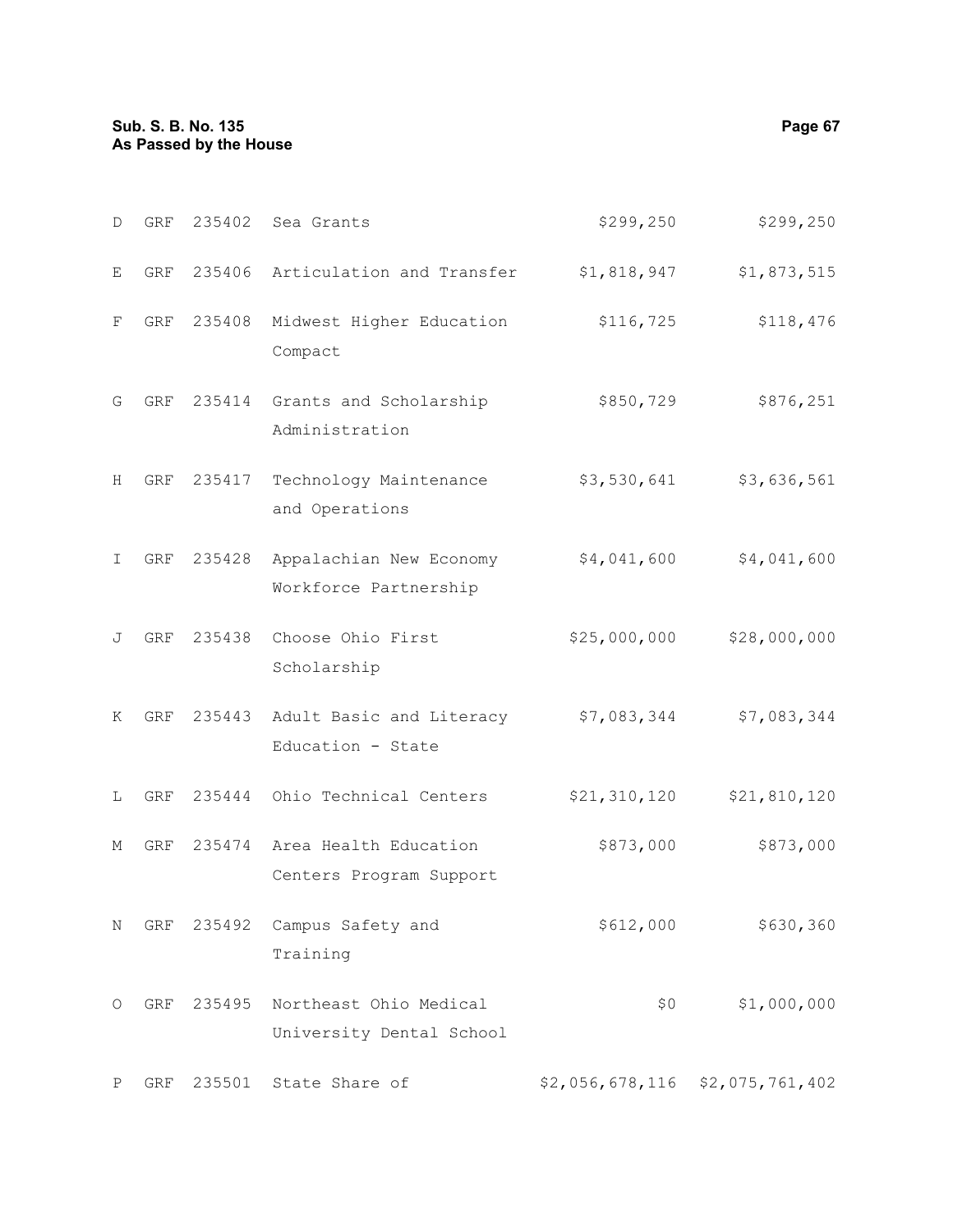## Instruction

- Q GRF 235504 War Orphans and Severely \$14,000,000 \$15,500,000 Disabled Veterans' Children Scholarships
- R GRF 235507 OhioLINK  $$5,654,164$  \$5,752,427
- S GRF 235508 Air Force Institute of Technology \$1,824,219 \$1,863,387
- T GRF 235510 Ohio Supercomputer Center \$4,294,160 \$4,422,984
- U GRF 235511 The Ohio State University \$24,563,453 \$24,761,619 Extension Service
- V GRF 235514 Central State Supplement \$11,551,202 \$11,685,515
- W GRF 235515 Case Western Reserve University School of Medicine \$2,038,940 \$2,038,940
- X GRF 235519 Family Practice  $$3,007,876$  \$3,007,876
- Y GRF 235520 Shawnee State Supplement  $$4,636,500$  \$5,409,250
- Z GRF 235525 Geriatric Medicine  $$496,043$  \$496,043
- AA GRF 235526 Primary Care Residencies  $$1,425,000$  \$1,425,000
- AB GRF 235533 Program and Project Support \$1,540,925 \$853,000

AC GRF 235535 Ohio Agricultural Research and Development \$35,785,072 \$36,086,454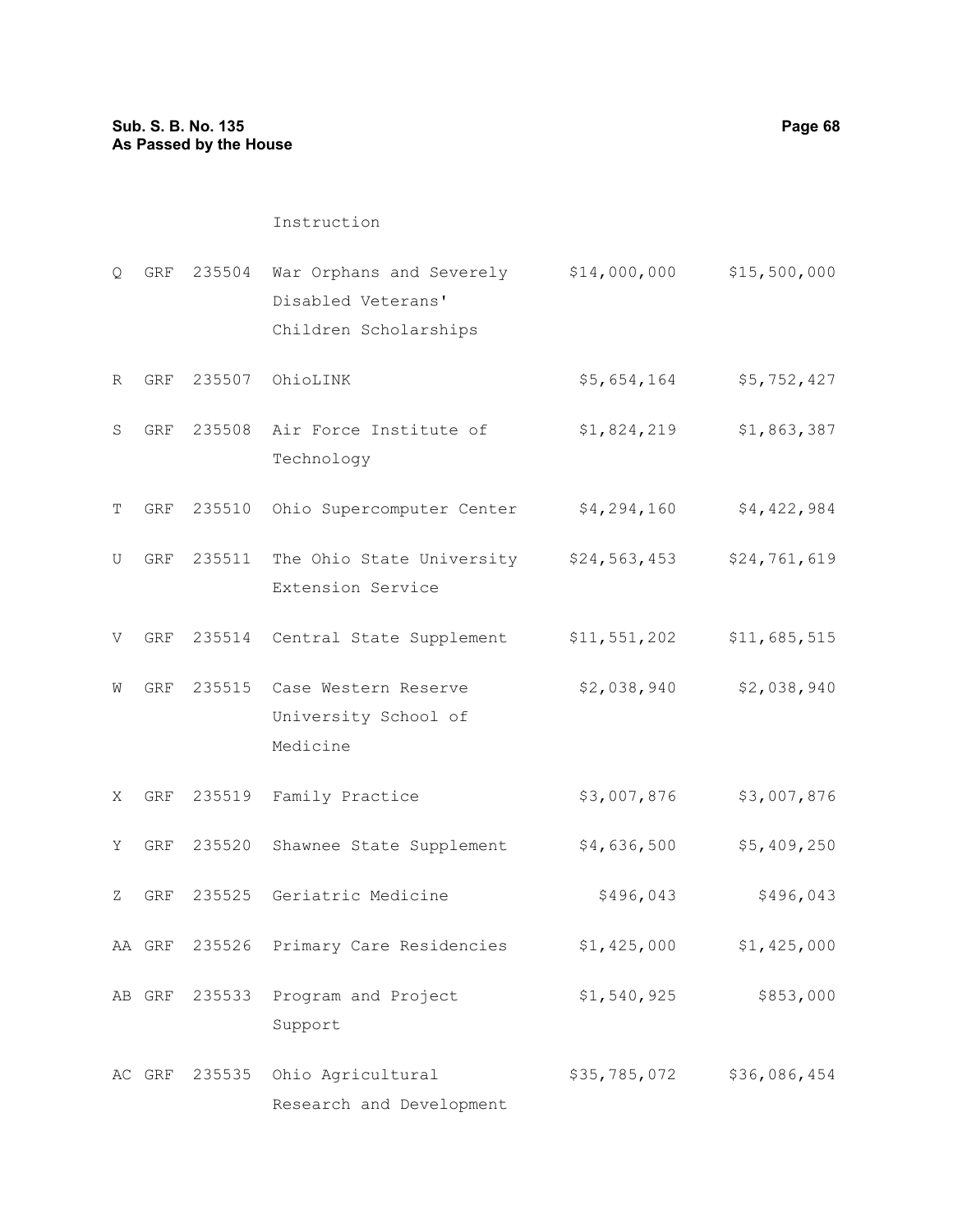# Center

| AD GRF |        | 235536 The Ohio State University<br>Clinical Teaching                           | \$9,185,494 | \$9,185,494 |
|--------|--------|---------------------------------------------------------------------------------|-------------|-------------|
|        |        | AE GRF 235537 University of Cincinnati<br>Clinical Teaching                     | \$8,334,944 | \$8,334,944 |
|        |        | AF GRF 235538 University of Toledo<br>Clinical Teaching                         | \$5,888,670 | \$5,888,670 |
|        |        | AG GRF 235539 Wright State University<br>Clinical Teaching                      | \$2,860,830 | \$2,860,830 |
| AH GRF |        | 235540 Ohio University Clinical<br>Teaching                                     | \$2,765,651 | \$2,765,651 |
| AI GRF |        | 235541 Northeast Ohio Medical<br>University Clinical<br>Teaching                | \$2,844,469 | \$2,844,469 |
| AJ GRF |        | 235543 Kent State University<br>College of Podiatric<br>Medicine Clinic Subsidy | \$450,000   | \$500,000   |
|        |        | AK GRF 235546 Central State<br>Agricultural Research and<br>Development         | \$4,883,340 | \$4,883,340 |
| AL GRF |        | 235548 Central State Cooperative<br>Extension Services                          | \$5,084,568 | \$5,084,568 |
| AM GRF | 235552 | Capital Component                                                               | \$1,584,491 | \$1,584,491 |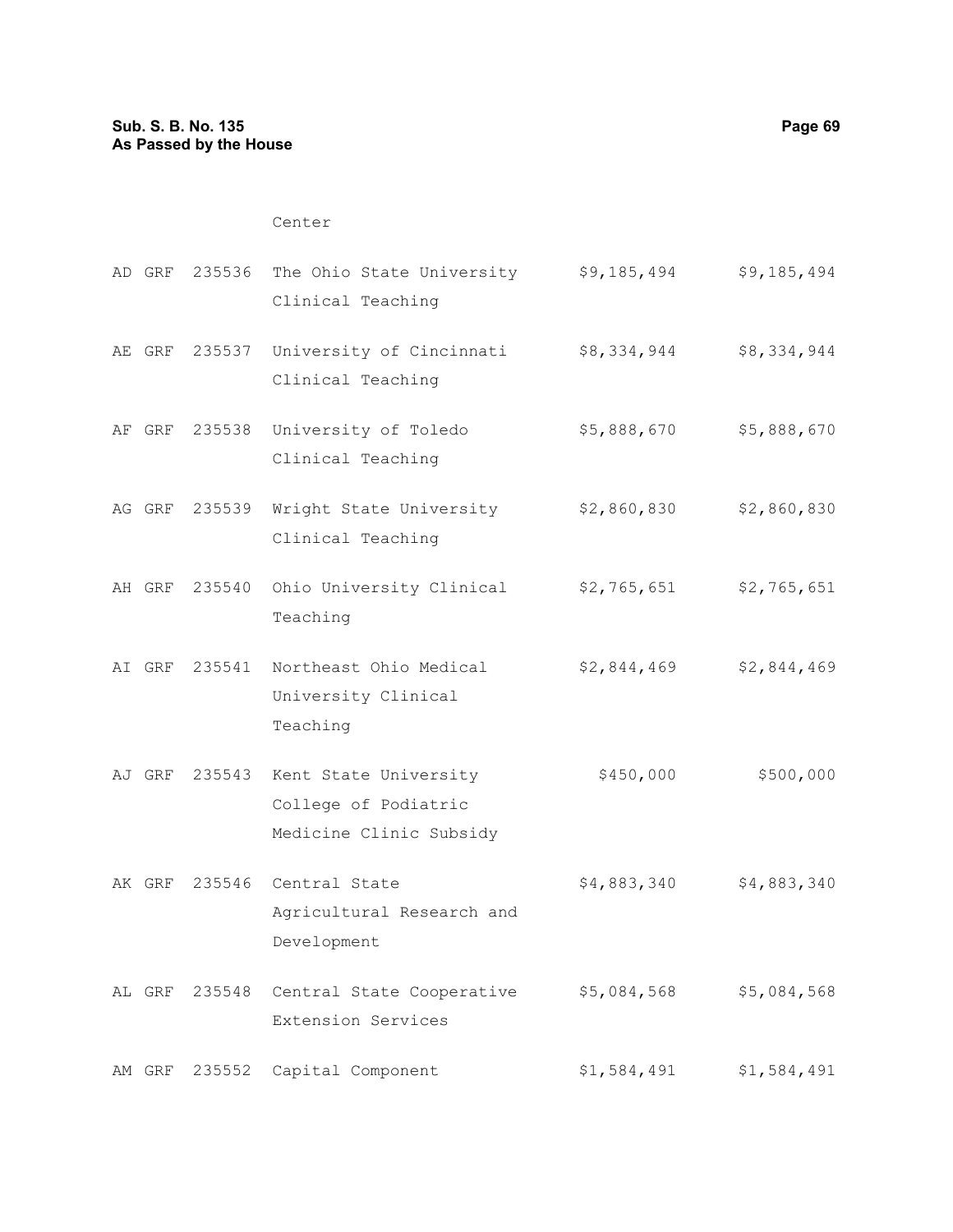# **Sub. S. B. No. 135 Page 70 As Passed by the House**

| AN GRF |               | 235555 Library Depositories                                               | \$1,310,702   | \$1,326,762   |
|--------|---------------|---------------------------------------------------------------------------|---------------|---------------|
| AO GRF | 235556        | Ohio Academic Resources<br>Network                                        | \$2,915,605   | \$2,978,512   |
| AP GRF | 235558        | Long-term Care Research                                                   | \$309,035     | \$309,035     |
|        | AQ GRF 235563 | Ohio College Opportunity \$106,756,352 \$112,500,000<br>Grant             |               |               |
| AR GRF | 235569        | The Ohio State University<br>College of Veterinary<br>Medicine Supplement | \$4,000,000   | \$5,000,000   |
| AS GRF |               | 235572 The Ohio State University<br>Clinic Support                        | \$728,206     | \$728,206     |
| AT GRF |               | 235578 Federal Research Network                                           | \$4,950,000   | \$4,950,000   |
| AU GRF |               | 235591 Co-Op Internship Program                                           | \$890,000     | \$890,000     |
| AV GRF |               | 235595 Commercial Truck Driver<br>Student Aid Program                     | \$2,500,000   | \$2,500,000   |
| AW GRF | 235598        | Rural University Program                                                  | \$400,000     | \$400,000     |
| AX GRF | 235599        | National Guard<br>Scholarship Program                                     | \$19,000,000  | \$19,000,000  |
| AY GRF | 235909        | Higher Education General<br>Obligation Bond Debt<br>Service               | \$331,000,000 | \$301,000,000 |

AZ TOTAL GRF General Revenue Fund \$2,757,416,530 \$2,760,735,757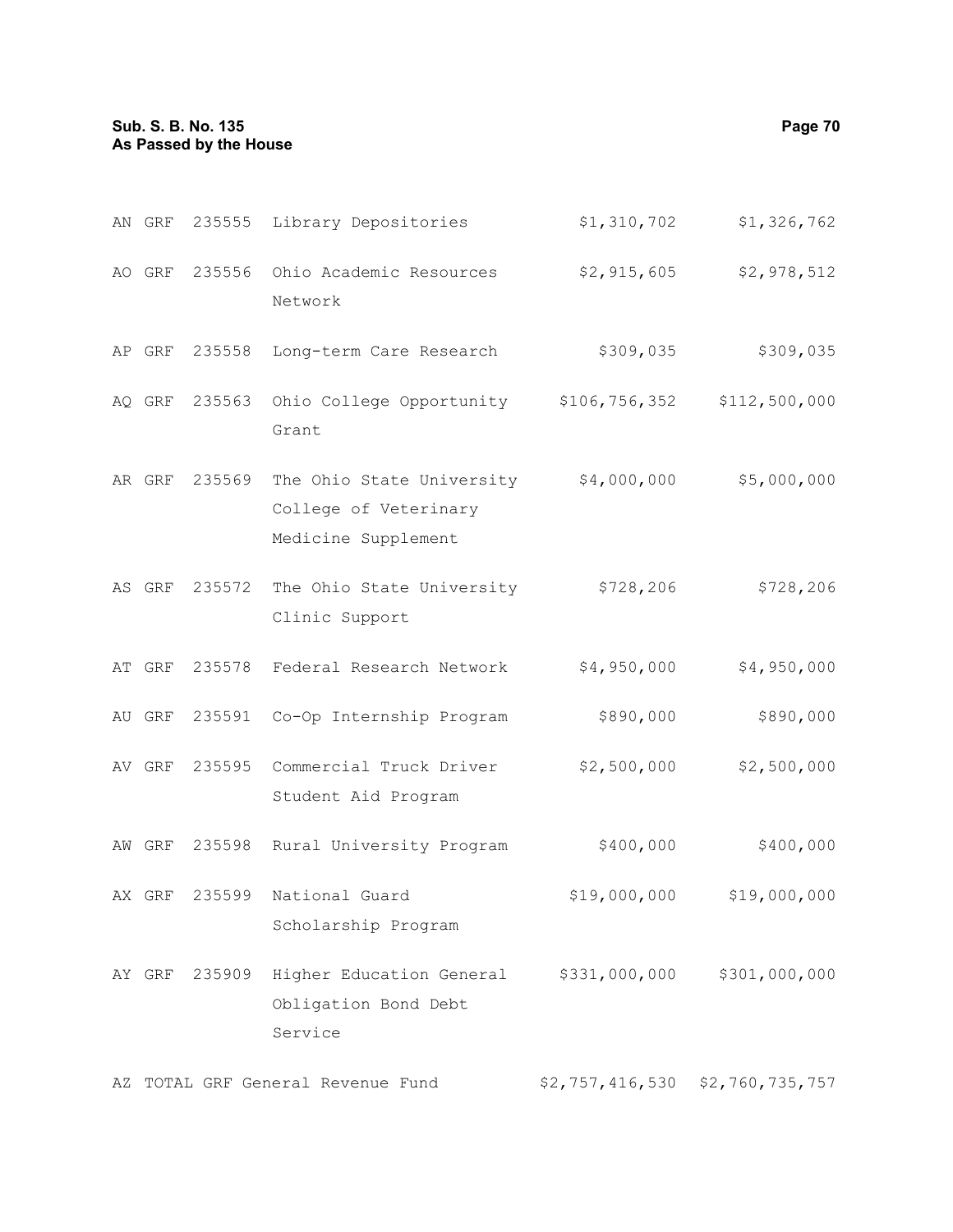| BA Dedicated Purpose Fund Group |                |                                                                            |             |             |  |  |
|---------------------------------|----------------|----------------------------------------------------------------------------|-------------|-------------|--|--|
|                                 |                | BB 2200 235614 Program Approval and<br>Reauthorization                     | \$800, 485  | \$825,000   |  |  |
|                                 |                | BC 4560 235603 Sales and Services                                          | \$199, 250  | \$199,250   |  |  |
|                                 |                | BD 4E80 235602 Higher Educational<br>Facility Commission<br>Administration | \$63,000    | \$65,000    |  |  |
|                                 |                | BE 5D40 235675 Conference/Special<br>Purposes                              | \$1,000,000 | \$1,000,000 |  |  |
|                                 |                | BF 5FR0 235650 State and Non-Federal<br>Grants and Award                   | \$1,402,150 | \$1,402,150 |  |  |
|                                 | BG 5JC0 235649 | MAGNET Apprenticeship<br>Program                                           | \$200,000   | \$200,000   |  |  |
|                                 |                | BH 5NH0 235517 Short-Term Certifcates                                      | \$3,500,000 | \$3,500,000 |  |  |
|                                 |                | BI 5P30 235663 Variable Savings Plan                                       | \$8,049,501 | \$8,159,165 |  |  |
|                                 |                | BJ 5RA0 235616 Workforce and Higher<br>Education Programs                  | \$1,000,000 | \$1,000,000 |  |  |
|                                 | BK 5UK0 235594 | OhioCorps Program                                                          | \$150,000   | \$0         |  |  |
|                                 | BL 5YD0 235494 | Second Chance Grant Pilot<br>Program                                       | \$3,000,000 | \$0         |  |  |
|                                 | BM 6450 235664 | Guaranteed Savings Plan                                                    | \$1,035,116 | \$1,047,209 |  |  |
|                                 | BN 6820 235606 | Nursing Loan Program                                                       | \$1,116,842 | \$1,116,842 |  |  |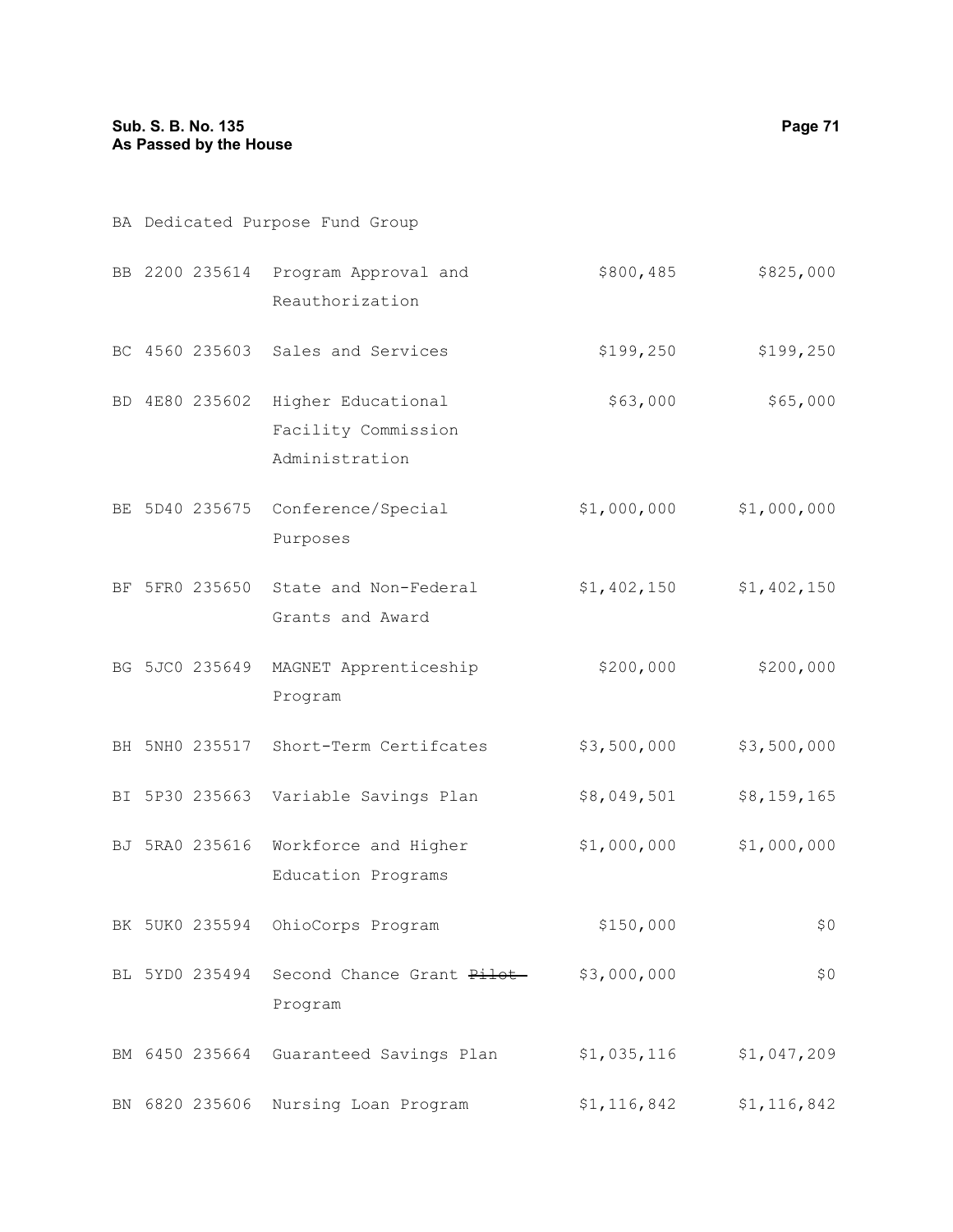# **Sub. S. B. No. 135 Page 72 As Passed by the House**

|                        | BO TOTAL DPF Dedicated Purpose Fund Group \$21,516,344 \$18,514,616               |              |                           |
|------------------------|-----------------------------------------------------------------------------------|--------------|---------------------------|
|                        | BP Bond Research and Development Fund Group                                       |              |                           |
|                        | BQ 7011 235634 Research Incentive Third \$5,000,000 \$5,000,000<br>Frontier       |              |                           |
|                        | BR 7014 235639 Research Incentive Third \$3,000,000 \$3,000,000<br>Frontier - Tax |              |                           |
| Development Fund Group | BS TOTAL BRD Bond Research and                                                    |              | \$8,000,000 \$8,000,000   |
| BT Federal Fund Group  |                                                                                   |              |                           |
|                        | BU 3120 235577 Education, Research,<br>Development, and<br>Dissemination          | \$25,691     | \$25,691                  |
|                        | BV 3120 235611 Gear-up Grant                                                      | \$2,000,000  | \$2,000,000               |
|                        | BW 3120 235612 Carl D. Perkins<br>Grant/Plan Administration                       |              | $$1,350,000$ $$1,350,000$ |
|                        | BX 3120 235641 Adult Basic and Literacy \$17,600,000<br>Education - Federal       |              | \$17,600,000              |
| BY 3BG0 235651         | Gear Up Grant<br>Scholarships                                                     | \$1,750,000  | \$1,750,000               |
| BZ 3N60 235658         | John R. Justice Student<br>Loan Repayment Program                                 | \$70,000     | \$70,000                  |
|                        | CA TOTAL FED Federal Fund Group                                                   | \$22,795,691 | \$22,795,691              |